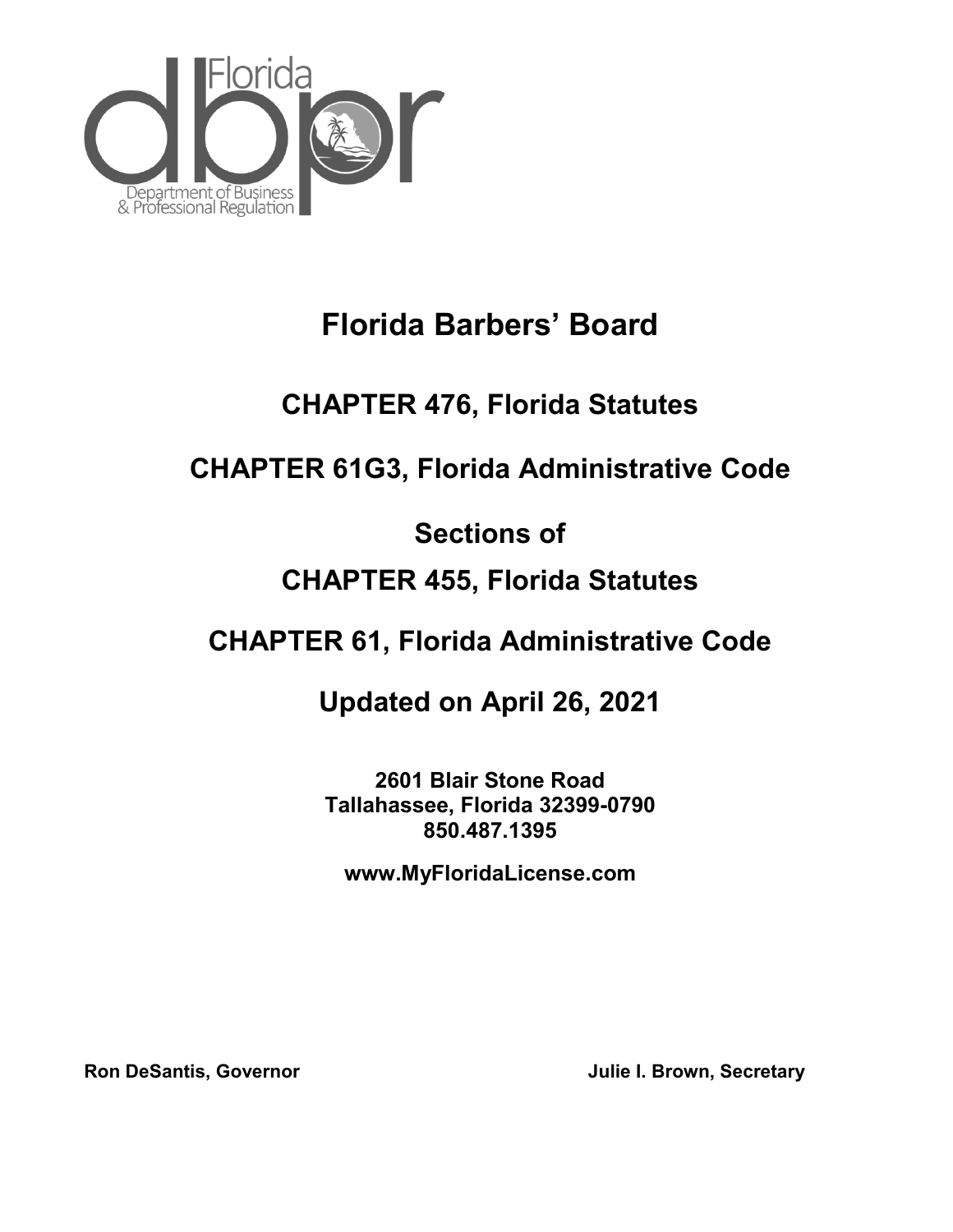# **CHAPTER 476 BARBERS' ACT**

| 476.014 | Short title.                                                                   |
|---------|--------------------------------------------------------------------------------|
| 476.024 | Purpose.                                                                       |
| 476.034 | Definitions.                                                                   |
| 476.044 | <b>Exemptions.</b>                                                             |
| 476.054 | Barbers' Board.                                                                |
| 476.064 | Organization; headquarters; personnel; meetings.                               |
| 476.074 | Legal, investigative, and inspection services.                                 |
| 476.114 | <b>Examination; prerequisites.</b>                                             |
| 476.124 | Application for examination.                                                   |
| 476.134 | Examinations.                                                                  |
| 476.144 | Licensure.                                                                     |
| 476.154 | Biennial renewal of licenses.                                                  |
| 476.155 | Inactive status; reactivation of inactive license.                             |
| 476.178 | Schools of barbering; licensure.                                               |
| 476.184 | Barbershop licensure; requirements; fee; inspection; license display.          |
| 476.188 | Barber services to be performed in registered barbershop; exception.           |
| 476.192 | Fees; disposition.                                                             |
| 476.194 | <b>Prohibited acts.</b>                                                        |
| 476.204 | Penalties.                                                                     |
| 476.214 | Grounds for suspending, revoking, or refusing to grant license or certificate. |
| 476.234 | Civil proceedings.                                                             |
| 476.244 | Administrative proceedings.                                                    |
| 476.254 | Saving clause.                                                                 |
|         |                                                                                |

**476.014 Short title.**--This act may be cited as the "Barbers' Act." **History**.--ss. 1, 28, ch. 78-155; ss. 1, 13, 15, 25, 30, 34, 62, ch. 80-406; ss. 2, 3, ch. 81-318; ss. 19, 20, ch. 85-297; s. 4, ch. 91-429.

**476.024 Purpose.**--The Legislature deems it necessary in the interest of public health, safety, and welfare to regulate the practice of barbering in this state. However, restrictions should be imposed only to the extent necessary to protect the public from recognized dangers and in a manner which will not unreasonably affect the competitive market. History.--ss. 2, 28, ch. 78-155; ss. 2, 3, ch. 81-318; ss. 19, 20, ch. 85-297; s. 4, ch. 91-429; s. 15, ch. 2000-332; s. 13, ch. 2001-63.

#### **476.034 Definitions.**--As used in this act:

(1) "Barber" means a person who is licensed to engage in the practice of barbering in this state under the authority of this chapter.

(2) "Barbering" means any of the following practices when done for remuneration and for the public, but not when done for the treatment of disease or physical or mental ailments: shaving, cutting, trimming, coloring, shampooing, arranging, dressing, curling, or waving the hair or beard or applying oils, creams, lotions, or other preparations to the face, scalp, or neck, either by hand or by mechanical appliances.

(3) "Barbershop" means any place of business wherein the practice of barbering is carried on.

(4) "Board" means the Barbers' Board.

(5) "Department" means the Department of Business and Professional Regulation. History.--ss. 3, 28, ch. 78-155; ss. 2, 13, 15, 25, 30, 34, 62, ch. 80-406; ss. 2, 3, ch. 81-318; ss. 1, 19, 20, ch. 85-297; s. 31, ch. 89-344; s. 4, ch. 91-429; s. 164, ch. 94-218.

**476.044 Exemptions.**--This chapter does not apply to the following persons when practicing pursuant to their professional responsibilities and duties:

(1) Persons authorized under the laws of this state to practice medicine, surgery, osteopathic medicine, chiropractic medicine, naturopathy, or podiatric medicine;

(2) Commissioned medical or surgical officers of the United States Armed Forces hospital service;

(3) Licensed nurses under the laws of this state;

(4) Persons practicing cosmetology under the laws of this state;

(5) Persons employed in federal, state, or local institutions, hospitals, or military bases as barbers whose practice is limited to the inmates, patients, or authorized military personnel of such institutions, hospitals, or bases;

(6) Persons who practice only shampooing as defined in s. 477.013 and whose practice is limited to the acts described therein; or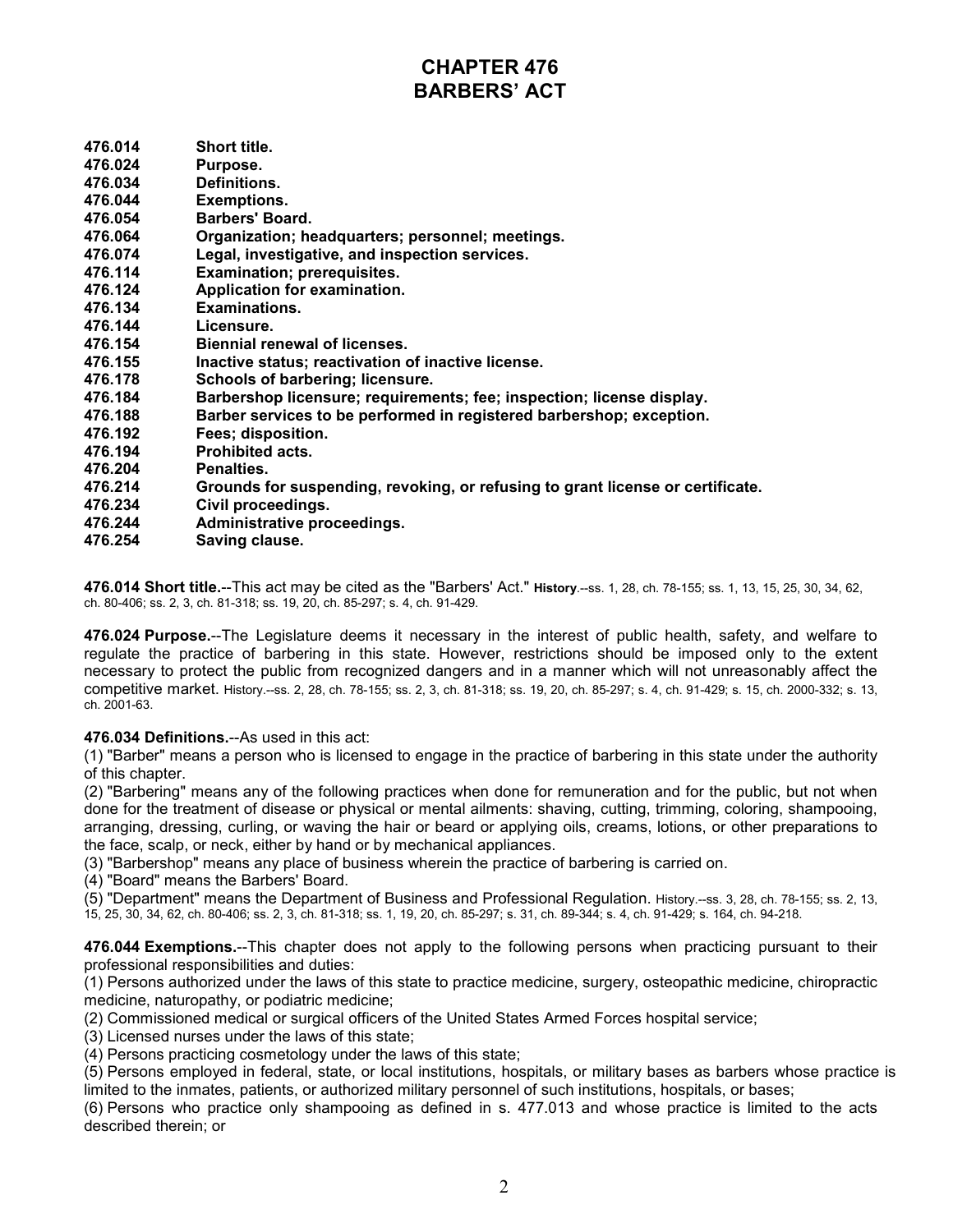(7) Persons whose occupation or practice is confined solely to cutting, trimming, polishing, or cleansing the fingernails of any person when said cutting, trimming, polishing, or cleansing is done in a barbershop licensed pursuant to this chapter which is carrying on a regular and customary business of barbering, and such individual has been practicing the activities set forth in this subsection prior to October 1, 1985. History.--ss. 4, 28, ch. 78-155; ss. 2, 3, ch. 81-318; ss. 2, 19, 20, ch. 85-297; s. 9, ch. 87-69; s. 27, ch. 88-392; s. 4, ch. 91-429; s. 53, ch. 97-264; ss. 216, 284, ch. 98-166.

### **476.054 Barbers' Board.**--

(1) There is created within the department the Barbers' Board, consisting of seven members who shall be appointed by the Governor, subject to confirmation by the Senate.

(2) Five members of the board shall be barbers who have practiced the occupation of barbering in this state for at least 5 years. The remaining two members of the board shall be citizens of the state who are not presently licensed barbers. No person shall be appointed to the board who is in any way connected with the manufacture, rental, or wholesale distribution of barber equipment and supplies.

(3) As the terms of the members expire, the Governor shall appoint successors for terms of 4 years; and such members shall serve until their successors are appointed and qualified. The Governor may remove any member for cause.

(4) No person shall be appointed to serve more than two consecutive terms. Any vacancy shall be filled by appointment by the Governor for the unexpired portion of the term.

(5) Each board member shall receive per diem and mileage allowances as provided in s. 112.061 from the place of her or his residence to the place of meeting and the return therefrom.

(6) Each board member shall be held accountable to the Governor for the proper performance of all duties and obligations of such board member's office. The Governor shall cause to be investigated any complaints or unfavorable reports received concerning the actions of the board or its individual members and shall take appropriate action thereon, which may include removal of any board member for malfeasance, misfeasance, neglect of duty, commission of a felony, drunkenness, incompetency, or permanent inability to perform her or his official duties. History.--ss. 5, 28, ch. 78-155; ss. 3, 13, 15, 25, 30, 34, 62, ch. 80-406; ss. 2, 3, ch. 81-318; ss. 3, 19, 20, ch. 85-297; s. 4, ch. 91-429; s. 165, ch. 94-218; s. 394, ch. 97-103.

#### **476.064 Organization; headquarters; personnel; meetings.**--

(1) The board shall annually elect a chair and a vice chair from its number. The board shall maintain its headquarters in Tallahassee.

(2) The department shall appoint or employ such personnel as may be necessary to assist the board in exercising the powers and performing the duties and obligations set forth in this act. Such personnel need not be licensed barbers and shall not be members of the board. Such personnel shall be authorized to do and perform such duties and work as may be assigned by the board.

(3) The board shall hold an annual meeting and such other meetings during the year as it may determine to be necessary. The chair of the board may call other meetings at her or his discretion. A quorum of the board shall consist of not less than four members.

(4) The board has authority to adopt rules pursuant to ss. 120.536(1) and 120.54 to implement the provisions of this chapter. History.--ss. 6, 28, ch. 78-155; ss. 4, 13, 15, 25, 30, 34, 62, ch. 80-406; ss. 2, 3, ch. 81-318; ss. 4, 19, 20, ch. 85-297; s. 4, ch. 91-429; s. 395, ch. 97-103; s. 148, ch. 98-200.

#### **476.074 Legal, investigative, and inspection services.**--

(1) The department shall provide all legal services needed to carry out the provisions of this act.

(2) The department shall provide all investigative services required by the board or the department in carrying out the provisions of this act.

(3) The department shall provide all inspection services. History.--ss. 6, 7, 28, ch. 78-155; ss. 5, 13, 15, 25, 30, 34, 62, ch. 80-406; ss. 2, 3, ch. 81-318; ss. 19, 20, ch. 85-297; s. 4, ch. 91-429.

#### **476.114 Examination; prerequisites.**--

(1) A person desiring to be licensed as a barber shall apply to the department for licensure.

- (2) An applicant shall be eligible for licensure by examination to practice barbering if the applicant:
- (a) Is at least 16 years of age;
- (b) Pays the required application fee; and

(c)1. Holds an active valid license to practice barbering in another state, has held the license for at least 1 year, and does not qualify for licensure by endorsement as provided for in s. 476.144(5); or

2. Has received a minimum of 900 hours of training as in sanitation, safety, and laws and rules, as established by the board, which shall include, but shall not be limited to, the equivalent of completion of services directly related to the practice of barbering at one of the following:

a. A school of barbering licensed pursuant to chapter 1005;

b. A barbering program within the public school system; or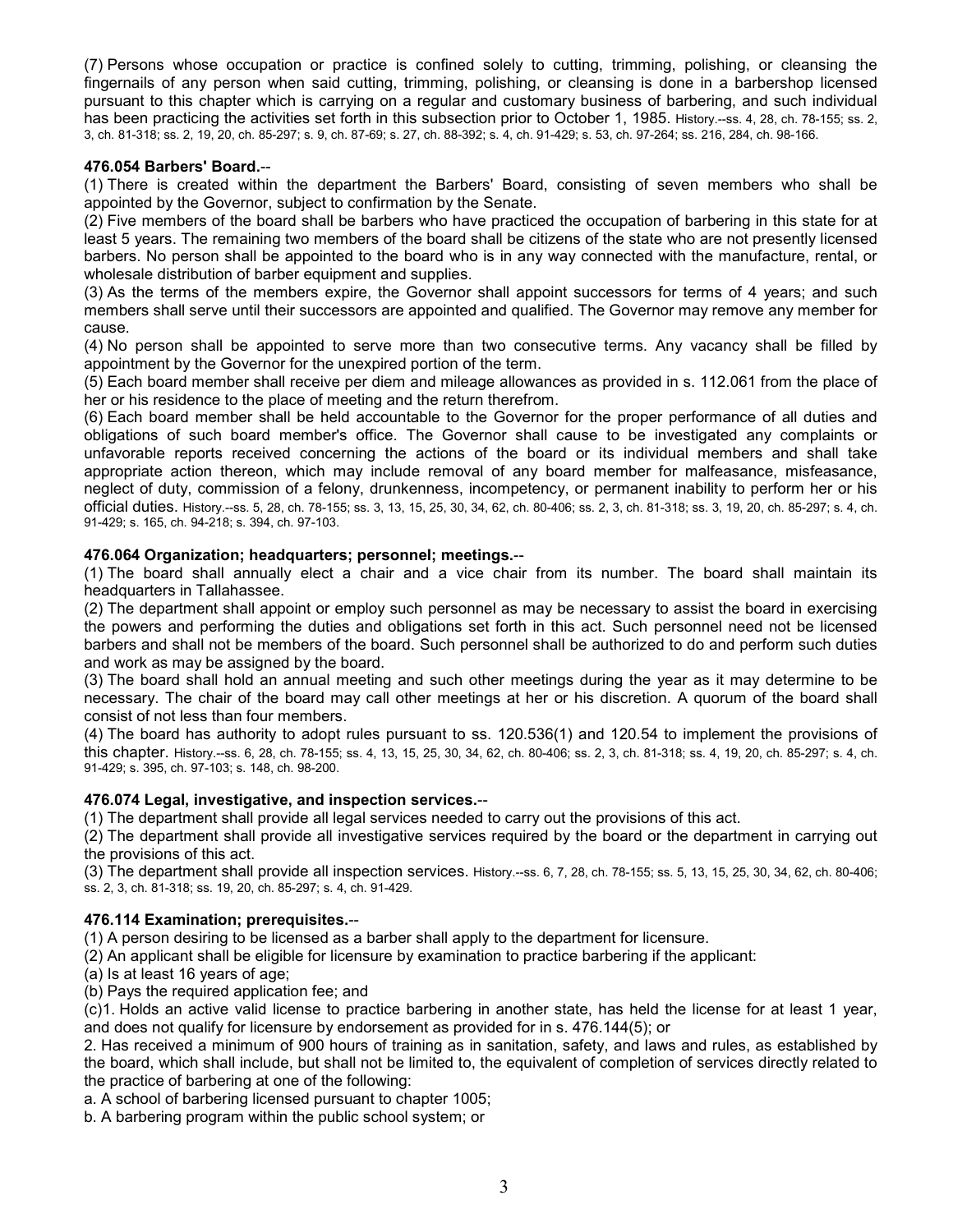c. A government-operated barbering program in this state.

The board shall establish by rule procedures whereby the school or program may certify that a person is qualified to take the required examination after the completion of a minimum of 600 actual school hours. If the person passes the examination, she or he shall have satisfied this requirement; but if the person fails the examination, she or he shall not be qualified to take the examination again until the completion of the full requirements provided by this section.

(3) An applicant who meets the requirements set forth in subparagraphs (2)(c)1. and 2. who fails to pass the examination may take subsequent examinations as many times as necessary to pass, except that the board may specify by rule reasonable timeframes for rescheduling the examination and additional training requirements for applicants who, after the third attempt, fail to pass the examination. Prior to reexamination, the applicant must file the appropriate form and pay the reexamination fee as required by rule. **History.**—ss. 16, 28, ch. 78-155; ss. 7, 13, 15, 25, 30, 34, 62, ch. 80-406; ss. 2, 3, ch. 81-318; ss. 5, 19, 20, ch. 85-297; s. 1, ch. 87-390; s. 29, ch. 89-344; s. 27, ch. 91-220; s. 4, ch. 91-429; s. 396, ch. 97-103; s. 1, ch. 98-323; s. 1018, ch. 2002-387; s. 29, ch. 2020-160.

#### **476.134 Examinations.**--

(1) Examinations of applicants for licenses as barbers shall be offered not less than four times each year. The examination of applicants for licenses as barbers shall include a written test. The board shall have the authority to adopt rules with respect to the examination of applicants for licensure. The board may provide rules with respect to written examinations in such manner as the board may deem fit.

(2) The board shall adopt rules specifying the areas of competency to be covered by the examination. Such rules shall include the relative weight assigned in grading each area. All areas tested shall be reasonably related to the protection of the public and the applicant's competency to practice barbering in a manner which will not endanger the public.

(3) The written examination shall be identifiable by number only until completion of the grading process. Each applicant shall be informed of her or his grade on the examination as soon as practicable.

(4) An accurate record of each examination shall be made, and that record shall be kept for reference and inspection following the examination. History.--ss. 12, 28, ch. 78-155; ss. 8, 13, 15, 25, 30, 34, 62, ch. 80-406; ss. 2, 3, ch. 81-318; ss. 6, 7, 19, 20, ch. 85-297; s. 4, ch. 91-429; s. 397, ch. 97-103; s. 3, ch. 98-323; s. 19, ch. 2009-195.

#### **476.144 Licensure.**--

(1) The department shall license any applicant who the board certifies is qualified to practice barbering in this state. (2) The board shall certify for licensure any applicant who satisfies the requirements of s. 476.114, and who passes

the required examination, achieving a passing grade as established by board rule.

(3) Upon an applicant passing the examination and paying the initial licensing fee, the department shall issue a license.

(4) The department shall keep a record relating to the issuance, refusal, and renewal of licenses. Such record shall contain the name, place of business, and residence of each licensed barber and the date and number of her or his license.

(5) The board shall certify as qualified for licensure by endorsement as a barber in this state an applicant who holds a current active license to practice barbering in another state. The board shall adopt rules specifying procedures for the licensure by endorsement of practitioners desiring to be licensed in this state who hold a current active license in another country and who have met qualifications substantially similar to, equivalent to, or greater than the qualifications required of applicants from this state.

(6) A person may apply for a restricted license to practice barbering. The board shall adopt rules specifying procedures for an applicant to obtain a restricted license if the applicant:

(a)1. Has successfully completed a restricted barber course, as established by rule of the board, at a school of barbering licensed pursuant to chapter 1005, a barbering program within the public school system, or a government-operated barbering program in this state; or

2.a. Holds or has within the previous 5 years held an active valid license to practice barbering in another state or country or has held a Florida barbering license which has been declared null and void for failure to renew the license, and the applicant fulfilled the requirements of s. 476.114(2)(c)2. for initial licensure; and

b. Has not been disciplined relating to the practice of barbering in the previous 5 years; and

(b) Passes a written examination on the laws and rules governing the practice of barbering in Florida, as established by the board. The restricted license shall limit the licensee's practice to those specific areas in which the applicant has demonstrated competence pursuant to rules adopted by the board.

(7) Pending results of the first licensing examination taken and upon submission of an application for licensure that includes proof of successful completion of the educational requirements specified in this chapter and payment of the applicable licensure fees, a person is eligible to practice as a barber, provided such person practices under the supervision of a licensed barber in a licensed barbershop. A person who fails the examination may continue to practice under the supervision of a licensed barber in a licensed barbershop, provided the person applies for the next available examination, and may continue such practice until receipt of the results of that second examination are received by the person. No person may continue to practice as a barber under this subsection upon failure to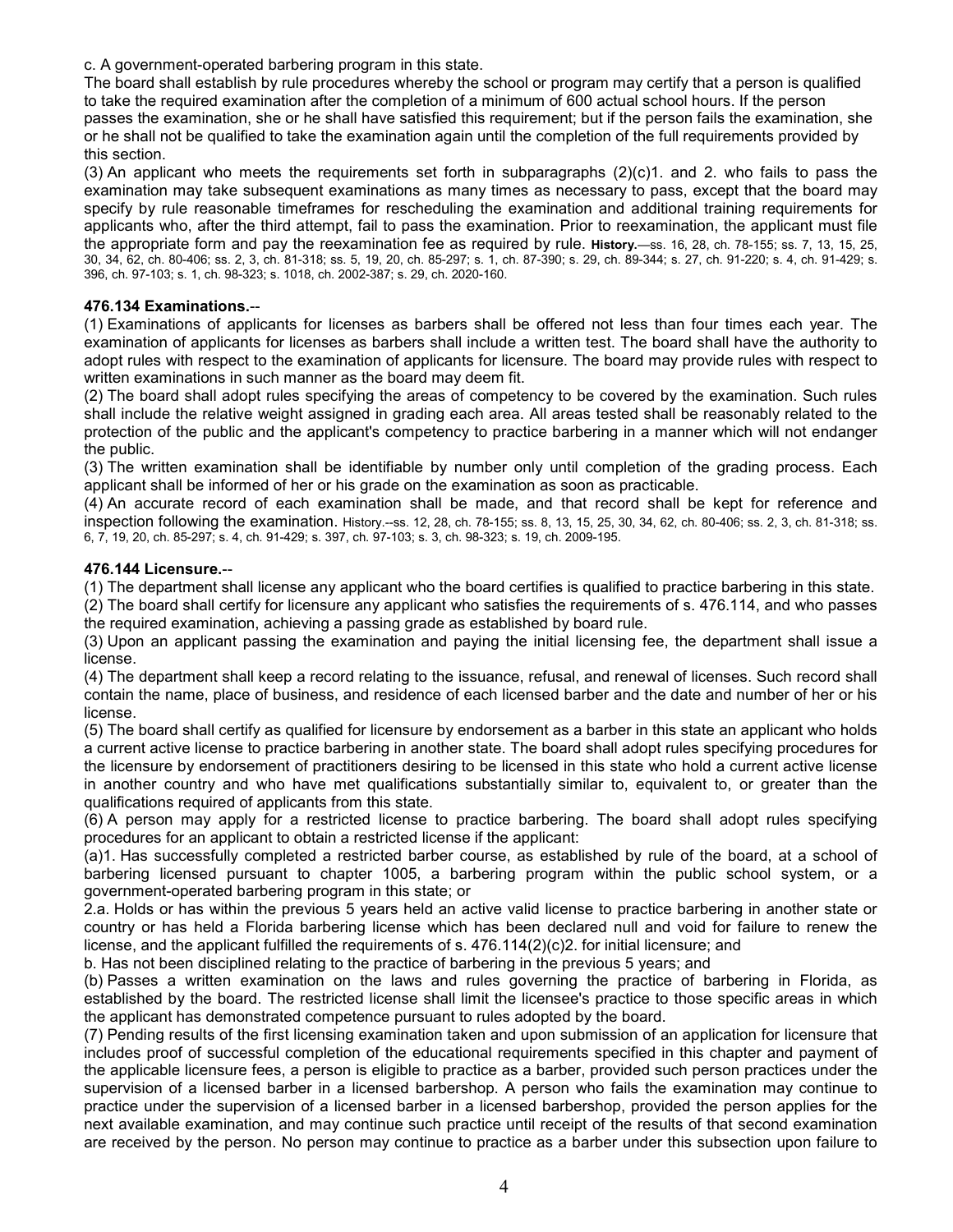pass the examination on the second attempt. **History.**—ss. 13, 28, ch. 78-155; ss. 2, 3, ch. 81-318; ss. 8, 19, 20, ch. 85-297; s. 2, ch. 87-390; s. 4, ch. 91-429; s. 154, ch. 92-149; s. 398, ch. 97-103; s. 4, ch. 98-323; s. 1019, ch. 2002-387; s. 20, ch. 2009-195; s. 30, ch. 2020- 160.

### **476.154 Biennial renewal of licenses.**--

(1) Each licensed barber who continues in active practice or service shall renew her or his license biennially and pay the required fee.

(2) Any license or certificate of registration issued pursuant to this act for a period less than the established biennial issuance period may be issued for that lesser period of time, and the department shall adjust the required fee accordingly. The board shall adopt rules providing for such partial period fee adjustments.

(3)(a) The department shall renew a license upon receipt of the renewal application and fee.

(b) The department shall adopt rules establishing a procedure for the biennial renewal of licenses. History.--ss. 14, 28, ch. 78-155; ss. 9, 13, 15, 25, 30, 34, 62, ch. 80-406; ss. 2, 3, ch. 81-318; ss. 65, 116, ch. 83-329; ss. 9, 19, 20, ch. 85-297; s. 4, ch. 91-429; s. 399, ch. 97-103.

#### **476.155 Inactive status; reactivation of inactive license.**--

(1) A barber's license that has become inactive may be reactivated under s. 476.154 upon application to the department.

(2) The board shall promulgate rules relating to licenses which have become inactive and for the renewal of inactive licenses. The board shall prescribe by rule a fee not to exceed \$100 for the reactivation of an inactive license and a fee not to exceed \$50 for the renewal of an inactive license. History.--ss. 109, 117, ch. 83-329; ss. 10, 19, 20, ch. 85-297; s. 52, ch. 89-162; s. 30, ch. 89-344; s. 4, ch. 91-429; s. 227, ch. 94-119.

**476.178 Schools of barbering; licensure.**--No private school of barbering shall be permitted to operate without a license issued by the Commission for Independent Education pursuant to chapter 1005. However, this section shall not be construed to prevent certification by the Department of Education of barber training programs within the public school system or to prevent government operation of any other program of barbering in this state. History.--ss. 12, 20, ch. 85-297; s. 32, ch. 89-344; s. 4, ch. 91-429; s. 37, ch. 98-421; s. 1020, ch. 2002-387.

#### **476.184 Barbershop licensure; requirements; fee; inspection; license display.**--

(1) No barbershop shall be permitted to operate without a license issued by the department.

(2) The board shall adopt rules governing the licensure and operation of a barbershop and its facilities, personnel, safety and sanitary requirements, and the license application and granting process.

(3) Any person, firm, or corporation desiring to operate a barbershop in the state shall submit to the department an application upon forms provided by the department and accompanied by any relevant information requested by the department and by an application fee.

(4) Upon receiving the application, the department may cause an investigation to be made of the proposed barbershop.

(5) When an applicant fails to meet all the requirements provided in this section, the department shall deny the application in writing and shall list the specific requirements not met. No applicant denied licensure because of failure to meet the requirements of this section shall be precluded from reapplying for licensure.

(6) When the department determines that the proposed barbershop meets the requirements set forth in this section, the department shall grant the license upon such conditions as it deems proper and upon payment of the original licensing fee.

(7) No license for operation of a barbershop may be transferred from the name of the original licensee to another. It may be transferred from one location to another only after inspection and approval by the department, which approval shall not be unreasonably withheld, and payment of a \$125 transfer fee.

(8) Renewal of license registration for barbershops shall be accomplished pursuant to rules adopted by the board. The board is further authorized to adopt rules governing delinquent renewal of licenses and may impose penalty fees for delinquent renewal.

(9) The board is authorized to adopt rules governing the operation and periodic inspection of barbershops licensed under this chapter.

(10) Each barbershop shall display, in a conspicuous place, the barbershop license and each individual licensee's certificate. History.--ss. 18, 28, ch. 78-155; ss. 2, 3, ch. 81-318; s. 66, ch. 83-329; ss. 13, 19, 20, ch. 85-297; s. 4, ch. 91-429; s. 155, ch. 92- 149.

#### **476.188 Barber services to be performed in registered barbershop; exception.**--

(1) Barber services shall be performed only by licensed barbers in registered barbershops, except as otherwise provided in this section.

(2) Pursuant to rules established by the board, barber services may be performed by a licensed barber in a location other than a registered barbershop, including, but not limited to, a nursing home, hospital, or residence, when a client for reasons of ill health is unable to go to a registered barbershop. Arrangements for the performance of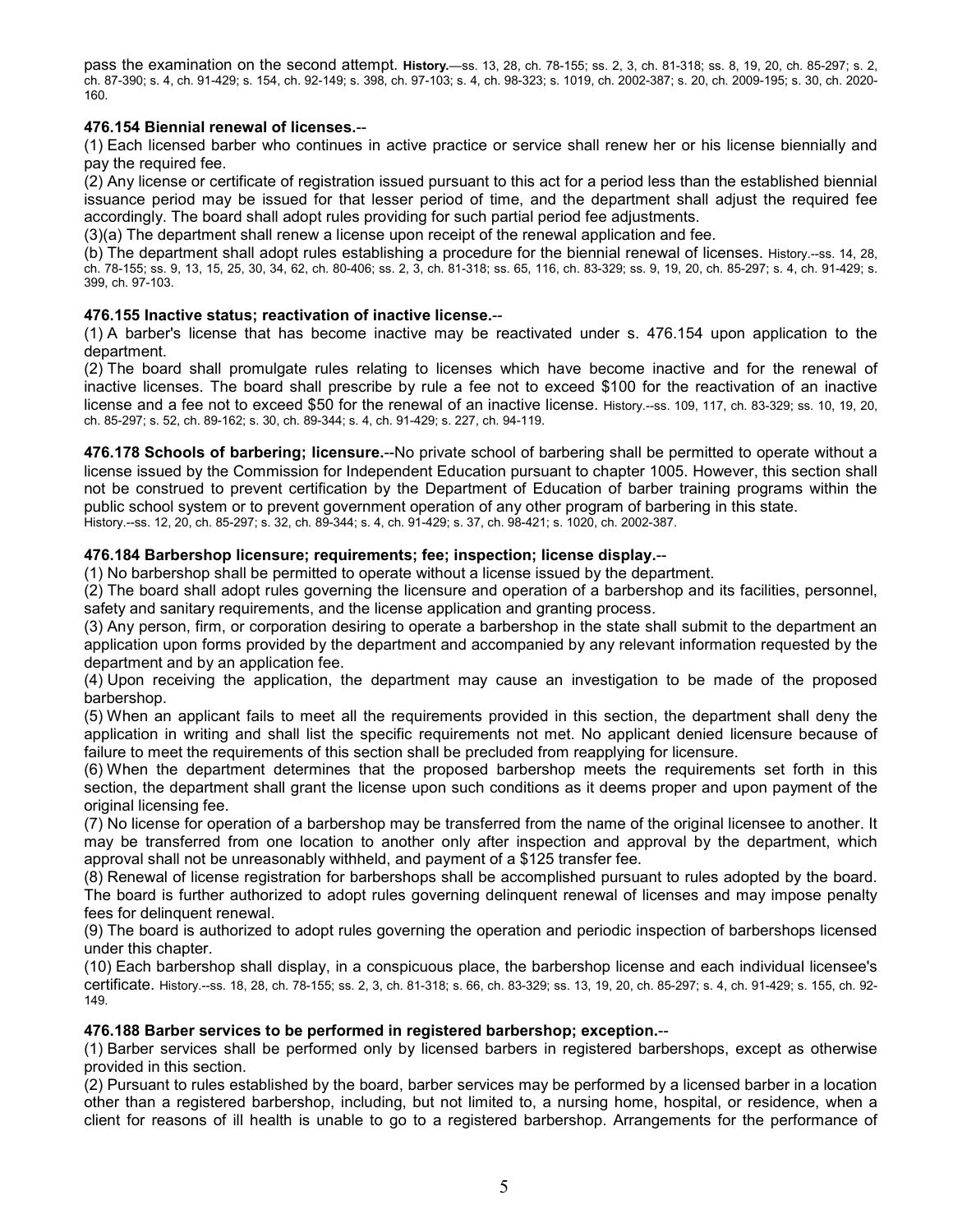barber services in a location other than a registered barbershop shall be made only through a registered barbershop.

(3) Any person who holds a valid barber's license in any state or who is authorized to practice barbering in any country, territory, or jurisdiction of the United States may perform barber services in a location other than a registered barbershop when such services are performed in connection with the motion picture, fashion photography, theatrical, or television industry; a manufacturer trade show demonstration; or an educational seminar. History.--ss. 67, 117, ch. 83-329; ss. 19, 20, ch. 85-297; s. 46, ch. 89-374; s. 4, ch. 91-429.

### **476.192 Fees; disposition.**--

(1) The board shall set by rule fees according to the following schedule:

(a) For barbers, fees for original licensing, license renewal, and delinquent renewal shall not exceed \$100.

(b) For barbers, fees for endorsement application, examination, and reexamination shall not exceed \$150.

(c) For barbershops, fees for license application, original licensing, license renewal, and delinquent renewal shall not exceed \$150.

(d) For duplicate licenses and certificates, fees shall not exceed \$25.

(2) All moneys collected by the department from fees authorized by this chapter shall be paid into the Professional Regulation Trust Fund in the department and shall be applied in accordance with ss. 215.37 and 455.219.

(3) The Legislature may appropriate any excess moneys from this fund to the General Revenue Fund.

History.--ss. 14, 20, ch. 85-297; s. 3, ch. 87-390; s. 53, ch. 89-162; s. 33, ch. 89-344; s. 47, ch. 89-374; s. 4, ch. 91-429.

## **476.194 Prohibited acts.**--

(1)It is unlawful for any person to:

(a)Engage in the practice of barbering without an active license as a barber issued pursuant to the provisions of this act by the department.

(b)Hire or employ any person to engage in the practice of barbering unless such person holds a valid license as a barber.

(c)Obtain or attempt to obtain a license for money other than the required fee or any other thing of value or by fraudulent misrepresentations.

(d)Own, operate, maintain, open, establish, conduct, or have charge of, either alone or with another person or persons, a barbershop:

1. Which is not licensed under the provisions of this chapter; or

2. In which a person not licensed as a barber is permitted to perform services.

(e) Use or attempt to use a license to practice barbering when said license is suspended or revoked.

(2) Any person who violates any provision of this section is guilty of a misdemeanor of the second degree,

punishable as provided in s. [775.082](http://www.leg.state.fl.us/Statutes/index.cfm?App_mode=Display_Statute&Search_String=&URL=0700-0799/0775/Sections/0775.082.html) or s. [775.083.](http://www.leg.state.fl.us/Statutes/index.cfm?App_mode=Display_Statute&Search_String=&URL=0700-0799/0775/Sections/0775.083.html) History.—ss. 19, 28, ch. 78-155; ss. 10, 13, 15, 25, 30, 34, 62, ch. 80-406; ss. 2, 3, ch. 81-318; ss. 15, 19, 20, ch. 85-297; s. 109, ch. 91-224; s. 4, ch. 91-429; s. 23, ch. 2012-61.

#### **476.204 Penalties.**--

(1) It is unlawful for any person to:

(a) Hold himself or herself out as a barber unless duly licensed as provided in this chapter.

(b) Operate any barbershop unless it has been duly licensed as provided in this chapter.

(c) Permit an employed person to practice barbering unless duly licensed, or otherwise authorized, as provided in this chapter.

(d) Present as his or her own the license of another.

(e) Give false or forged evidence to the department in obtaining any license provided for in this chapter.

(f) Impersonate any other licenseholder of like or different name.

(g) Use or attempt to use a license that has been revoked.

(h) Violate any provision of s. 455.227(1), s. 476.194, or s. 476.214.

(i) Violate or refuse to comply with any provision of this chapter or chapter 455 or a rule or final order of the board.

(2) Any person who violates any provision of this section shall be subject to one or more of the following penalties,

as determined by the board:

(a) Revocation or suspension of any license or registration issued pursuant to this chapter.

(b) Issuance of a reprimand or censure.

(c) Imposition of an administrative fine not to exceed \$500 for each count or separate offense.

(d) Placement on probation for a period of time and subject to such reasonable conditions as the board may specify.

(e) Refusal to certify to the department an applicant for licensure. History.--ss. 20, 28, ch. 78-155; s. 131, ch. 79-164; ss. 2, 3, ch. 81-318; ss. 16, 19, 20, ch. 85-297; s. 34, ch. 89-344; s. 4, ch. 91-429; s. 10, ch. 94-119; s. 400, ch. 97-103; s. 125, ch. 98-166; s. 5, ch. 98- 323; s. 185, ch. 2000-160; s. 58, ch. 2009-195.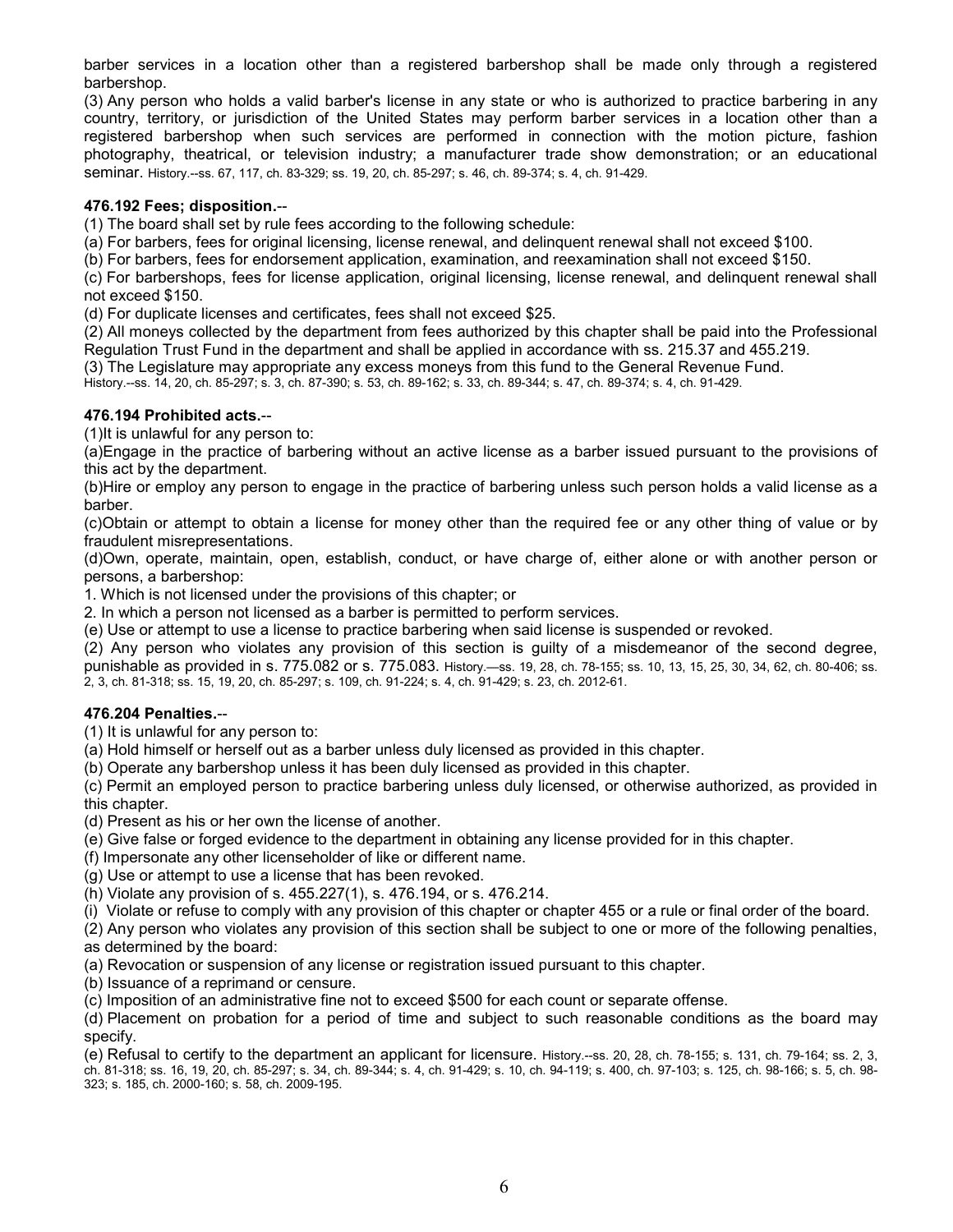# **476.214 Grounds for suspending, revoking, or refusing to grant license or certificate.**--

(1) The board shall have the power to revoke or suspend any license, registration card, or certificate of registration issued pursuant to this act, or to reprimand, censure, deny subsequent licensure of, or otherwise discipline any holder of a license, registration card, or certificate of registration issued pursuant to this act, for any of the following causes:

(a) Gross malpractice or gross incompetency in the practice of barbering;

(b) Practice by a person knowingly having an infectious or contagious disease; or

(c) Commission of any of the offenses described in s. 476.194.

(2) The board shall keep a record of its disciplinary proceedings against holders of licenses or certificates of registration issued pursuant to this act.

(3) The department shall not issue or renew a license or certificate of registration under this chapter to any person against whom or barbershop against which the board has assessed a fine, interest, or costs associated with investigation and prosecution until the person or barbershop has paid in full such fine, interest, or costs associated with investigation and prosecution or until the person or barbershop complies with or satisfies all terms and conditions of the final order. History.--ss. 21, 28, ch. 78-155; ss. 11, 13, 15, 25, 30, 34, 62, ch. 80-406; ss. 2, 3, ch. 81-318; ss. 19, 20, ch. 85-297; s. 4, ch. 91-429; s. 6, ch. 98-323; s.48, ch. 2015-4.

**476.234 Civil proceedings.**--In addition to any other remedy, the department may file a proceeding in the name of the state seeking issuance of a restraining order, injunction, or writ of mandamus against any person who is or has been violating any of the provisions of this act or the lawful rules or orders of the board, commission, or department. History.--ss. 23, 28, ch. 78-155; ss. 2, 3, ch. 81-318; ss. 19, 20, ch. 85-297; s. 4, ch. 91-429.

**476.244 Administrative proceedings.**--All hearings and other administrative proceedings shall be conducted pursuant to the provisions of chapter 120. History.--ss. 24, 28, ch. 78-155; ss. 2, 3, ch. 81-318; ss. 19, 20, ch. 85-297; s. 4, ch. 91-429.

**476.254 Saving clause.**--Each barber's assistant registered by the department and each barber instructor with the Department of Education on September 30, 1985, shall be entitled to hold and renew such registration in accordance with the laws existing prior to October 1, 1985. History.--ss. 25, 28, ch. 78-155; s. 132, ch. 79-164; ss. 2, 3, ch. 81- 318; ss. 17, 19, 20, ch. 85-297; s. 4, ch. 91-429.

# **ORGANIZATION, PURPOSE, MEETINGS, PROBABLE CAUSE DETERMINATION, PROCEDURES**

**61G3-15.008 Probable Cause Determination.**

**61G3-15.017 Board Member Compensation.**

**61G3-15.024 Unexcused Absences.**

#### **61G3-15.025 Public Comments at Board Meetings.**

#### **61G3-15.008 Probable Cause Determination.**

The determination as to whether probable cause exists to believe that a violation of the provisions of Chapters 455 and 476, F.S., or of the rules promulgated thereunder has occurred, shall be made by the Department of Business and Professional Regulation. Specific Authority 120.53(1), 455.225(3), 476.094(2) FS. Law Implemented 455.225(3) FS. History–New 7- 16-80, Formerly 21C-15.08, 21C-15.008.

#### **61G3-15.017 Board Member Compensation.**

Board members shall be eligible to receive compensation of fifty dollars (\$50.00) per day in the following circumstances:

(1) Official Noticed Meetings of the Board.

(2) In addition to Official Noticed meetings of the Board, Board members shall be eligible to receive compensation of fifty dollars (\$50.00) per day for other Board business which is defined as:

(a) Meetings as routinely scheduled for conducting Board business;

(b) Committee meetings, when noticed and held separate from regular Board meetings (i.e., Examination Committee);

(c) Board workshops, when noticed and held separate from regular Board meetings.

(d) Standing committees of the Board, when acting within specific statutory authority and apart from routine Board business;

(e) Meetings between a board member or members and the department staff or consultants which the board member attends at the request of the department;

(f) Meetings or conferences which the board member attends at the request of the Secretary or the Secretary's designee;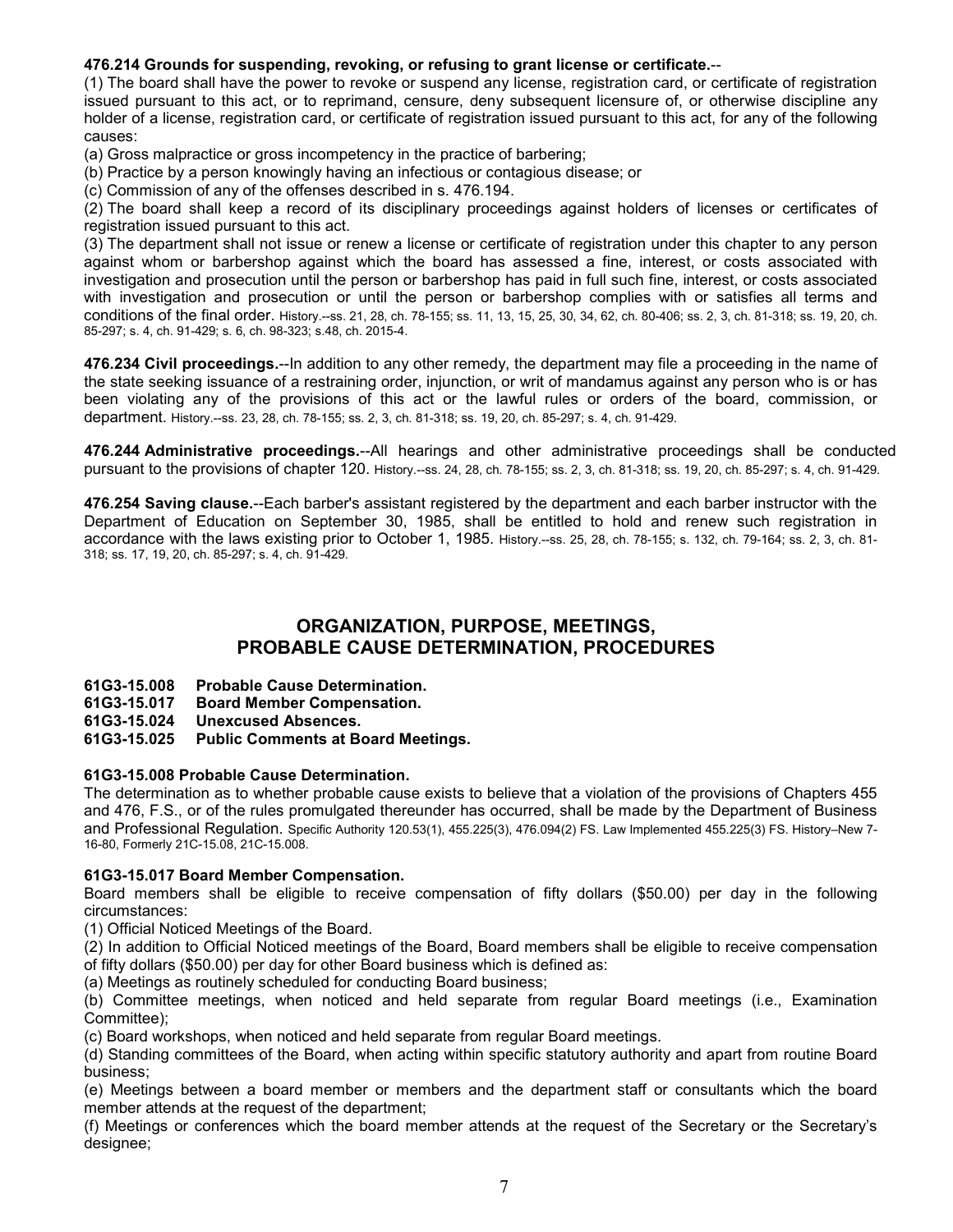(g) Administrative hearings or legal proceedings at which the board member appears as a witness or representative of the Board at the request of counsel to the Board.

(3) In the event a board member is present for a particular official meeting and the meeting is cancelled without prior notice, the attending board member will be eligible for compensation, provided the member was present at the scheduled time. Specific Authority 455.207(4), 476.064(4) FS. Law Implemented 455.207(4) FS. History–New 11-5-81, Formerly 21C-15.17, Amended 3-15-93, Formerly 21C-15.017, Amended 10-30-95.

### **61G3-15.024 Unexcused Absences.**

Unexcused absences shall include any absence other than: one caused by serious illness of a member preventing attendance; death or serious illness of an immediate family member; or unavoidable travel delays or cancellations preventing attendance. Members shall communicate the reason for any absence to the Executive Director prior to the meeting and the reason for the absence shall be made part of the minutes of that meeting. Specific Authority 476.064(4) FS. Law Implemented 455.207(3) FS. History–New 12-7-92, Formerly 21C-15.024.

## **61G3-15.025 Public Comment at Board Meetings.**

The Barbers' Board invites and encourages all members of the public to provide comment on propositions before the Board. The opportunity to provide comment shall be subject to the following:

(1) Members of the public will be given an opportunity to provide comment on propositions before the Board after an agenda item is introduced at a properly noticed board meeting.

(2) Individual members of the public shall be limited to three minutes to provide comment. Groups including five or more persons shall have a single person speak on behalf of the group and that speaker shall be limited to five minutes to provide comment. The time limits to provide comment shall not include time spent by the presenter responding to questions posed by Board members, staff or board counsel. The chair of the Board may extend the time limits to provide comment if time permits.

(3) A member of the public shall notify board staff in writing of the person's or group's interest to be heard on a proposition before the Board. The notification shall identify the person or group, and indicate the person's or group's support, opposition, or neutrality, and identify who will speak on behalf of a group consisting of five or more persons. If the person or entity appearing before the Board does not wish to be identified, a pseudonym may be used. Rulemaking Authority 286.0114 FS. Law Implemented 286.0114 FS. History–New 6-3-14.

# **EXAMINATION FOR LICENSURE, REEXAMINATION, AND EXAMINATION REVIEW**

- **61G3-16.001 Barber License.**
- **61G3-16.0010 Examination for Barber Licensure.**
- **61G3-16.002 Reexamination.**
- **61G3-16.005 Endorsement.**
- **61G3-16.0051 Domestic Endorsement.**
- **61G3-16.006 Restricted Barber License.**
- **61G3-16.007 Examination for Restricted Licensure.**
- **61G3-16.008 Manner of Application.**
- **61G3-16.009 Requirements for Instruction on Human Immunodeficiency Virus and Acquired Immune Deficiency Syndrome (AIDS).**
- **61G3-16.0091 Requirement for Instruction on Human Immunodeficiency Virus and Acquired Immune Deficiency Syndrome (HIV/AIDS) for Continuing Education.**
- **61G3-16.0092 Human Immunodeficiency Virus and Acquired Immune Deficiency.**
- **61G3-16.010 Supervised Practice Exception.**

#### **61G3-16.001 Barber License.**

(1) Individuals desiring to be licensed as a barber by examination in the State of Florida shall meet all required qualifications as set forth in Section 476.114, F.S.

(2) Individuals seeking to take the licensing examination on the basis of successful completion of the required education training specified in Section 476.114(2)(c)2., F.S., shall provide satisfactory proof of their successful completion of such training, which shall consist of the school or program that administers the course certifying that the applicant has successfully completed the barber course, and that the barber course complies with the minimum requirements set forth below in paragraph (3)(b).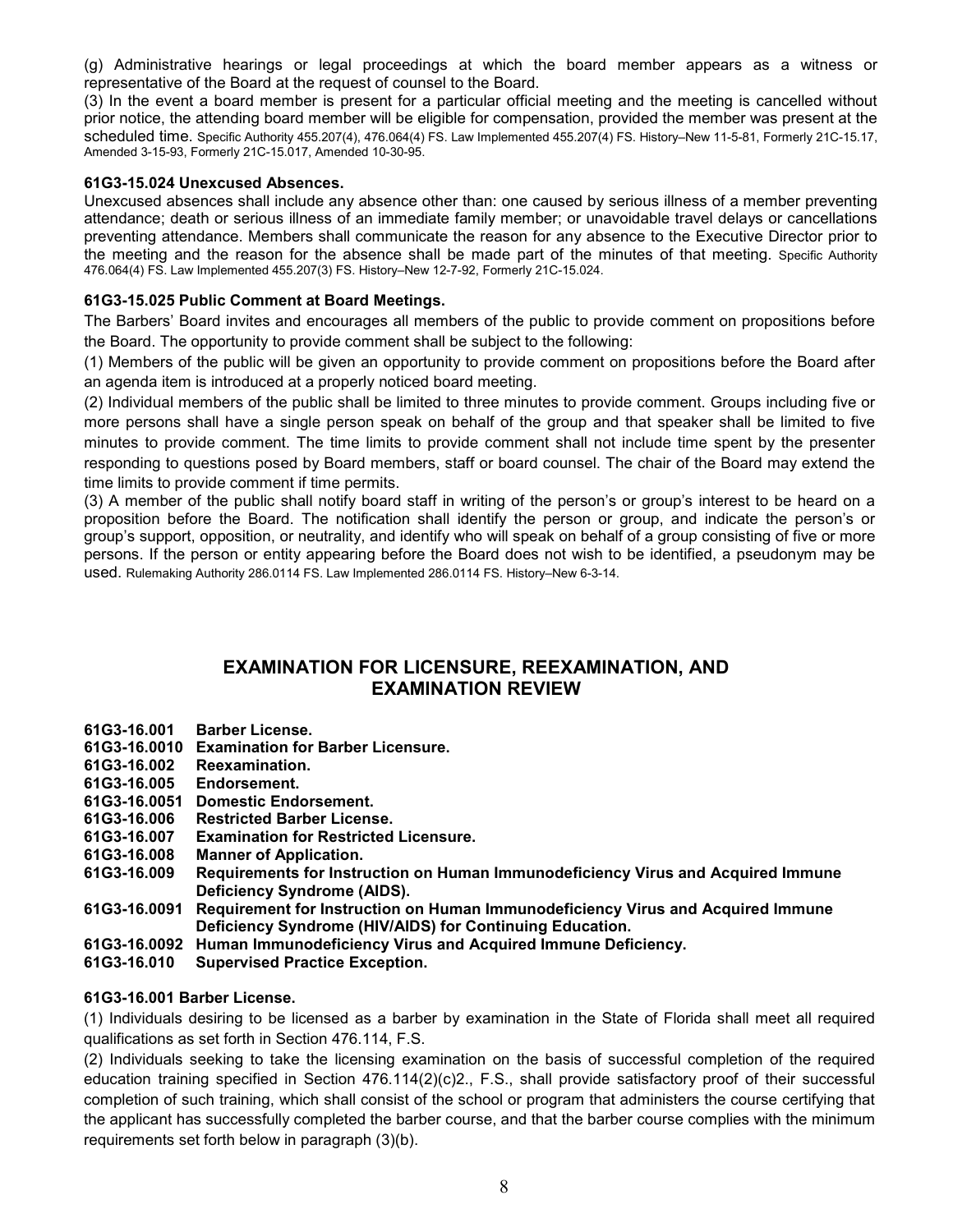(3) All barber courses which are taught for the purpose of qualifying an individual for a license to practice barbering shall consist of a minimum of 900 barber hours of training and instruction in the subjects set forth in paragraph  $(3)(b)$ .

(a) If an applicant for licensure by examination meets all required qualifications except the required minimum hours of training, he or she shall be entitled to take the licensure examination if the applicant has completed 600 hours of training and has been certified by the school or program in which he or she is currently enrolled to have achieved the minimum competency standards of performance in the skills, services and trade techniques listed in paragraph (3)(b). If the applicant fails to achieve a passing grade on either or both portions of the licensure examination, he or she shall be entitled to re-examination only upon completion of the full requirements of 900 hours of training and instruction provided for in Section 476.114(2)(c)2., F.S.

(b) A school of barbering shall certify on a student's examination application that said individual has completed 500 hours of training in barbering skills, services and correlating trade techniques along with 400 hours of classroom instruction and lab studies. All barbering courses which are taught for the purpose of qualifying an individual for a license to practice barbering shall be as specified below:

| 2. Safety, Sanitation and Sterilization                                                                                                                                         | 270 Hours |
|---------------------------------------------------------------------------------------------------------------------------------------------------------------------------------|-----------|
| 3. Hair Structure and Chemistry                                                                                                                                                 | 90 Hours  |
| 4. Hair Cutting                                                                                                                                                                 | 135 Hours |
| a. Taper Cuts                                                                                                                                                                   |           |
| I. Freehand                                                                                                                                                                     |           |
| II. Shear over comb                                                                                                                                                             |           |
| III. Clipper over comb                                                                                                                                                          |           |
| b. Style Cuts (to include blow drying)                                                                                                                                          |           |
| 5. Shampooing                                                                                                                                                                   | 45 Hours  |
| 6. Chemical Services to include permanent weaving; coloring and bleaching; and hair relaxing and                                                                                | 90 Hours  |
| curling.                                                                                                                                                                        |           |
| 7. Shaving, Beard and Mustache Trimming<br>Dulamaking Authority AEE 047(4)(b) 470 004(4) 470 444(0) 470 404 FO. Loughangeria 4 AEE 047(4)(b) 470 444(0) 470 404 FO. History Nav | 45 Hours  |

Rulemaking Authority 455.217(1)(b), 476.064(4), 476.114(2), 476.134 FS. Law Implemented 455.217(1)(b), 476.114(2), 476.134 FS. History–New 7-16-80, Amended 7-6-81, 8-31-82, 5-29-85, Formerly 21C-16.01, Amended 9-3-86, 5-30-88, 12-31-89, 1-26-93, 3-15-93, Formerly 21C-16.001, Amended 9-15-94, 11-12-00, 4-26-04, 1-10-21.

#### **[61G3-16.0010](https://www.flrules.org/gateway/ruleNo.asp?id=61G3-16.0010) Examination for Barber Licensure.**

(1) The examination for licensure to practice barbering shall consist of a written examination. Applicants for a license to practice barbering must achieve a passing grade on the examination to be eligible for a license to practice barbering. An applicant who has completed all requirements for examination and paid the fee specified in Rule 61G3-20.002, F.A.C., will be admitted to the examination for licensure.

(2) The following subjects will be tested on the written examination and will be weighted approximately as designated:

| Category                                                              | Weight |
|-----------------------------------------------------------------------|--------|
| (a) Florida Laws and Rules                                            | 25%    |
| (b) Safety, Sanitation and Sterilization                              | 30%    |
| (c) Hair Structure and Chemistry                                      | 10%    |
| (d) Hair Cutting and Hair Styling                                     | 15%    |
| (e) Shampooing                                                        | 5%     |
| (f) Chemical Procedures                                               | 10%    |
| (Permanent Waving, Coloring and Bleaching, Hair Relaxing and Curling) |        |
| (g) Shaving, Beard and Mustache Trimming                              | 5%     |

(3) The score necessary to achieve a passing grade shall be no less than seventy (70) percent out of one hundred (100) percent on the written examination. In rounding percentages, any percentage which is point five (.5) or above shall be rounded up to the next whole number. Percentages less than point five (.5) shall be rounded down to the next whole number. Rulemaking Authority 455.217(1)(b), (c), 476.064(4), 476.114(2), 476.134 FS. Law Implemented 455.217(1)(b), (c), 476.114(2), 476.134 FS. History–New 11-12-00, Amended 11-27-02, 4-26-04, 2-11-10, 10-7-10, 6-3-20.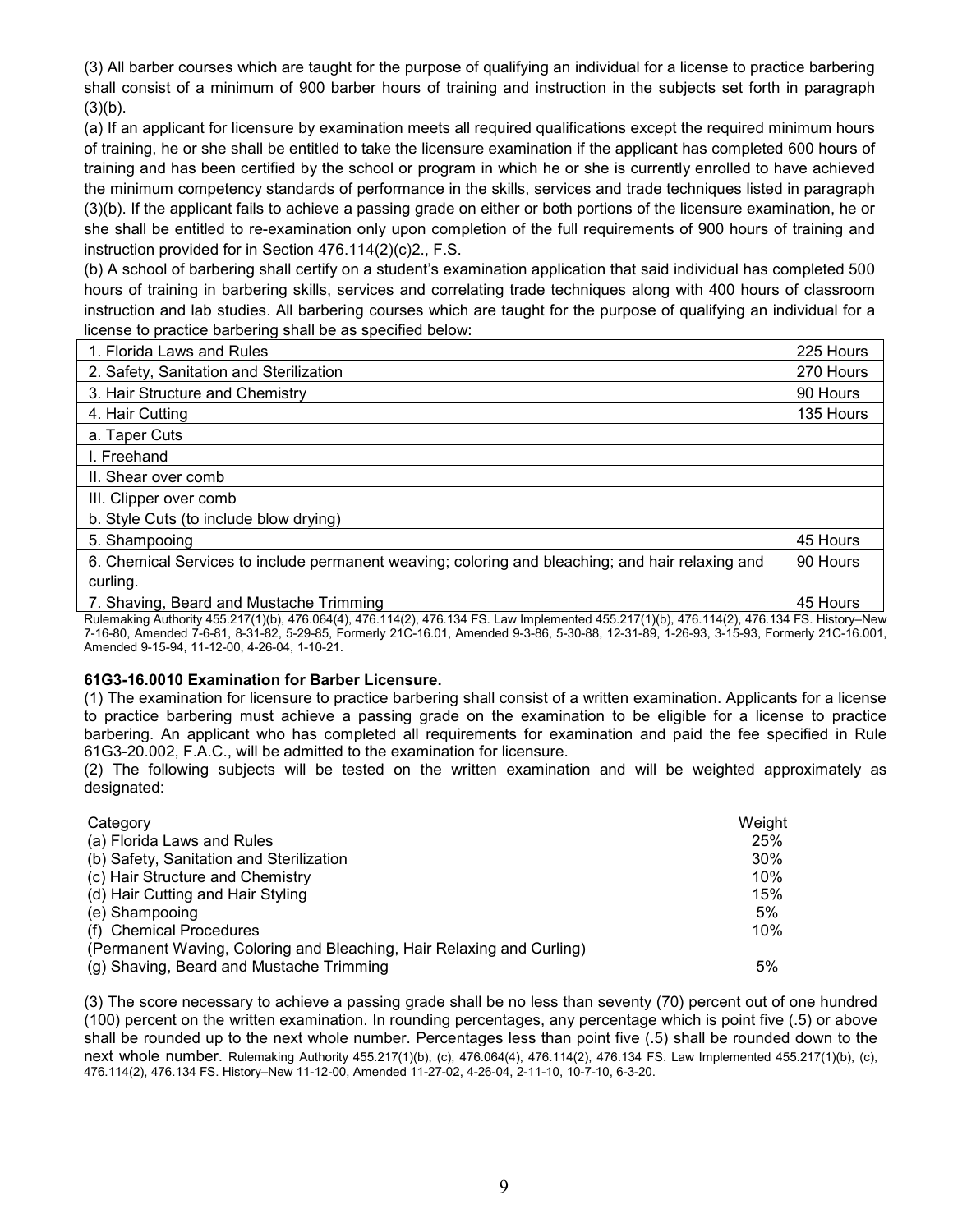#### **[61G3-16.002](https://www.flrules.org/gateway/ruleNo.asp?id=61G3-16.002) Reexamination.**

An applicant who fails the state examination for licensure and wishes to retake the examination shall pay the reexamination fee as set forth in Rule 61G3-20.002, F.A.C., and submit a completed reexamination application, a link to which can be found at Rule 61-35.006, F.A.C. Rulemaking Authority 455.217(2), 476.064(4), 476.114(3) FS. Law Implemented 455.217(2), 476.114(3) FS. History–New 7-16-80, Amended 4-6-82, 4-21-83, Formerly 21C-16.02, Amended 11-12-87, Formerly 21C-16.002, Amended 11-12-00, 2-11-10, 11-17-15.

## **[61G3-16.005](https://www.flrules.org/gateway/ruleNo.asp?id=61G3-16.005) Endorsement.**

The Department of Business and Professional Regulation shall issue a license by endorsement to a person who:

(1) Makes application and pays to the Department the fee specified in Rule 61G3-20.002, F.A.C.;

(2) Demonstrates that he or she possesses a current active license in another country or United States territory;

(3) Demonstrates that he or she has satisfactorily completed a written examination comparable to or more stringent than the examination given by the Department;

(4) Demonstrates that he or she has completed:

(a) 900 hours of schooling in a program similar to, comparable to or more stringent than that required of Florida students and, at a minimum, covering the subjects of Safety, Sanitation and Sterilization, Hair Structure and Chemistry, Hair Cutting, Shampooing, Chemical Services, and Shaving as specified by the Barbers' Board; or (b) An apprenticeship program of 900 hours; or

(c) A combination thereof.

(5) Certifies that he or she has read and understood and will abide by Chapters 455 and 476, F.S. and Division 61G3, F.A.C.

(6) For purposes of demonstrating that an applicant from a territory or foreign country has met the requirements of subsections (2), (3) and (4) above, the applicant must provide the Board with an education evaluation conducted by a credential evaluation service that is a member of the National Association of Credential Evaluation Services.

Rulemaking Authority 476.064(4), 476.144(5) FS. Law Implemented 476.144(5) FS. History–New 10-14-85, Formerly 21C-16.05, Amended 6-1- 87, 11-12-87, 7-4-90, 12-23-90, 1-26-93, Formerly 21C-16.005, Amended 11-30-93, 5-3-06, 5-31-07, 2-11-10, 12-6-11, 1-10-21.

#### **61G3-16.0051 Domestic Endorsement.**

The Department of Business and Professional Regulation shall issue a license by endorsement to a person who:

(1) Makes application and pays to the Department the fee specified in Rule 61G3-20.002, F.A.C.;

(2) Demonstrates the applicant has completed a board approved HIV/AIDS course; and

(3) Demonstrates the applicant holds a current active license to practice barbering in another state. Rulemaking Authority 476.064(4), 476.144(5) FS. Law Implemented 476.144(5) FS. History–New 12-24-20.

#### **61G3-16.006 Restricted Barber License.**

(1) Individuals who seek to be eligible to take the licensure examination for a restricted license to practice barbering by having completed a restricted barber course shall submit with their application satisfactory proof of their successful completion of such course at a school of barbering licensed pursuant to Chapter 1005, F.S., a barbering program within the public school system, or a government-operated barbering program in the State of Florida. Satisfactory proof of successful completion of the restricted barber course shall consist of the school or program which administers the course certifying that the applicant has successfully completed the restricted barbers course; and, that the course complied with the minimum requirements as set forth below.

(a) All restricted barber courses which are taught for the purpose of qualifying an individual for a restricted license to practice barbering shall provide, at a minimum, 600 hours of training.

(b) A school of barbering shall certify on a student examination application that said student has completed his or her training in restricted barbering skills, services and correlating trade techniques along with classroom instruction and lab studies. All restricted barber courses which are taught for the purpose of qualifying an individual for a restricted barber license to practice restricted barbering shall meet, at a minimum, the requirements specified below:

| 1. Florida Laws and Rules                | 75 Hours  |
|------------------------------------------|-----------|
| 2. Safety, Sanitation and Sterilization  | 325 Hours |
| 3. Hair Structure, Cutting and Cleansing | 150 Hours |
| a. Taper Cuts                            |           |
| I. Freehand                              |           |
| II. Shear over comb                      |           |
| III. Clipper over comb                   |           |
| b. Style Cuts (to include blow drying)   |           |
| c. Shampooing                            |           |
| 4. Shaving, Beard and Mustache Trimming  | 50 Hours  |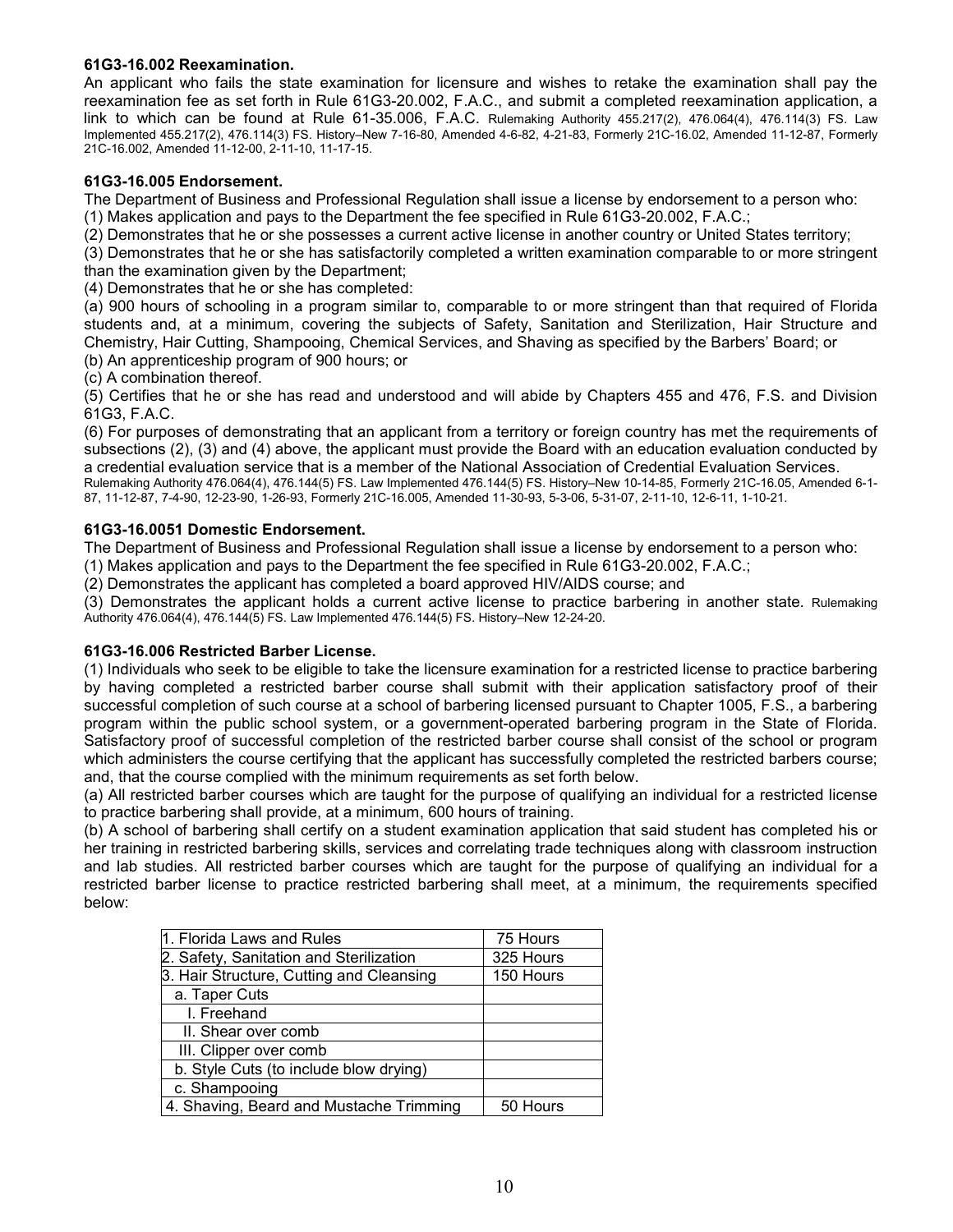(c) Any school authorized to provide a restricted barbering course with a minimum of 1,200 hours as of January 1, 2020, may continue to provide a restricted barber course with a minimum of 1,200 hours through December 31, 2020.

(2) Individuals who seek to be eligible to take the licensure examination for a restricted license to practice barbering by holding or having held within the five years immediately preceding the date of application an active valid license, certificate, or registration to practice barbering which has been issued by another state or country, shall provide with their application a copy of all licenses, certificates, or registrations issued to the applicant by any other state or country; together with a statement from each agency, organization, or authority that issued the licenses, certificates, or registrations which is dated within three months of the date of the application, and which states that the applicant has not been disciplined by the agency, organization, or authority for acts related to the practice of barbering within the previous five years.

(3) Individuals who seek to be eligible to take the licensure examination for a restricted license to practice barbering by having once held a Florida barbering license which has been declared null and void for failure to renew the license shall provide with their application:

(a) The full name in which the license was issued and the license number,

(b) A copy of the previous license, if available, and

(c) Proof that they fulfilled the requirements of Section 476.114(2)(c)2., F.S., for initial licensure.

(4) All applicants who are found to be eligible to take the licensure examination for a restricted license to practice barbering shall be required to take and pass the examination for restricted licensure. Upon achieving a passing grade on all portions of the restricted licensure examination, and the issuance of a restricted license to practice barbering by the Department, an individual shall be permitted to perform the following barber services for compensation subject to the same terms, conditions, and restrictions imposed on holders of an unrestricted license to practice barbering:

(a) Hair cutting and styling, including the application of hair tonics and hair spray, but not including the application of any other chemical preparations or solutions to the hair,

(b) Full facial shaves,

(c) Mustache and beard trimming,

(d) Shampooing hair, including the application of shampoos and hair conditioners and blow drying the hair. Rulemaking Authority 476.064(4), 476.144(6) FS. Law Implemented 476.144(6) FS. History–New 11-12-87, Formerly 21C-16.006, Amended 5- 23-99, 4-26-04, 1-1-20, 6-3-20.

#### **61G3-16.007 Examination for Restricted Licensure.**

(1) The examination for restricted licensure shall cover the laws and rules which govern the practice of barbering in Florida.

(2) The score necessary to achieve a passing grade on the written portion of the restricted licensure examination shall be no less than seventy (70) percent out of one hundred (100) percent on the examination. In rounding percentages, any percentage which is point five (.5) or above shall be rounded up to the next whole number. Percentages less than point five (.5) shall be rounded down to the next whole number. Rulemaking Authority 455.217, 476.064(4), 476.134, 476.144 FS. Law Implemented 455.217, 476.134, 476.144 FS. History–New 11-12-87, Amended 3-22-92, 1-26-93, Formerly 21C-16.007, Amended 9-15-94, 12-9-98, 11-27-02, 4-26-04, 8-1-05, 5-13-10, 12-15-13, 6-3-20.

#### **61G3-16.008 Manner of Application.**

(1) Every person desiring to be examined for either full or restricted licensure as a barber shall apply to the Department in writing upon forms prepared and furnished by the Department and pay an examination fee as required by Rule 61G3-20.002, F.A.C.

(2) Applicants for an unrestricted license who have completed six hundred (600) actual school hours or more but less than nine hundred (900) actual school hours are required to have the school or program attended certify on that portion of the application so designated that said applicant has completed the stated number of hours, the required services as established by Rule 61G3-16.001, F.A.C., and is competent to sit for the licensure examination. Rulemaking Authority 476.064(4) FS. Law Implemented 455.217(1)(b), 445.213(1), 476.114 FS. History–New 11-12-87, Formerly 21C-16.008, Amended 8-11-98, 11-12-00, 2-11-10, 12-15-13, 1-10-21.

#### **61G3-16.009 Requirements for Instruction on Human Immunodeficiency Virus and Acquired Immune Deficiency Syndrome (AIDS).**

(1) The Board shall require as a condition of granting an initial license, completion of an education course approved by the Board, on HIV and AIDS. Certification of completion of a HIV/AIDS course shall accompany the application for initial licensure. Any applicant for licensure may take an approved course within two (2) years preceding application for initial licensure.

(2) The course shall consist of education on the modes of transmission, infection control procedures, clinical management and prevention of HIV and AIDS, with emphasis on appropriate behavior and attitude changes with specific relevance to the practice of barbering and cosmetology including sanitary requirements.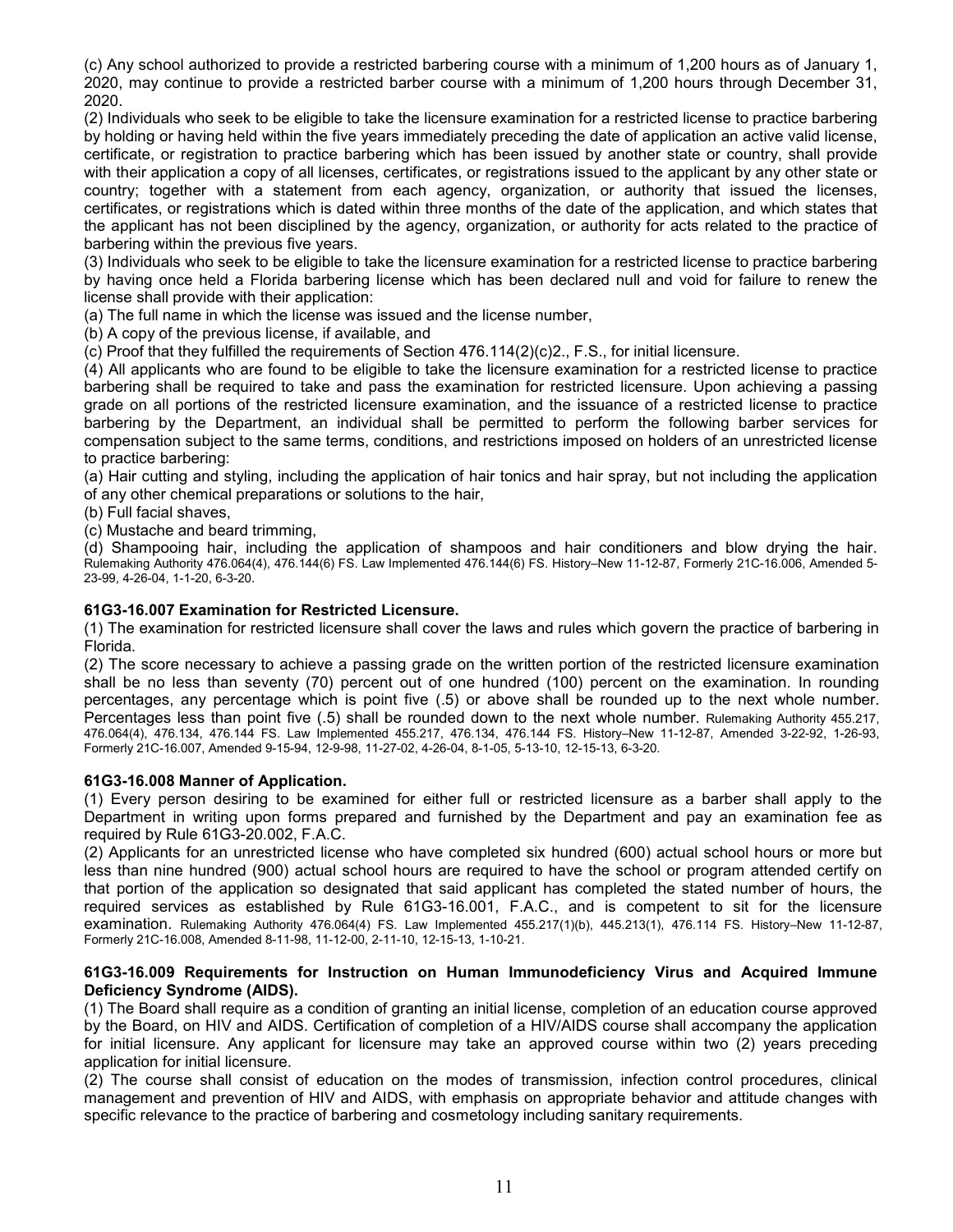(3) Courses may be presented as live presentation courses, home study courses, or video courses. All home study courses shall include a written post course examination which must be graded by the provider. Post-course examinations may be open-book examinations. Persons taking the course must achieve a 75% passing score on all post-course examinations in order to receive a certificate of completion. Specific Authority 455.2228, 476.064(4) FS. Law Implemented 455.2228 FS. History–New 12-31-89, Amended 10-17-90, 3-22-92, Formerly 21C-16.009, Amended 11-30-93, 9-15-94, 12-22-94, 5-3-95, 6-29-95, 12-12-95, 5-1-96, 12-9-97, 4-17-01, 6-5-12.

#### **61G3-16.0091 Requirement for Instruction on Human Immunodeficiency Virus and Acquired Immune Deficiency Syndrome (HIV/AIDS) for Continuing Education.**

(1) Each person licensed under Chapter 476, F.S., shall complete a department or board approved HIV/AIDS education course as a condition of the renewal of his or her license as follows:

(a) Such course must be taken during the licensure period and prior to expiration of the license for a license to be renewed in an active status; or

(b) Any person whose license is listed as being in delinquent or inactive status shall take a department or board approved HIV/AIDS education course prior to reactivation of their license.

(2) The course shall consist of education on the modes of transmission, infection control procedures, clinical management and prevention of HIV and AIDS, with emphasis on appropriate behavior and attitude changes and with specific relevance to the practice of barbering and cosmetology including sanitary requirements. The course shall be a minimum of (2) hours of instruction.

(3) Courses may be presented as live presentation courses, home study courses, or video courses. All home study courses shall include a written post course examination which must be graded by the provider. Post-course examinations may be open-book examinations. Persons taking the course must achieve a 75% passing score on all post-course examinations in order to receive continuing education credit.

(4) Licensees holding two or more licenses subject to the HIV/AIDS education course requirement shall present all license numbers to the provider of such course. Providers shall submit all license numbers for attendees taking the HIV/AIDS education course.

(5) Licensees shall have until the expiration of the current licensure cycle to resolve disputes with the provider regarding his or her continuing education completion status and provide proof of courses taken to the Board or Department. Rulemaking Authority 455.2228, 476.064(4) FS. Law Implemented 455.2228, 455.2179 FS. History–New 5-10-01, Amended 6-5- 12, 3-31-13, 7-9-19, 6-3-20.

### **[61G3-16.0092](http://www.flrules.com/gateway/ruleNo.asp?id=61G3-16.0092) Human Immunodeficiency Virus and Acquired Immune Deficiency Syndrome (HIV/AIDS) Education Provider Requirements.**

(1) Entities or individuals who wish to become approved providers to offer courses for initial licensure shall make application to the Board or department on a form prescribed by the Department which copies may be obtained from the department. Applications for initial licensure providership must be submitted at least 30 days prior to the next Board meeting.

(2) Entities or individuals who wish to become approved providers to offer courses for continuing education purposes shall make application to the department on a form prescribed by the department, which copies may be obtained from the department. Applications for continuing education providership must be submitted at least 60 days prior to the next Board meeting.

(3) Providers wishing to offer their education courses for both initial licensure and for continuing education may submit one application appropriately marked at least 60 days prior to the next Board meeting.

(4) The application shall include:

(a) The name, address, telephone number and if available fax number, and e-mail address of a contact person who will fulfill the reporting and documentation requirements for provider approval. The provider shall notify the Board of any change of contact person within ten (10) days of the actual change.

(b) A fee of two hundred fifty dollars (\$250) shall accompany each provider application for continuing education.

(c) Each provider application shall include course materials. The course shall consist of education as set forth in subsections 61G3-16.009(2) and 61G3-16.0091(2), F.A.C.

(d) Each provider application shall include a sample certificate of completion that the course instructor shall provide each course participant if the participant successfully completes the course. Such certificate shall include the course participant's name, the title of the course, the course approval number, date completed and number of hours. The certificate shall be provided to the course participant at the completion of the course.

(5) Provider approval for initial licensure and for continuing education is valid through May 31 of odd numbered years. To renew provider approval for initial licensure and for continuing education, providers must resubmit the course materials for the Board's review. For renewal of provider approval for continuing education, providers must also submit a fee of two hundred fifty dollars (\$250). Course materials submitted for renewal of approval must be received by the Board office no sooner than 90 days prior to the expiration date and no later than 60 days prior to the next Board meeting. Approval as a continuing education provider shall remain valid while an application for renewal is pending before the Board provided the renewal application is complete and was received before the scheduled expiration of the provider's approval. Providers who fail to renew their provider status on a timely basis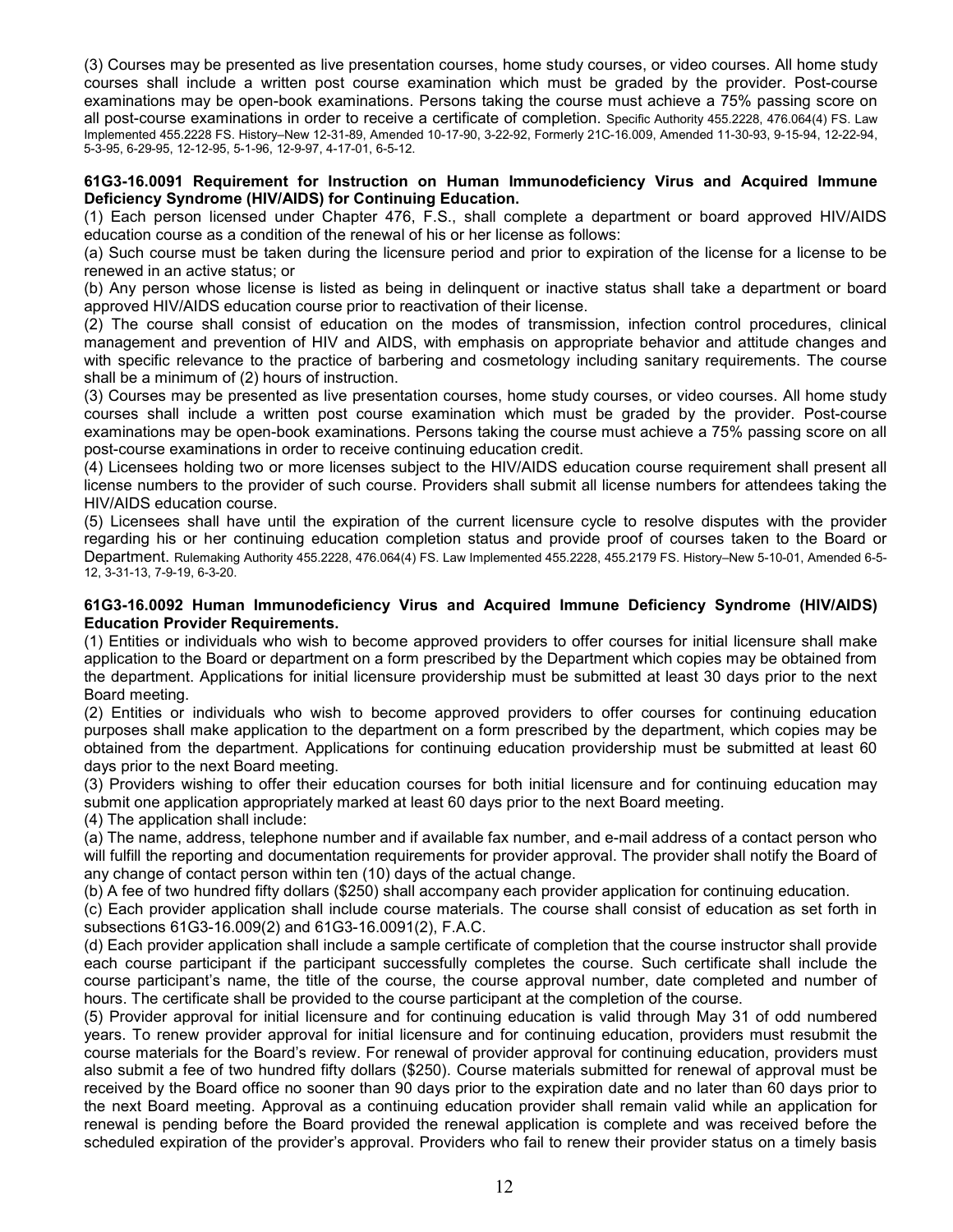in accordance with these rules shall not offer or advertise a course for initial licensure or continuing education.

(6) Providers shall maintain a system of recordkeeping which provides for storage of approved courses. Providers shall maintain a roster of participants for four years. The records and roster shall be available for inspection by the Board or Department. Providers must electronically provide to the Department a list of attendees taking the course for continuing education purposes within 30 business days of the completion of the course. However, the continuing education provider shall electronically report to the Department completion of a licensee's course within 10 business days beginning on the 30th day before the renewal deadline or prior to the renewal date, whichever occurs sooner. The list of attendees submitted electronically to the Department shall not include applicants taking the course for initial licensure. For home study courses, the provider must electronically supply the list of those individuals successfully completing the course by the 5th of the month following the calendar month in which the provider received documentation and was able to determine the successful completion of the course by the licensee. This list shall include the provider's name and provider number, the name and license number of the attendee, the date the course was completed and the course number. Failure to comply with the time and form requirements will result in disciplinary action taken against the provider. Rulemaking Authority 455.2228, 476.064(4) FS. Law Implemented 455.2178, 455.2179, 455.2228 FS. History–New 9-12-01, Amended 11-2-06, 5-11-08, 4-25-13.

## **[61G3-16.010](https://www.flrules.org/gateway/ruleNo.asp?id=61G3-16.010) Supervised Practice Exception.**

(1) Following the completion of the first licensing examination by an applicant for licensure as a barber by examination who has completed the barber training required by Chapter 476, F.S. and Rule 61G3-16.001, F.A.C, the applicant is eligible to practice as a barber and perform barbering services temporarily in a current, actively licensed barbershop under the following conditions:

(a) In the event an applicant obtains a passing score on the examination on the first attempt, the applicant shall be eligible, prior to having the application acted on by the Board, to practice in a licensed barbershop, provided that the applicant post the examination at the work station with a recent photograph affixed thereto.

(b) In the event that the applicant fails to obtain a passing score on the examination on the first attempt, the applicant shall not be eligible to practice under this rule until the applicant:

1. Applies to the Department for authorization to retake the examination; and

2. Presents the holder of the license for the barbershop a copy of both the reexamination application and the examination scheduling authorization letter from the department or the qualified outside testing vendor.

3. Upon completion of these conditions, the applicant is eligible to practice in a licensed barbershop subject to the provisions of paragraph (c) referenced below, provided that the applicant posts the examination results at the work station with a recent photograph affixed thereto. The applicant must discontinue practicing when 180 days have passed from the date of the first examination, if reexamination has not yet been completed. Under no circumstances shall the applicant be eligible to practice prior to having applied for reexamination and having obtained the examination scheduling authorization letter from the department or the qualified outside testing vendor.

(c) All barbering services performed by the applicant under this exception shall be performed under the supervision of a licensed barber. "Under the supervision of a licensed barber" shall mean that an individual who then holds a current, active Florida license as a barber shall be physically present at all times when the applicant is performing barbering services.

(2) In the event an applicant, who previously failed the examination on the first attempt, fails to obtain a passing score on the second licensure examination, the applicant is no longer eligible to practice as a barber under this exception and must immediately discontinue practicing barbering services until the applicant has been issued a license to practice by the Department. Rulemaking Authority 455.217, 476.064(4), 476.124, 476.144(7), 476.184(2), (10) FS. Law Implemented 455.217, 476.144(7), 476.184(2), (10) FS. History–New 12-9-98, Amended 11-12-00, 12-29-08, 2-11-10.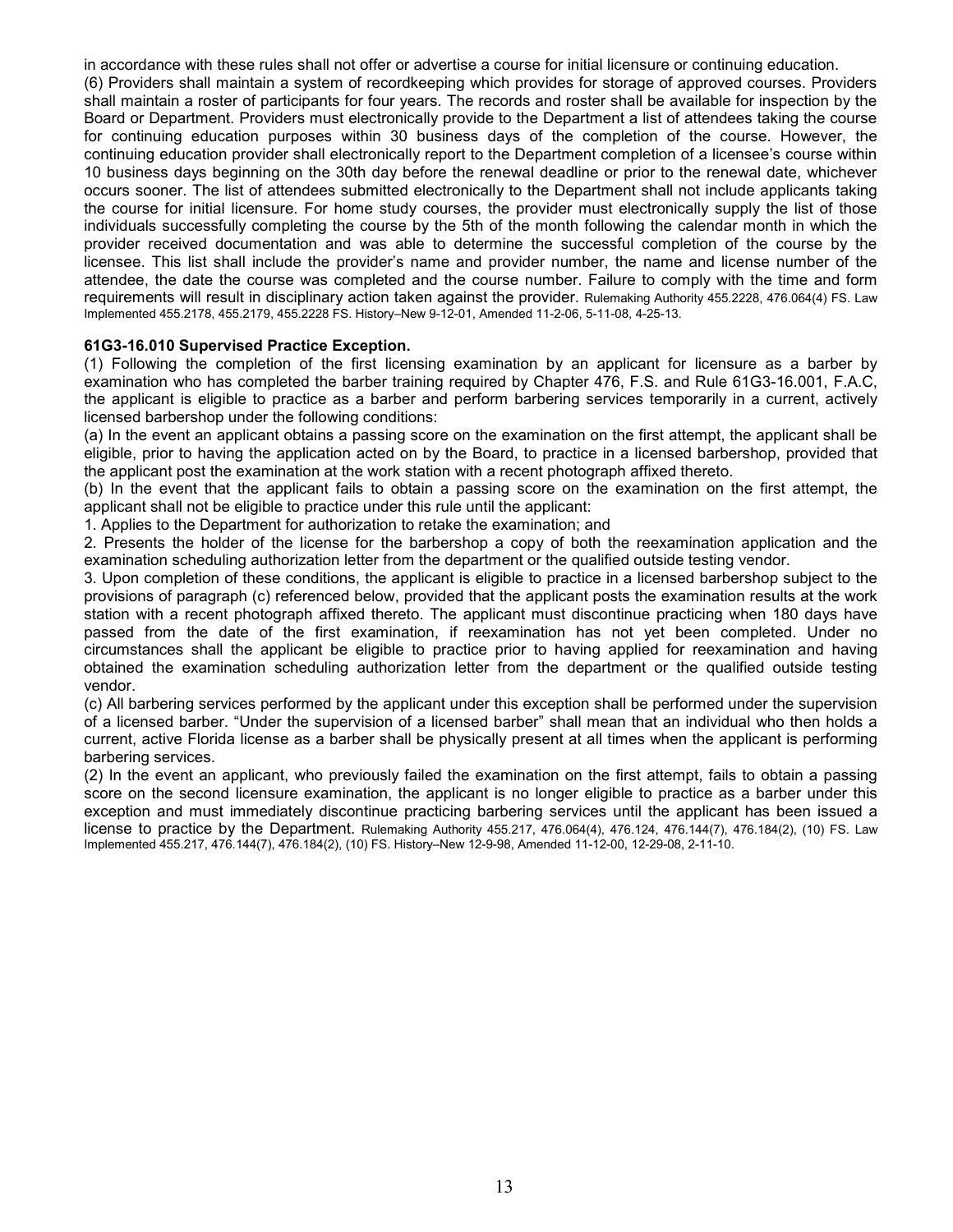# **BARBERSHOP REGISTRATION; CHANGE OF OWNERSHIP OR LOCATION AND RENEWAL**

- **61G3-19.008 Barbershop Defined.**
- **bisplay of License.**
- **61G3-19.010 Performance of Barber Services Outside of Licensed Shop.**
- **61G3-19.011 Barbershop Requirements.**
- **61G3-19.012 Posting of Sanitation, Health, and Safety Rules Required.**
- **61G3-19.013 Change of Ownership of Barbershops.**
- **61G3-19.014 Biennial Renewal of Barbershop License.**
- **61G3-19.015 Inspections.**

#### **61G3-19.016 Precautions Against Communicable Diseases.**

## **61G3-19.008 Barbershop Defined.**

Barbershop means any place of business wherein the practice of barbering is carried on, however this does not prevent the practice of barbering in a licensed cosmetology salon or the practice of cosmetology in a licensed barbershop, provided the barbershop employs a licensed barber. Specific Authority 476.064(4) FS. Law Implemented 476.034(4) FS. History–New 4-27-86, Amended 3-15-93, Formerly 21C-19.008.

## **[61G3-19.009](https://www.flrules.org/gateway/ruleNo.asp?id=61G3-19.009) Display of License.**

(1) A current personal license shall be displayed at all times at the barber's place of employment in plain view of the work station. The license or registration on display shall be the original certificate or a duplicate issued by the Department and shall have attached a 2′′ by 2′′ photograph taken within the previous two years of the individual whose name appears on the certificate. The certificate with photograph attached shall be permanently laminated as of July 1, 2008.

(2) The shop license shall be displayed within view of the front entrance or in the waiting area. Specific Authority 476.064(4), 476.184(2) FS. Law Implemented 476.184(10) FS. History–New 4-27-86, Amended 8-31-88, 3-15-93, Formerly 21C-19.009, Amended 3-6-08.

## **61G3-19.010 Performance of Barber Services Outside of Licensed Shop.**

(1) Barber services may be performed by a licensed barber in a residence when a client for reasons of ill health is unable to go to a licensed shop. The following procedure shall be followed:

(a) Arrangements shall be made through a licensed shop.

(b) Information as to the name of the client and the address at which the services are to be performed shall be recorded in the appointment book.

(c) The appointment book shall remain at the shop and be made available upon request to any investigator or inspector of the Department.

(2) When barber services are performed in an unlicensed location within a hospital, nursing home, or similar facility, such services may lawfully be performed only upon clients, residents, or patients, who for reasons of ill health are unable to visit a licensed shop. If such services are to be performed upon employees or persons who do not reside in the facility, or any other nonqualified persons, the location must be a licensed shop. Specific Authority 476.064(4) FS. Law Implemented 476.188(2) FS. History–New 4-27-86, Formerly 21C-19.010.

#### **61G3-19.011 Barbershop Requirements.**

(1) Prior to opening a barbershop, the owner shall:

(a) Submit an application on forms prescribed by the Department of Business and Professional Regulation;

(b) Pay the required registration fee as outlined in the fee schedule;

(c) Meet the safety and sanitary requirements as listed in the subsequent portions of this section, with said requirements to continue in full force and effect for the life of the barbershop.

(2) Each barbershop and each barber shall take reasonable steps to insure that the shop and individual service area, respectively is maintained and operated in a safe and sanitary manner. Such steps shall include the following:

(a) Compliance with all local code requirements and to eliminate all fire hazards and dangerous structural defects;

(b) Provisions for safe and unobstructed human passage in the premises; removal of garbage and refuse; removal of excessive hair from floor; and safe storage or removal of flammable materials. All garbage must be kept in a closed container or receptacle;

(c) Maintenance of at least one portable and operational fire extinguisher in each shop. The fire extinguisher shall be located so that it is visible to the public and barbers. Access to the fire extinguisher shall be unimpeded. Inspections of the fire extinguisher shall be kept current;

(d) Extermination of all vermin, insects, termites, and rodents on the premises;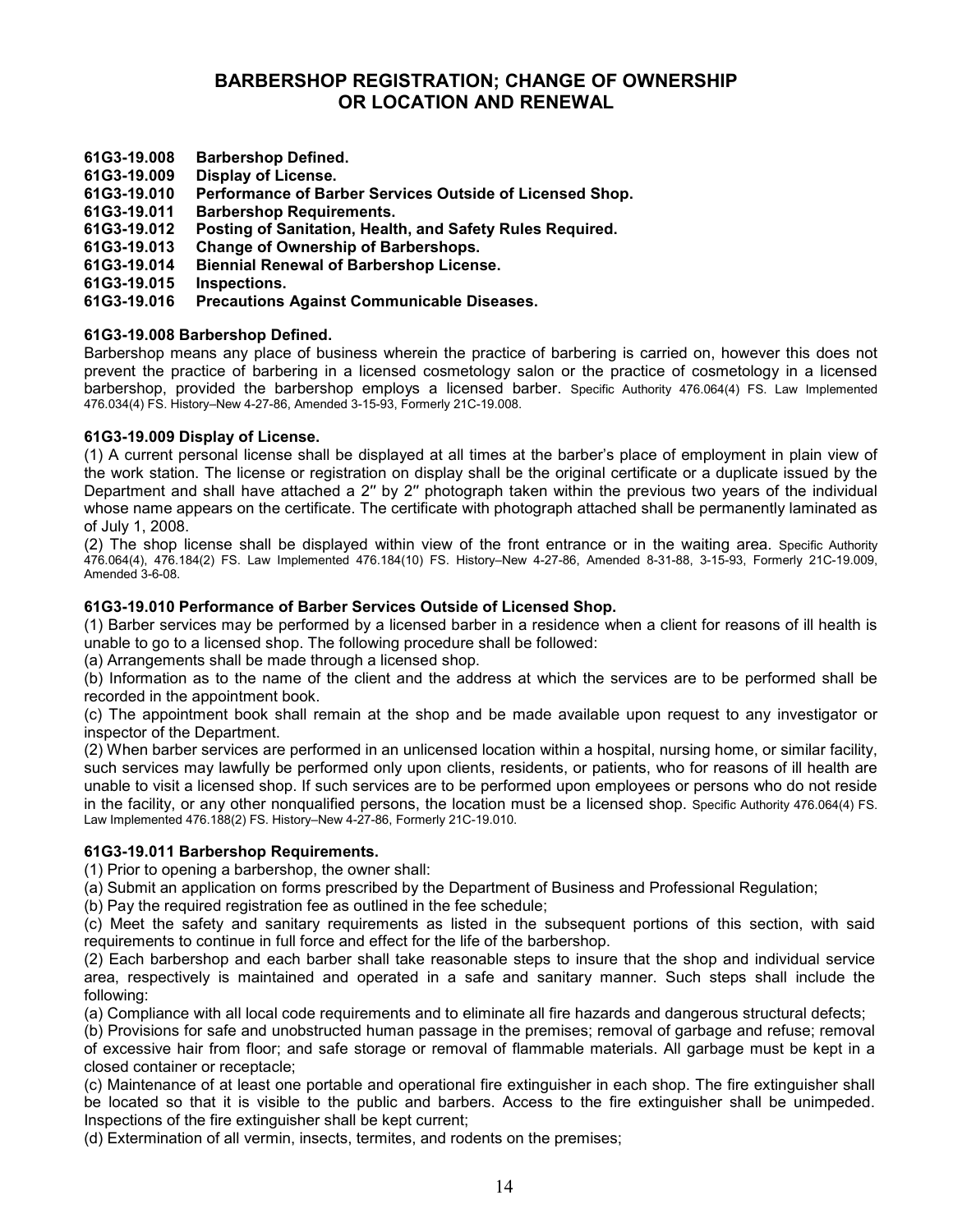(e) Maintenance of all equipment used to perform services on the premises in a safe and sanitary condition, including the regular application of cleaners and bacterial agents;

(f) Assurance that materials furnished for the personal use of the customer, such as towels, are cleansed before reuse.

(3) Every person practicing in a barbershop in any capacity shall wash his or her hands thoroughly with an antibacterial liquid or powdered soap and water before serving each patron.

(4) After the handling of a customer affected with an eruption, or whose skin is broken out, or is inflamed or contains pus, the hands of the attendant shall be disinfected immediately; this shall be done by thorough washing with soap and water, followed by rinsing in rubbing alcohol (70 to 80 percent) or the use of some equally efficient disinfectant.

(5) All towels and linens are to be kept in a closed container or compartment.

(6) The barber shop must have one or more shampoo bowls equipped with hot and cold running water. The shampoo bowls shall be located in the area where barbering services are performed.

(7) Each headrest on each chair in every barbershop must be equipped with a relaundered towel or a sheet of clean paper for each patron.

(8) Each patron shall have a clean strip of cotton, towel or neckband on the neck so that the haircloth does not come in contact with the neck or skin of the patron's body.

(9) The use of a brush, comb, or other barbering tool on more than one patron without being sanitized is prohibited. (10) All barbershops shall be equipped with and shall utilize wet sanitizers, sufficient to allow for sanitizing practices. A wet sanitizer is any clear plastic or glass receptacle with a lid containing a disinfectant solution as specified below, and large enough to allow for immersion of the barbering tools, or those surfaces of said tools which come in contact with the patrons.

(11) All tools used in barbershops including, but not limited to, razors, scissors, tweezers, combs, rubber discs, or parts of vibrators shall be free from hair, cleansed and:

(a) Immersed in a disinfectant registered with the Environmental Protection Agency (EPA) as a bacterial, virucidal and fungicidal disinfectant, and approved by that agency for use in hospitals, for one to five minutes;

(b) All combs, brushes, metallic instruments with a cutting edge, or implements which have come into contact with blood, or body fluids, shall be immersed in a disinfectant that indicates on its label that it has been registered with the Environmental Protection Agency (EPA) as a tuberculocidal disinfectant, in accordance with C.F.R. 1910. 1030, or

(c) Cleansed and sanitized for use by any other method that shall be the equivalent in germicidal or organism destructive effect, as provided in paragraph (11)(a) or (b), above. The use of an ultraviolet ray sanitizing cabinet, by itself, is not sufficient to meet the requirements of paragraph (11)(a) or (b), above.

(d) After complying with any of the above requirements, the razor, scissors, tweezers, combs, rubber discs or parts of vibrators shall then be placed and kept in a clean, closed cabinet or container until next ready for use. Storage in an ultraviolet ray sanitizing cabinet is preferred.

(12) The use of styptic pencils or any other astringent that will come in contact with more than one patron is prohibited. If a slight cut or scratch drawing blood has occurred, the use of sterile cotton, styptic powder, or any suitable solution first applied to a sterile cotton ball or swab is approved.

(13) All owners or managers or barbershops must provide at least two receptacles, one for the deposit of used towels, and one for the deposit of used shaving paper. All used towels and used shaving papers are to be deposited in the proper receptacle immediately after use.

(14) All barbershops are to be equipped with adequate toilet and sink facilities on the premises or in the same building as, and within 300 feet of the barbershop. To be adequate, such facilities shall have at least one toilet and one sink with running water. Such facilities shall be equipped with toilet tissue, soap dispenser with soap or other hand cleaning material, sanitary towels or other hand-drying device such as a wall-mounted electric blow dryer, and waste receptacle. Such facilities and all of the foregoing fixtures and components shall be kept clean, in good repair, well-lighted and adequately ventilated to remove objectionable odors and shall comply with the provisions of Rule 64E-10.044, Florida Administrative Code (F.A.C.).

(15) Styling stations, styling bars, back bars, dresserettes, or working stations must be kept clean at all times to the sight and touch. All drawers and shelves of the above being used for the storage of rollers, brushes, combs, pins, nets, and equipment must have proper sanitation, and shall not be used for storage of nonrelated equipment or supplies. One drawer or cabinet may be designated for storage of personal items.

(16) Each barbershop shall be kept well ventilated. The walls, ceilings, furniture and equipment shall be kept clean and free from dust. Hair must not be allowed to accumulate on the floor of the barbershop. Hair must be deposited in a closed container.

(17) No animals or pets shall be permitted inside a barbershop, with the exception, of closed aquariums or trained animals to assist the hearing or visually impaired, or the physically disabled.

(18) A barbershop may be located at a place of residence. Barbershop facilities must be separated from the living quarters by a permanent wall construction. A separate entrance shall be provided to allow entry to the barbershop other than from the living quarters. Toilet and lavatory facilities shall comply with subsection (14) above, shall have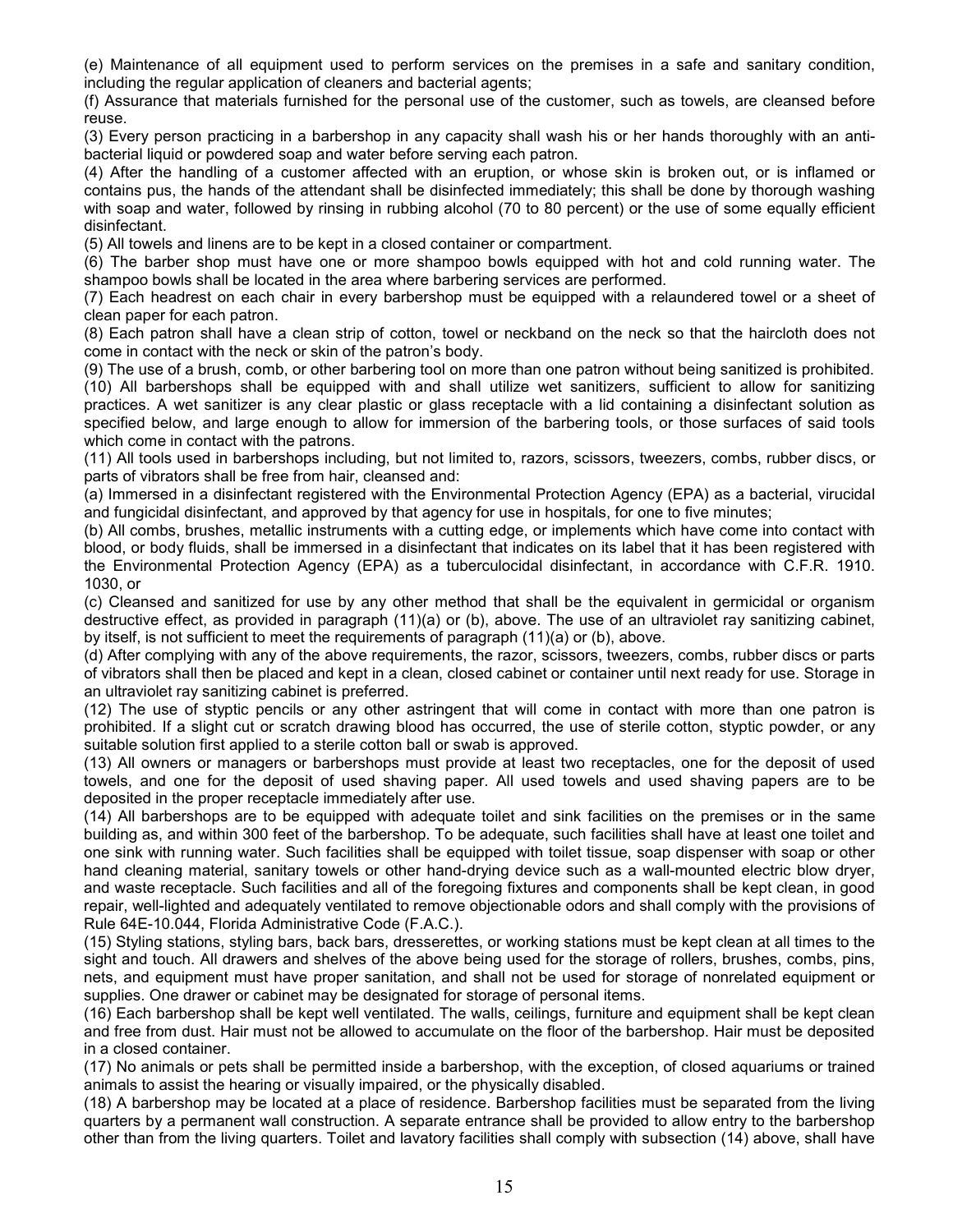an entrance from the barbershop other than the living quarters, and shall not be the same toilet and lavatory facilities as are used by the occupants of the residence.

(19) No barbershop shall be operated in the same licensed space allocation with any other business which adversely affects the sanitation of the barbershop. In order to control the required space and maintain proper sanitation, where a barbershop adjoins such other business, there must be permanent walls separating the barbershop from other business and there must be separate and distinctly marked entrances for each.

(20) For purposes of this rule, "permanent wall" means a vertical continuous structure of wood, plaster, masonry, or other similar building material, which is physically connected to a barbershop's floor and ceiling, and which serves to delineate and protect the barbershop.

(21) A barbershop must contain a minimum of 100 square feet of floor space, excluding the toilet and lavatory facilities. No more than one (1) barber at any one time may perform barbering services in a barbershop which has only the minimum floor space. In addition, a barbershop in which more than one (1) barber performs barbering services at any one time must contain an additional forty (40) square feet for each such additional barber.

(22) A barbershop may contain less than 100 square feet of floor space if it complies with all the requirements set out above, except the square footage requirements, and:

(a) Only one barber and one customer shall be in the barbershop at any one time;

(b) No person shall wait at the barbershop for barbering services;

(c) There shall be no waiting room or waiting area at the barbershop;

(d) The barbershop shall not advertise;

(e) There shall be no telephone listing for the barbershop;

(f) A barbershop under this subsection shall contain a minimum of 75 square feet of floor space.

Rulemaking Authority 476.064(4), 476.184 FS. Law Implemented 476.184 FS. History–New 4-27-86, Amended 9-24-86, 12-28-86, 5-10-88, 7- 15-91, Formerly 21C-19.011, Amended 1-12-94, 10-4-94, 5-21-95, 2-14-96, 5-1-96, 3-21-00, 11-6-00, 8-17-06, 2-26-15, 6-3-20.

#### **61G3-19.012 Posting of Sanitation, Health, and Safety Rules Required.**

The owner or manager of every barbershop shall keep a copy of the rules of sanitation, health, and safety adopted by the Board posted within view of the front entrance or in the waiting area in each barbershop for the information and guidance of the persons employed therein and the public generally. Specific Authority 476.064(4) FS. Law Implemented 476.184(2) FS. History–New 4-27-86, Amended 3-15-93, Formerly 21C-19.012.

## **61G3-19.013 Change of Ownership of Barbershops.**

Prior to opening a shop which has new ownership the owner must:

(1) File a new application on forms prescribed by the Department of Business and Professional Regulation in subsection 61-35.006(5), F.A.C.;

(2) Pay the appropriate fee;

(3) Surrender the old license with applications;

(4) Be issued a new barbershop license as outlined in Rule 61G3-19.011, F.A.C. Rulemaking Authority 476.064(4) FS. Law Implemented 476.184(7) FS. History–New 4-27-86, Formerly 21C-19.013, Amended 1-24-18.

#### **61G3-19.014 Biennial Renewal of Barbershop License.**

All barbershop licenses shall be renewed during the period September 1 through November 30 of each evennumbered year upon application to the Department of Business and Professional Regulation on the prescribed form and upon payment of the fee specified in Rule 61G3-20.010, F.A.C. Specific Authority 476.064(4) FS. Law<br>Implemented 476.184(8) FS. History–New 4-27-86, Amended 3-15-93, Formerly 21C-19.014, Amended 11-6-97. Amended 3-15-93, Formerly

#### **[61G3-19.015](https://www.flrules.org/gateway/ruleNo.asp?id=61G3-19.015) Inspections.**

(1) Inspections conducted by the Department of Business and Professional Regulation of barbershops to determine whether such barbershops are in compliance with the applicable provisions of Chapter 476, F.S., and the rules promulgated thereunder shall be conducted biennially, effective July 1, 2010, on a random unannounced basis, unless otherwise practicable. A copy of the inspection report shall be posted within view of the front entrance or in the waiting area of the barbershop for public viewing.

(2) A barbershop inspection which reveals that the shop has been closed for a period of 30 days or longer shall require a reinspection of the barbershop prior to reopening for business. The owner of any barbershop who is planning to temporarily close for business for a period of 90 days or longer is required to notify the Department, in writing, of such closing. The notification shall also include the date on which the barbershop is expected to reopen. No barbershop shall be permitted to reopen until it has been reinspected by the Department. Rulemaking Authority 476.064(4) FS. Law Implemented 476.184 FS. History–New 4-27-86, Amended 12-21-89, 3-15-93, Formerly 21C-19.015, Amended 9-22-94, 11-6-00, 4-5-10.

#### **61G3-19.016 Precautions Against Communicable Diseases.**

Every precaution should be taken to prevent the transmission of diseases and blood-borne pathogens in a barbershop. To that end: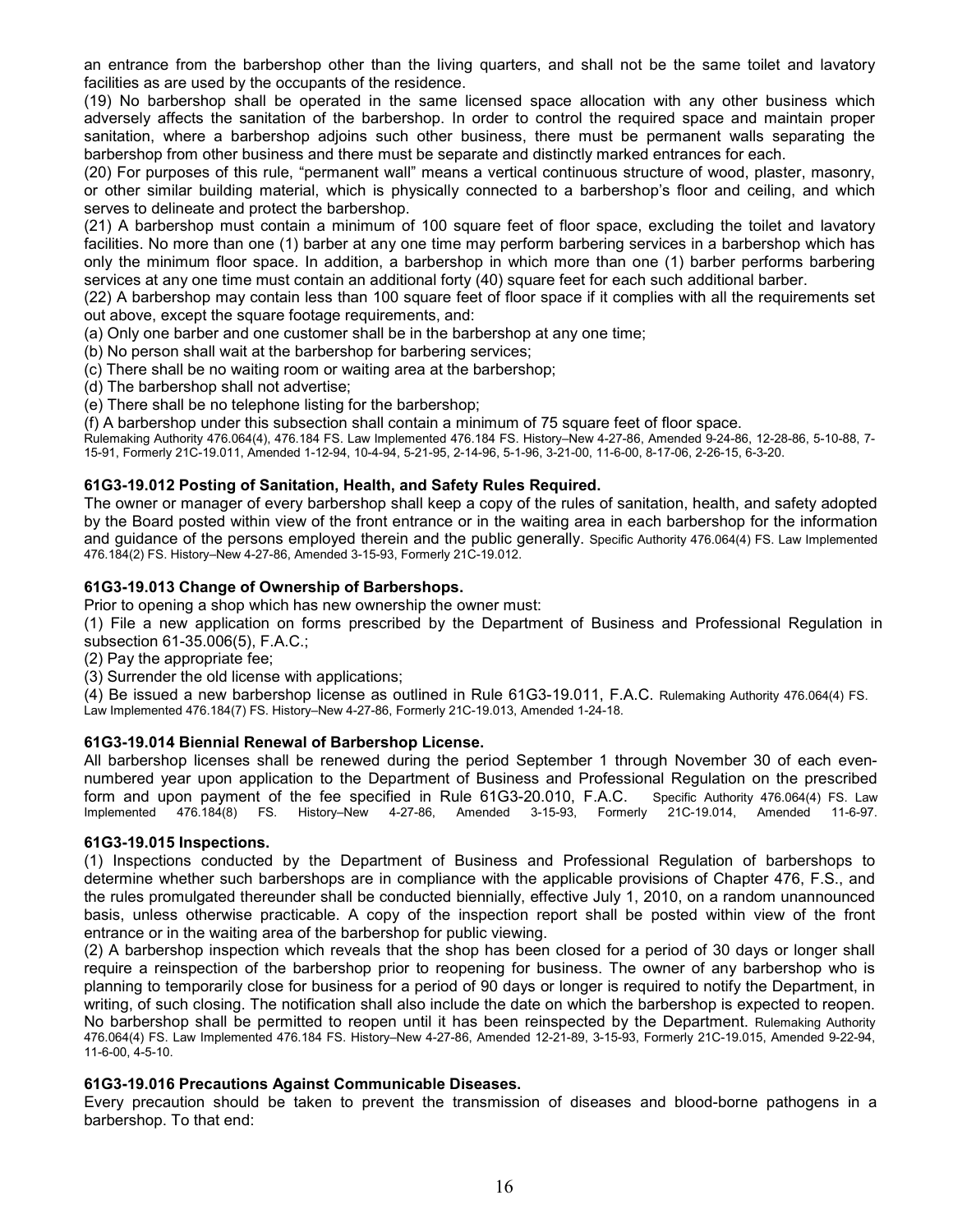(1) No barber engaged in the practice of barbering in a barbershop shall proceed with any service to a person having pediculosis (lice) until such person furnishes a statement signed by a physician licensed to practice in the State of Florida stating that the pediculosis is not in an infectious, contagious or communicable stage.

(2) A barber shall not proceed with any service to a person in a barbershop if the barber or the person receiving the services has any exposed sores or wounds until such sores or wounds are covered with an appropriate bandage that is sufficient to prevent the seepage of blood or other body fluids. The barber shall be careful to avoid any physical contact with blood or any other body fluids and to protect the person to whom he or she is providing service from such contact.

(3) In the event that a barber or the person to whom he or she is providing service is cut or otherwise receives a break in the skin during a service, the service shall immediately cease and the barber shall immediately disinfect any implement or equipment that has or might have come into contact with any blood or other body fluids. The service shall not be resumed until the precautions in subsection (2) are complied with. Specific Authority 476.064(4) FS. Law Implemented 476.024 FS. History–New 4-27-86, Amended 3-15-93, Formerly 21C-19.016, Amended 1-12-94.

# **FEE SCHEDULE**

**61G3-20.002 Application Fee for Licensure Through Examination or Endorsement And Reexamination Fees.**

- **61G3-20.003 Barbershop Licensure Application Fee.**
- **61G3-20.0035 Original Barbershop Licensure Fee.**
- **61G3-20.009 Barber License Biennial Renewal Fee.**
- **61G3-20.010 Biennial Barbershop Licensure Renewal Fee.**
- **61G3-20.0105 Barbershop Delinquent Renewal Fee.**
- **61G3-20.014 Original Barber Licensing Fee.**
- **61G3-20.015 Renewal of Inactive License Fee.**
- 
- **61G3-20.016 Reactivation of Inactive License Fee. 61G3-20.017 Application and Initial Fee for Continuing Education Providers.**
- **61G3-20.018 Biennial Renewal Fee for Continuing Education Providers.**
- **61G3-20.019 Processing Fee.**
- **61G3-20.020 Delinquent License Fee.**
- **61G3-20.021 Inactive Status Fee.**
- **61G3-20.025 Unauthorized Practice Fee.**

**61G3-20.002 Application Fee for Licensure Through Examination or Endorsement and Reexamination Fees.**

(1) The application fee for licensure by means of endorsement or examination and reexamination for barbers shall be as follows:

| Method of Licensure:              | <b>Application Fee:</b>                                                    |
|-----------------------------------|----------------------------------------------------------------------------|
| (a) Endorsement                   | The application fee for licensure by endorsement shall be one hundred      |
|                                   | and Fifty dollars (\$150.00). All fees shall be payable to the Department. |
| (b) Examination and Reexamination | The application fee for both the examination and reexamination.            |
|                                   | One hundred, fifty dollars and zero cents (\$150.00).                      |

(2) The application fee for licensure by means of examination and reexamination for restricted barbers shall be as follows:

| Method of Licensure:          | <b>Application Fee:</b>                                                       |
|-------------------------------|-------------------------------------------------------------------------------|
| Examination and Reexamination | The application fee for both the examination and reexamination for the        |
|                               | written portion shall be one hundred fifty dollars and zero cents (\$150.00). |

(3) Applicants for licensure as a barber or restricted barber shall pay both the original licensure fee set forth in Rule 61G3-20.014, F.A.C., and the applicable part of the examination or reexamination application fee specified in subsections (1) and (2) above.

(a) All fees payable to the Department shall be paid at the time the applicant submits his or her application for licensure by endorsement, examination or reexamination.

(b) All parts of the examination or reexamination application fee payable to a qualified outside testing vendor shall be paid to that service upon notification that the applicant's application for licensure by examination or reexamination has been approved. Rulemaking Authority 455.213(1), 476.064(4), 476.192 FS. Law Implemented 455.2171, 476.192 FS. History–New 7-16-80, Amended 6-30-83, 10-17-85, Formerly 21C-20.02, Amended 12-15-87, 5-11-88, Formerly 21C-20.002, Amended 9- 21-94, 11-6-00, 2-19-04, 8-8-04, 1-1-06, 2-11-10, 12-16-13.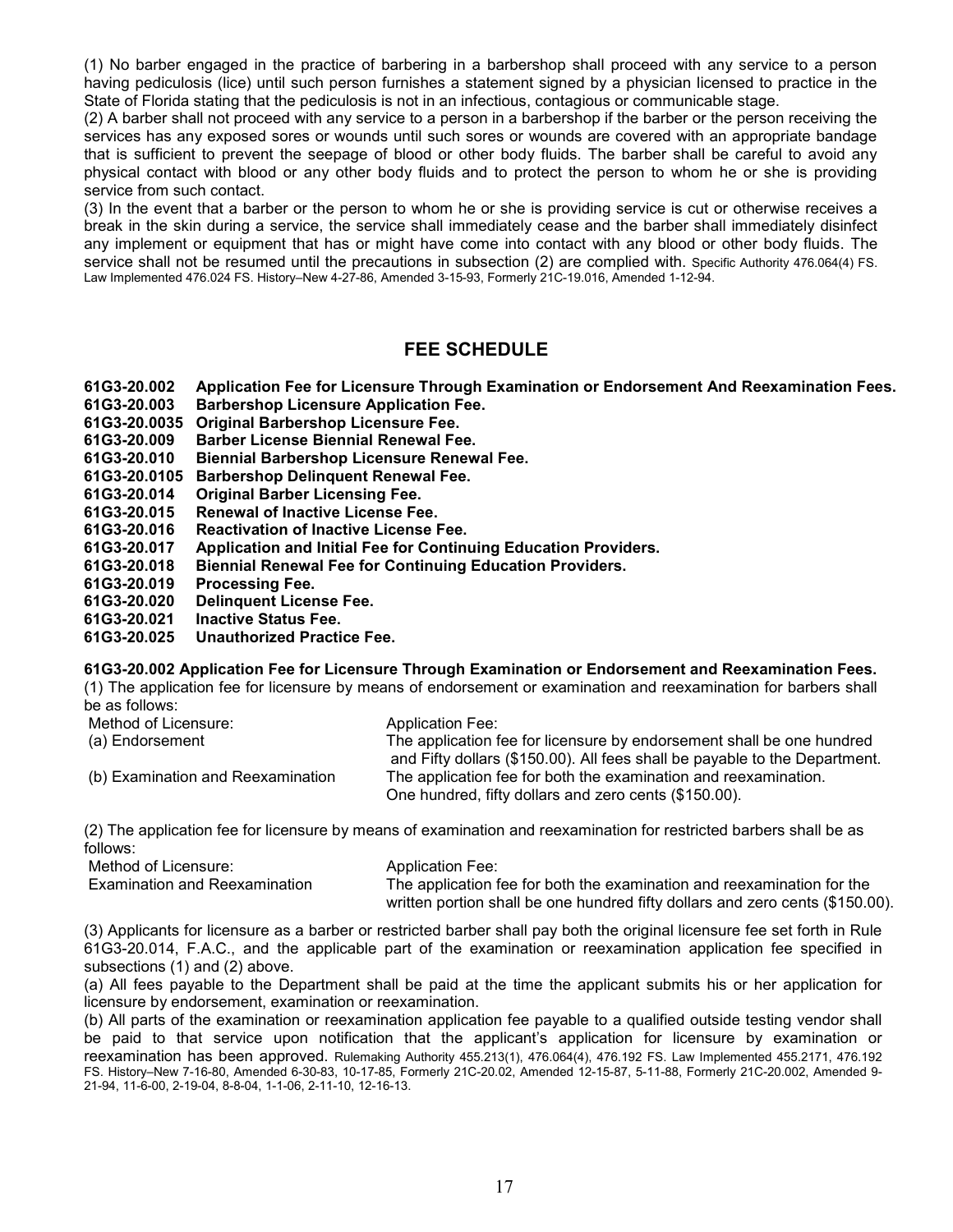## **61G3-20.003 Barbershop Licensure Application Fee.**

The application fee for a barbershop license shall be seventy-five dollars (\$75.00). Specific Authority 476.064(4), 476.192 FS. Law Implemented 476.192 FS. History–New 7-16-80, Amended 10-17-85, Formerly 21C-20.03, Amended 12-15-87, 5-11-88, Formerly 21C-20.003.

#### **61G3-20.0035 Original Barbershop Licensure Fee.**

The fee for the issuance of an original barbershop license shall be fifty dollars (\$50.00) and shall be remitted simultaneously with and in addition to those fees referred to in Rule 61G3-20.003, F.A.C. Rulemaking Authority 476.064(4), 455.213(2), 476.192 FS. Law Implemented 455.213(2), 476.192 FS. History–New 10-17-85, Formerly 21C-20.035, 21C-20.0035.

### **61G3-20.009 Barber License Biennial Renewal Fee.**

(1) The barber license biennial renewal fee shall be \$70.00.

(2) This rule applies to all barber licenses, whether active, restricted or unrestricted. Rulemaking Authority 476.064(4), 476.154, 476.192 FS. Law Implemented 476.144, 476.154, 476.192 FS. History–New 7-16-80, Amended 3-25-84, 10-17-85, Formerly 21C-20.09, Amended 2-26-86, 11-12-87, 12-15-87, 6-5-89, Formerly 21C-20.009, Amended 5-3-95, 10-30-95, 5-1-96, 5-10-01, 8-4-16.

#### **61G3-20.010 Biennial Barbershop Licensure Renewal Fee.**

The biennial barbershop licensure renewal fee shall be \$105.00. Rulemaking Authority 476.064(4), 476.192 FS. Law Implemented 476.192 FS. History–New 7-16-80, Amended 10-17-85, Formerly 21C-20.10, Amended 12-15-87, 5-11-88, Formerly 21C-20.010, Amended 12-14-03, 8-4-16.

## **61G3-20.0105 Barbershop Delinquent Renewal Fee.**

The delinquent renewal fee for barbershops shall be \$25.00 and shall be paid simultaneously with and in addition to those fees referred to in Rule 61G3-20.010, F.A.C. Rulemaking Authority 476.064(4), 476.184, 476.192 FS. Law Implemented 476.184(8), 476.192(1)(c) FS. History–New 10-17-85, Formerly 21C-20.105, Amended 12-15-87, 5-11-88, Formerly 21C-20.0105, Amended 12- 14-03, 2-24-16, 8-4-16, 10-12-17.

## **61G3-20.014 Original Barber Licensing Fee.**

(1) The fee for the issuance of an original Barber license shall be one hundred dollars (\$100.00) and shall be remitted simultaneously with and in addition to those fees referred to in Rule 61G3-20.002, F.A.C.

(2) This rule applies to all barber licenses, restricted and unrestricted.

(3) Each applicant applying for initial licensure within the second year of a biennium shall remit a licensure fee of fifty dollars (\$50.00), except that during the renewal period, the applicant shall pay the amount of the biennial renewal fee, under Rule 61G3-20.009, F.A.C., and the license issued shall be good for the next biennium. Specific Authority 455.213(2), 476.064(4), 476.192 FS. Law Implemented 455.213(2), 476.192 FS. History–New 6-30-83, Amended 3-25-84,

10-17-85, Formerly 21C-20.14, Amended 11-12-87, 12-15-87, 5-11-88, Formerly 21C-20.014, Amended 10-30-95, 2-18-96, 5-1-96.

#### **61G3-20.015 Renewal of Inactive License Fee.**

The fee for renewal of an inactive barber or restricted barber license shall be \$35.00. Rulemaking Authority 476.064(4), 476.155 FS. Law Implemented 476.155(2) FS. History–New 3-25-84, Formerly 21C-20.15, 21C-20.015, Amended 5-1-96, 8-12-99, 8-4-16.

#### **61G3-20.016 Reactivation of Inactive License Fee.**

The fee for reactivation of an inactive barber or restricted barber license shall be one-hundred dollars (\$100.00). Specific Authority 476.064, 476.155 FS. Law Implemented 476.155(2) FS. History–New 3-25-84, Formerly 21C-20.16, Amended 5-11-88, 7-6- 93, Formerly 21C-20.016, Amended 8-12-99.

#### **61G3-20.017 Application Fee for Continuing Education Providers.**

The application fee for providers of continuing education courses shall be two hundred fifty dollars (\$250.00). Rulemaking Authority 455.2179(3), 476.064(4) FS. Law Implemented 455.2179(3) FS. History–New 9-21-94, Amended 11-6-97, 4-17-01.

#### **61G3-20.018 Biennial Renewal Fee for Continuing Education Providers.**

The biennial renewal fee for continuing education providers shall be two hundred fifty dollars (\$250.00). Rulemaking Authority 455.2179(3), 476.064(4) FS. Law Implemented 455.2179(3) FS. History–New 9-21-94.

#### **61G3-20.019 Processing Fee.**

As provided in subsection 455.271(8), F.S., the fee for processing a licensee's request to change licensure status at any time other than at the beginning of a licensure cycle shall be ten dollars (\$10.00). Specific Authority 455.271(8), 476.064(4) FS. Law Implemented 455.271(8) FS. History–New 5-3-95.

#### **61G3-20.020 Delinquent License Fee.**

As provided in subsection 455.271(7), F.S., the fee imposed for having a delinquent status barber license shall be \$25.00. The fee shall be due when the licensee applies for an active or inactive status license. Rulemaking Authority 455.271(7), 476.064(4) FS. Law Implemented 455.271(7) FS. History–New 5-3-95, Amended 5-1-96, 8-4-16, 10-12-17.

#### **61G3-20.021 Inactive Status Fee.**

The fee for an inactive status license shall be fifty dollars (\$50.00). Specific Authority 476.064(4) FS. Law Implemented 455.271(3) FS. History–New 5-1-96.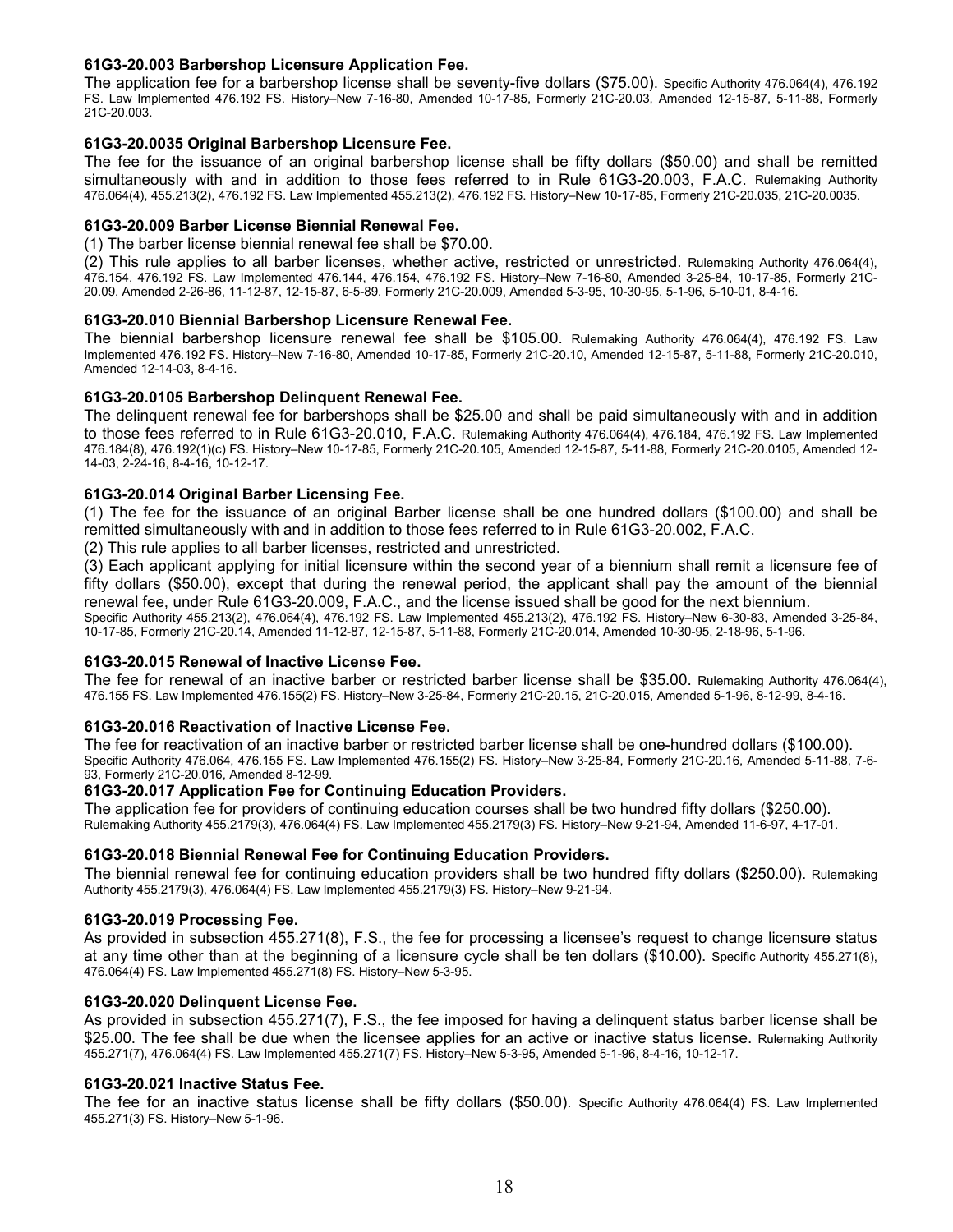#### **61G3-20.025 Unauthorized Practice Fee.**

As provided in Section 455.2281, F.S., the fee for enforcement of the laws prohibiting the unauthorized practice of barbering shall be \$5.00 per biennium for initial licensure and renewal. Specific Authority 455.2281, 476.064(4) FS. Law Implemented 455.2281 FS. History–New 7-1-93, Formerly 21C-20.025.

# **DISCIPLINARY GUIDELINES**

- **61G3-21.001 Normal Penalty Ranges.**
- **61G3-21.002 Aggravating and Mitigating Circumstances.**
- **61G3-21.003 Repeat Violations.**
- **Penalties Cumulative and Consecutive.**
- **61G3-21.006 Probation.**
- **61G3-21.009 Citations.**
- **61G3-21.010 Revocation.**
- **61G3-21.011 Mediation.**
- **61G3-21.012 Notice of Non-Compliance.**
- **61G3-21.013 Gross Malpractice or Incompetency Defined.**

## **[61G3-21.001](https://www.flrules.org/gateway/ruleNo.asp?id=61G3-21.001) Normal Penalty Ranges.**

The following guidelines shall be used in disciplinary cases, absent aggravating or mitigating circumstances and subject to the other provisions of this chapter. The disciplinary guidelines are based on a single count violation of each provision listed. All penalties at the upper range of the sanctions set forth in the guidelines, such as suspension and revocation, include lesser penalties such as fine, probation or reprimand. Penalties increase with the severity of the violation and number of repeat violations. For the purposes of this rule, the descriptions of the violations in the table below are abbreviated and the statute or rule cited should be consulted for a complete description of the prohibited conduct.

| <b>VIOLATION</b>                                             | PENALTY RANGES              |                             |
|--------------------------------------------------------------|-----------------------------|-----------------------------|
|                                                              | <b>FIRST VIOLATION</b>      | <b>SECOND AND</b>           |
|                                                              |                             | <b>SUBSEQUENT</b>           |
|                                                              |                             | <b>VIOLATIONS</b>           |
| $(1)$ Section 476.194 $(1)(a)$ , F.S.: Practice barbering    | Fine not to exceed \$250    | Fine not to exceed \$500    |
| without an active license.                                   |                             | up to revocation            |
| (Section 476.204(1)(a), F.S.)                                |                             |                             |
| $(2)$ Section 476.194 $(1)(c)$ , F.S.: Obtain or attempt to  | Fine not to exceed \$250    | Fine not to exceed \$500    |
| obtain a license for money other than the required fee       | and revocation if a         | and revocation if a license |
| or any other thing of value or by fraudulent                 | license is obtained in this | is obtained in this manner  |
| misrepresentations.                                          | manner                      |                             |
| (3) Section 476.194(1)(d)1., F.S.: Own, operate,             | Fine not to exceed \$250    | Fine not to exceed \$500    |
| maintain, open, establish, conduct, or have charge of        |                             | up to revocation            |
| either alone or with another person or persons, a            |                             |                             |
| barbershop which is not licensed under the provisions        |                             |                             |
| of this chapter.                                             |                             |                             |
| (Sections 476.184 and 476.204(1)(b), F.S., and rule          |                             |                             |
| 61G3-19.013, F.A.C.)                                         |                             |                             |
| (4) Section 476.194(1)(d)2., F.S.: Own, operate,             | Fine not to exceed \$250    | Fine not to exceed \$500    |
| maintain, open, establish, conduct, or have charge of        |                             | up to revocation            |
| either alone or with another person or persons, a            |                             |                             |
| barbershop in which a person not licensed as a barber        |                             |                             |
| is permitted to perform services.                            |                             |                             |
| $(5)$ Section 476.194 $(1)(e)$ , F.S.: Use or attempt to use | Fine not to exceed \$250    | Fine not to exceed \$500    |
| a license to practice barbering when said license is         |                             | up to revocation            |
| suspended or revoked.                                        |                             |                             |
| (Section 476.204(1)(g), F.S., applicable to revoked          |                             |                             |
| license)                                                     |                             |                             |
|                                                              |                             |                             |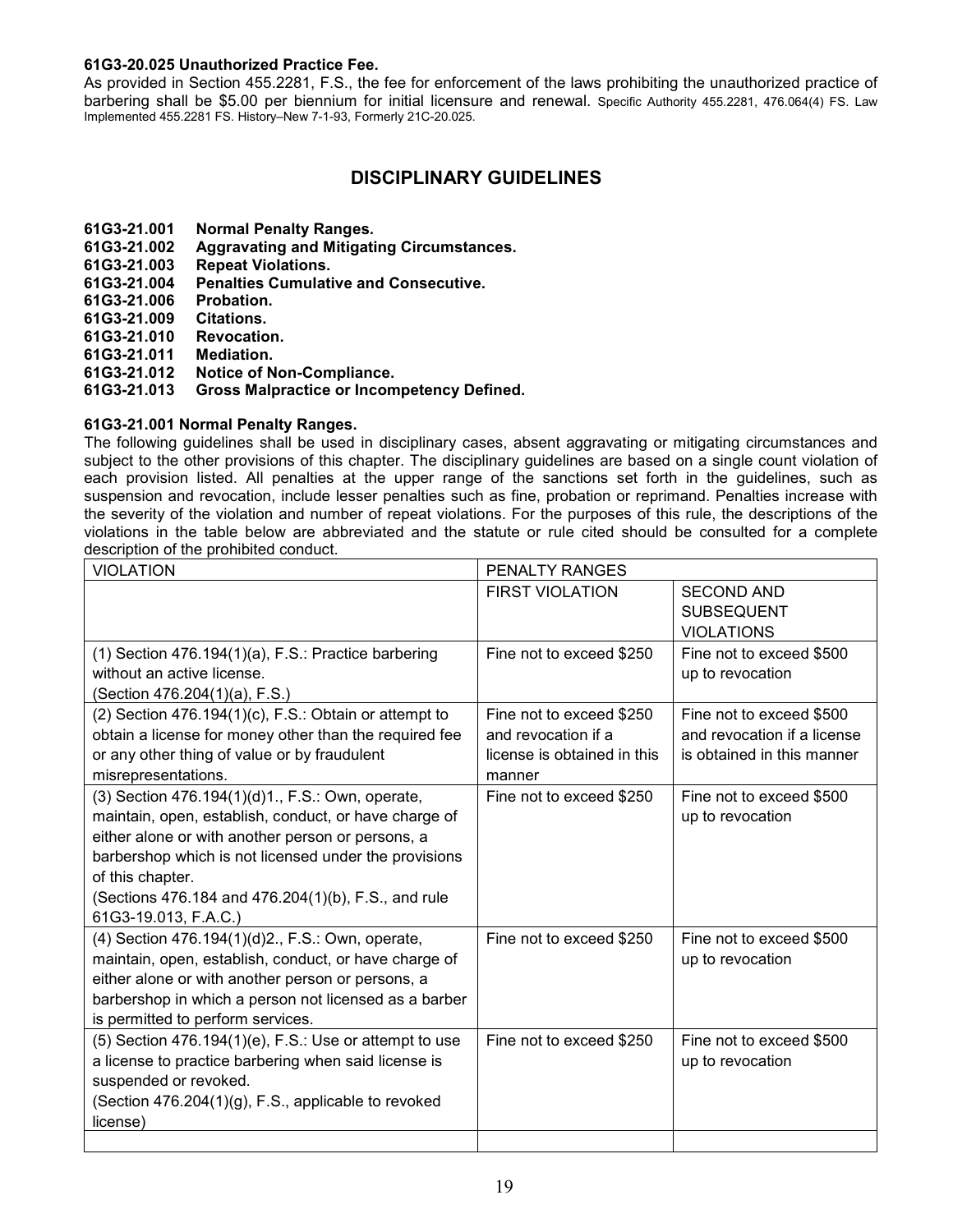| (6) Section 476.204(1)(c), F.S.: Permitting an<br>employed person to practice barbering unless duly<br>licensed, or otherwise authorized, as provided in<br>chapter 476, F.S.<br>(Section 476.194(1)(b), F.S.)                                                                                                                                                                   | Fine not to exceed \$250                                                                                                                | Fine not to exceed \$500<br>up to revocation                                                                                                                     |
|----------------------------------------------------------------------------------------------------------------------------------------------------------------------------------------------------------------------------------------------------------------------------------------------------------------------------------------------------------------------------------|-----------------------------------------------------------------------------------------------------------------------------------------|------------------------------------------------------------------------------------------------------------------------------------------------------------------|
| (7) Section 476.204(1)(d), F.S.: Presenting as one's<br>own the license of another. Fine to both the<br>unlicensed presentor and the licensed individual who<br>permitted his license to be used in such manner.                                                                                                                                                                 | Fine not to exceed \$250                                                                                                                | Fine not to exceed \$500<br>up to revocation                                                                                                                     |
| (8) Section 476.204(1)(e), F.S.: Giving false or forged<br>evidence to the Department in order to obtain a<br>license.                                                                                                                                                                                                                                                           | Denial of licensure or,<br>alternatively, if license<br>issued as a result of false<br>information said license<br>to be revoked        | Denial of licensure or,<br>alternatively, if license<br>issued as a result of false<br>information said license to<br>be revoked and fine not to<br>exceed \$500 |
| $(9)$ Section 476.204 $(1)(f)$ , F.S.: Impersonating any<br>other license holder. Fine to both the impersonator<br>and the individual who permitted the impersonation of<br>himself.                                                                                                                                                                                             | Fine not to exceed \$250                                                                                                                | Fine not to exceed \$500<br>up to revocation                                                                                                                     |
| (10) Section 476.204(1)(i), F.S.: Violate or refuse to<br>comply with: any provision of chapter 476 or chapter<br>455, F.S., other than those listed in this rule; or, a rule<br>of the Board, other than the rules listed in this rule; or,<br>a final order of the Board.                                                                                                      | Fine not to exceed \$250                                                                                                                | Fine not to exceed \$500                                                                                                                                         |
| $(11)$ Section 476.214 $(1)(a)$ , F.S.: Gross malpractice or                                                                                                                                                                                                                                                                                                                     | Fine not to exceed \$250                                                                                                                | Fine not exceed \$500 up<br>to revocation                                                                                                                        |
| gross incompetency in the practice of barbering.<br>(12) Section 476.214(1)(b), F.S.: Engaging in the<br>practice of barbering while knowingly having an<br>infectious or contagious disease.                                                                                                                                                                                    | and up to suspension<br>Suspension of license<br>until licensee can prove<br>that he or she is no<br>longer infectious or<br>contagious | Fine not to exceed \$500<br>up to revocation                                                                                                                     |
| $(13)$ Section 455.227 $(1)(a)$ , F.S.: Making misleading,<br>deceptive, or fraudulent representations in or related<br>to the practice of barbering.                                                                                                                                                                                                                            | Fine not to exceed \$250                                                                                                                | Fine not to exceed \$500<br>up to revocation                                                                                                                     |
| $(14)$ Section 455.227 $(1)(c)$ , F.S.: Being convicted or<br>found guilty of, or entering a plea of guilty or nolo<br>contendere to, regardless of adjudication, a crime in<br>any jurisdiction which relates to the practice of, or the<br>ability to practice, a licensee's profession.                                                                                       | Fine not to exceed \$250<br>up to revocation                                                                                            | Fine not to exceed \$500<br>up to revocation                                                                                                                     |
| $(15)$ Section 455.227 $(1)(e)$ , F.S.: Failing to comply<br>with the educational course requirements in section<br>455.2228, F.S., for human immunodeficiency virus<br>and acquired immune deficiency syndrome.                                                                                                                                                                 | Revocation if license<br>issued                                                                                                         | Revocation if license<br>issued                                                                                                                                  |
| $(16)$ Section 455.227 $(1)(f)$ , F.S.: Having a license or<br>the authority to practice the regulated profession<br>revoked, suspended, or otherwise acted against,<br>including the denial of licensure, by the licensing<br>authority of any jurisdiction, including its agencies or<br>subdivisions, for a violation that would constitute a<br>violation under Florida law. | Denial of licensure when<br>a license has not been<br>issued up to revocation<br>when a license has been<br>issued                      | Denial of licensure when a<br>license has not been<br>issued up to revocation<br>when a license has been<br>issued                                               |
| $(17)$ Section 455.227 $(1)(g)$ , F.S.: Having been found<br>liable in a civil proceeding for knowingly filing a false<br>report or complaint with the department against                                                                                                                                                                                                        | Fine not to exceed \$250<br>up to suspension                                                                                            | Fine not to exceed \$500<br>up to revocation                                                                                                                     |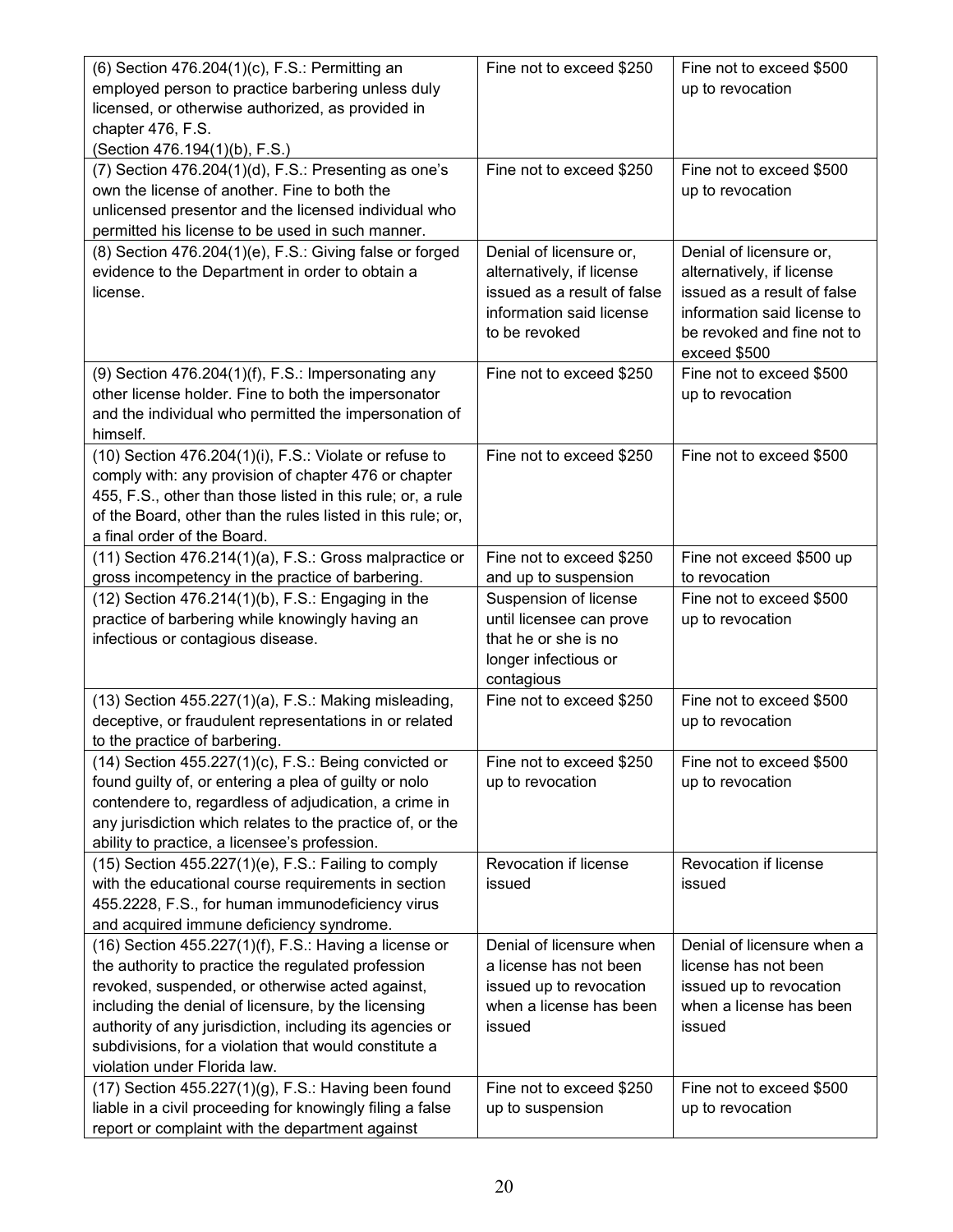| another licensee.                                                                                                                                                                                                                                                 |                                                                                                                                  |                                                                                                                                                                     |
|-------------------------------------------------------------------------------------------------------------------------------------------------------------------------------------------------------------------------------------------------------------------|----------------------------------------------------------------------------------------------------------------------------------|---------------------------------------------------------------------------------------------------------------------------------------------------------------------|
| (18) Section 455.227(1)(h), F.S.: Attempting to obtain,<br>obtaining or renewing a license to practice a<br>profession by bribery, by fraudulent misrepresentation,<br>or through an error of the Department or Board.                                            | Denial of licensure or,<br>alternatively, if license<br>issued as a result of false<br>information said license<br>to be revoked | Denial of licensure or,<br>alternatively, if license<br>issued as a result of false<br>information said license to<br>be revoked and fine not to<br>exceed \$500.00 |
| $(19)$ Section 455.227 $(1)(i)$ , F.S.: Failing to report to the<br>department any person who the licensee knows is in<br>violation of chapter 476, F.S., or the rules of the<br>Board.                                                                           | Fine not to exceed \$250                                                                                                         | Fine not to exceed \$500                                                                                                                                            |
| (20) Section 455.227(1)(j), F.S.: Aiding, assisting,<br>procuring, employing, or advising any unlicensed<br>person or entity to practice barbering contrary to<br>chapter 476, F.S., or the rules of the Board.                                                   | Fine not to exceed \$250                                                                                                         | Fine not to exceed \$500<br>up to revocation                                                                                                                        |
| $(21)$ Section 455.227 $(1)(k)$ , F.S.: Failing to perform<br>any statutory or legal obligation placed upon a<br>licensee.                                                                                                                                        | Fine not to exceed \$250                                                                                                         | Fine not to exceed \$500<br>up to revocation                                                                                                                        |
| $(22)$ Section 455.227 $(1)(m)$ , F.S.: employing a trick or<br>scheme in or related to the practice of a profession.                                                                                                                                             | Fine not to exceed \$250                                                                                                         | Fine not to exceed \$500<br>up to revocation                                                                                                                        |
| (23) Section 455.227(1)(n), F.S.: Exercising influence<br>on the client for the purpose of financial gain of the<br>licensee or a third party.                                                                                                                    | Fine not to exceed \$250                                                                                                         | Fine not to exceed \$500<br>up to revocation                                                                                                                        |
| (24) Section 455.227(1)(o), F.S.: Practicing or offering<br>to practice beyond the scope permitted by law or<br>accepting and performing professional responsibilities<br>the licensee knows, or has reason to know, the<br>licensee is not competent to perform. | Fine not to exceed \$250<br>up to suspension                                                                                     | Fine not to exceed \$500<br>up to revocation                                                                                                                        |
| (25) Subsection 61G3-19.009(1), F.A.C.: Display of<br>barber's license.                                                                                                                                                                                           | Fine not to exceed \$50                                                                                                          | Fine not to exceed \$150<br>up to probation                                                                                                                         |
| (26) Subsection 61G3-19.009(2), F.A.C., Display of<br>barbershop's license.                                                                                                                                                                                       | Fine not to exceed \$50                                                                                                          | Fine not to exceed \$150<br>up to probation                                                                                                                         |
| (27) Subsection 61G3-19.010(1), F.A.C.:<br>Arrangements for performing barber services outside<br>a licensed shop.                                                                                                                                                | Fine not to exceed \$250                                                                                                         | Fine not to exceed \$500<br>up to suspension                                                                                                                        |
| (28) Subsection 61G3-19.010(2), F.A.C.: Performing<br>barber services outside a licensed shop.                                                                                                                                                                    | Fine not to exceed \$250                                                                                                         | Fine not to exceed \$500<br>up to suspension                                                                                                                        |
| (29) Barbershop Requirements, Sanitation Violations -<br>paragraphs 61G3-19.011(2)(d)-(f), (3), (4), (7)-(11)(a)-<br>(d), and (12)-(15), F.A.C.                                                                                                                   |                                                                                                                                  |                                                                                                                                                                     |
| (a) One or two rule violations                                                                                                                                                                                                                                    | Fine not to exceed \$100                                                                                                         | Repeated violation of any<br>one or two sanitary rules -<br>Fine not to exceed \$200<br>up to suspension                                                            |
| (b) Three or more rule violations                                                                                                                                                                                                                                 | Fine not to exceed \$200                                                                                                         | Repeated violation of any<br>3 or more of the sanitation<br>rules - Fine not to exceed<br>\$400 up to suspension                                                    |
| (30) Barbershop Requirements, Safety, Code, and<br>Structural Violations - paragraphs 61G3-19.011(2)(a)-<br>(c), (6), and (15)-(22)(a)-(f), F.A.C.                                                                                                                |                                                                                                                                  |                                                                                                                                                                     |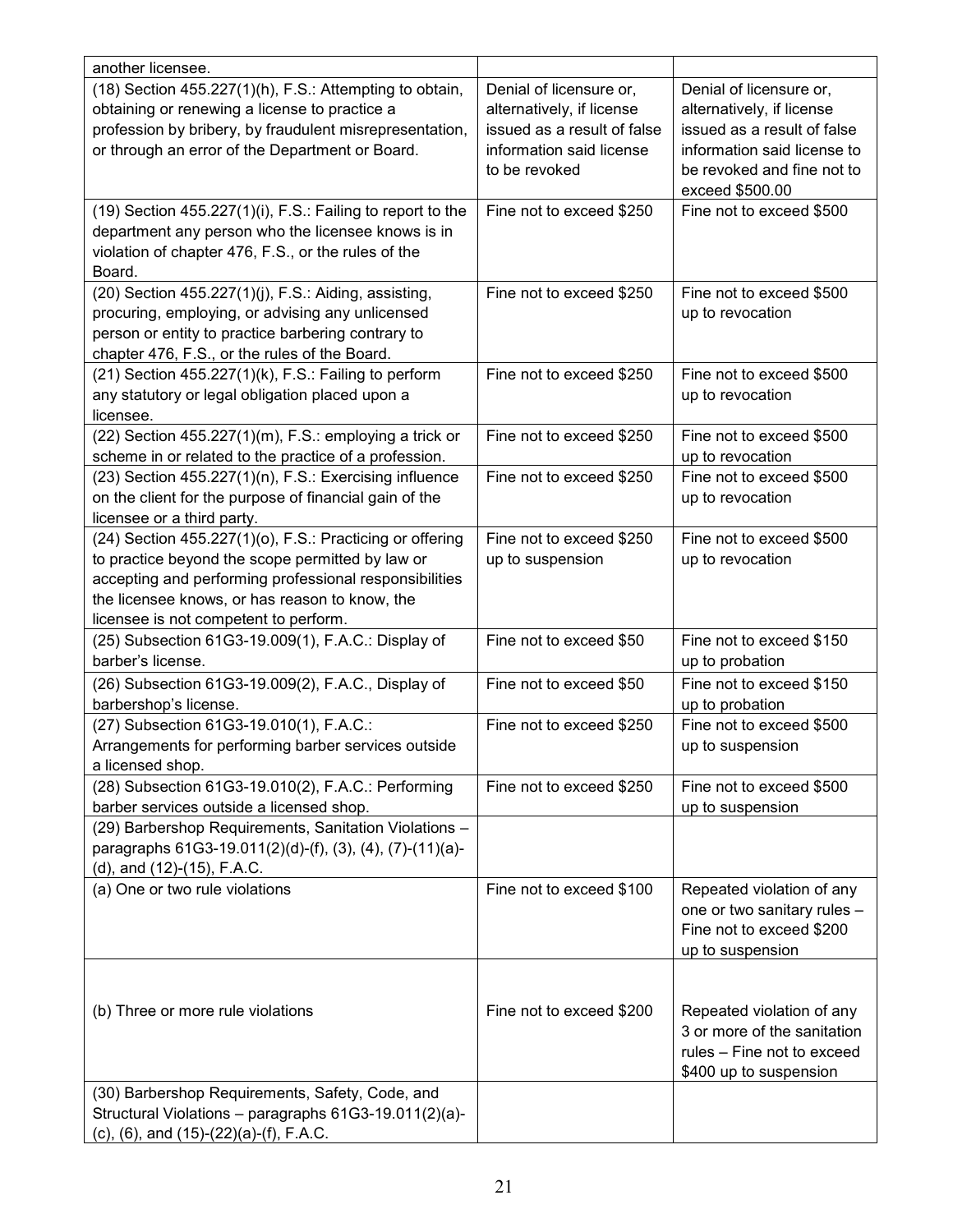| (a) One or two rule violations                                        | Fine not to exceed \$100 | Repeated violation of any<br>one or two safety, code,<br>and structural violations -<br>Fine not to exceed \$200<br>up to suspension    |
|-----------------------------------------------------------------------|--------------------------|-----------------------------------------------------------------------------------------------------------------------------------------|
| (b) Three or more rule violations                                     | Fine not to exceed \$200 | Repeated violation of any<br>three or more safety, code,<br>and structural violations -<br>Fine not to exceed \$400<br>up to suspension |
| (31) Rule 61G3-19.012, F.A.C., Posting of Barbershop<br>Requirements. | Fine not to exceed \$50  | Fine not to exceed \$150<br>up to probation                                                                                             |

Rulemaking Authority 455.2273(1), 476.064(4) FS. Law Implemented 455.227(1), (2), 455.2273(1), 476.204 FS. History–New 11-25-86, Amended 7-4-90, 12-23-90, Formerly 21C-21.001, Amended 10-30-95, 3-29-04, 11-26-09, 1-6-19.

# **61G3-21.002 Aggravating and Mitigating Circumstances.**

Circumstances which may be considered for the purposes of mitigation or aggravation of penalty shall include:

(1) Where licensee has relied upon the advice of a professional advisor, for example, an attorney or accountant;

(2) Where the address of the shop or the owner has been changed by the post office through no fault of the shop owner;

(3) Where the shop owner has relied upon the advice of a prior owner;

(4) Infirmity or illness;

(5) The danger to the public;

(6) The number of complaints filed against the licensee;

(7) The length of time the licensee has practiced;

(8) The actual damage, physical or otherwise, to the licensee's customer;

(9) The deterrent effect of the penalty in rule 61G3-21.001, F.A.C. versus the deterent effect of an enhanced or reduced penalty;

(10) The effect of the penalty upon the licensee's livelihood;

(11) Any efforts at rehabilitation;

(12) Whether there was demonstrable intent of deceit;

(13) Blatant disrespect for the law;

(14) Whether the licensee has had previous discipline imposed and the violations that resulted in the previous discipline; and

(15) Whether the license is on probation. Rulemaking Authority 455.2273(3), 476.064(4) FS. Law Implemented 455.2273(3) FS. History–New 11-25-86, Formerly 21C-21.002, Amended 2-11-02, 2-4-19.

#### **61G3-21.009 Citations.**

(1) A citation and fine shall be issued for a violation of any of the provisions in this paragraph, except when a notice of non-compliance can be issued first, pursuant to Rule 61G3-21.012, F.A.C.

(a) Practicing barbering with a license that has been delinquent or inactive for no more than 3 months in violation of Sections 476.194(1)(a), 476.204(1)(a), and 455.271(1), F.S.: fine of \$200.00;

(b) Failure to post inspection report in violation of subsection 61G3-19.015(1), F.A.C.: fine of \$50.00;

(c) Failure to properly display barber's license in violation of subsection 61G3-19.009(1), F.A.C.: fine of \$50.00;

(d) Failure to properly display barbershop's license in violation of subsection 61G3-19.009(2), F.A.C.: fine of \$50.00;

(e) Failure to post the barbershop requirements listed in Rule 61G3-19.011, F.A.C., in violation of Rule 61G3- 19.012, F.A.C.: fine of \$50.00;

(f) Failure to transfer ownership of barbershop license for not more than 3 months, in violation of Rule 61G3-19.013, F.A.C.: fine of \$200.00;

(g) Failure to maintain a portable fire extinguisher, in violation of paragraph 61G3-19.011(2)(c), F.A.C., provided the inspection is not more than 60 days overdue: fine of \$100.00; and

(h) Failure to immediately deposit towels in the proper receptacle, in violation of subsection 61G3-19.011(13), F.A.C.: fine of \$50.00.

(2) A citation and fine shall be issued for a first violation of any of the statutes and rules listed in this paragraph.

(a) Holding oneself out as a barber while not licensed, in violation of Section 476.194(1)(a), F.S., shall result in a fine of \$250;

(b) Permitting an unlicensed employee to practice barbering for a period of less than six months, in violation of Section 476.194(1)(d)2., F.S., shall result in a fine of \$250; for a period of six months to 1 year, a fine of \$400 shall be imposed;

(c) Operating a barbershop with a license that has been expired for up to one year, in violation of Section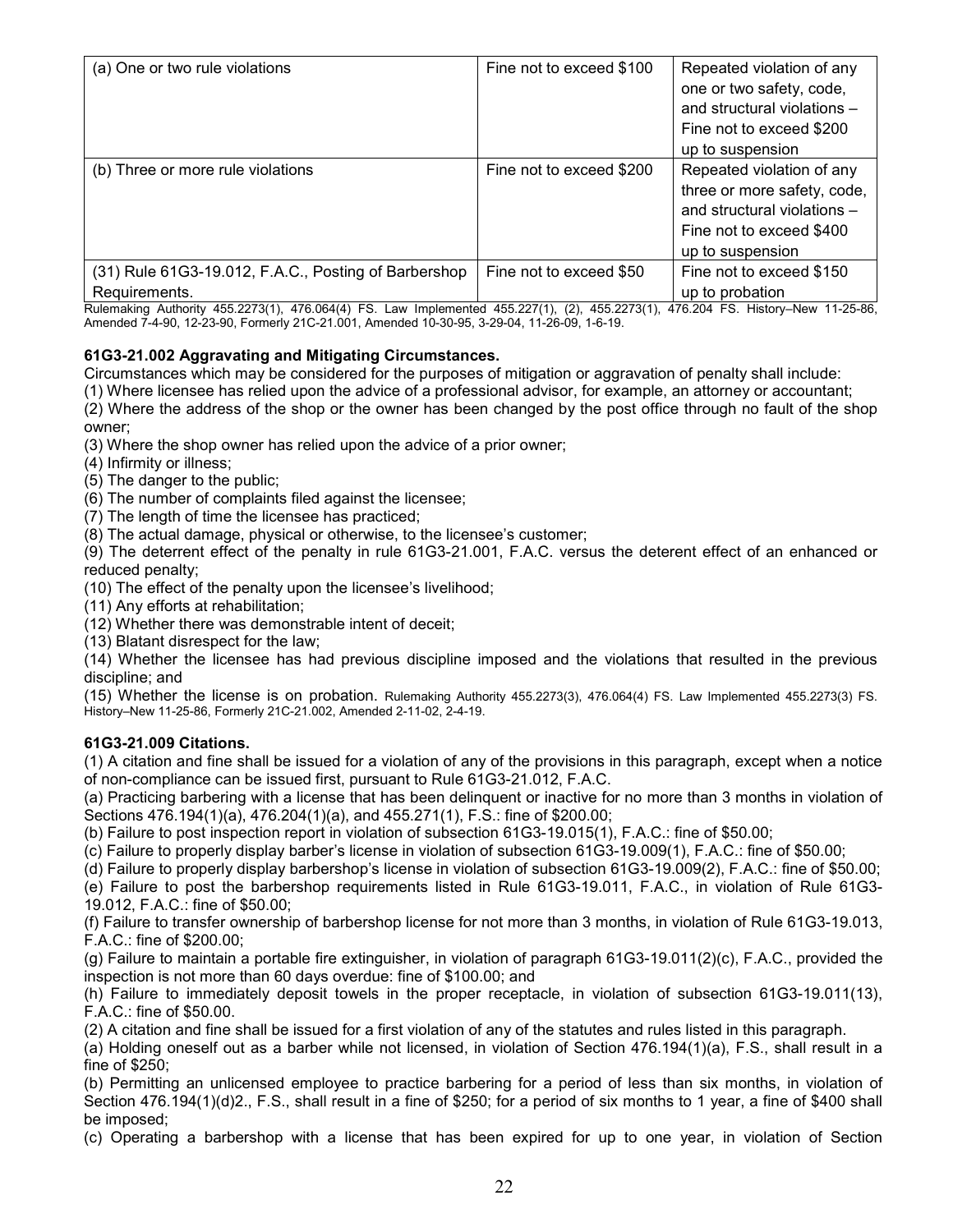476.194(1)(d)1., F.S., shall result in a fine of \$50 per month to a maximum fine of \$500 per count or separate offense;

(d) Relocating a barbershop in violation of Sections 476.184(7) and 476.194(1)(d)1., F.S.: fine of \$200.00;

(e) Performing barber services outside a licensed shop in violation of Rule 61G3-19.010, F.A.C.: fine of \$200.00; and

(f) A citation shall be issued for violation of any of the following safety, code, and structural provisions: paragraphs 61G3-19.011(2)(a)-(b), (6), and (15)-(22)(a)-(f), F.A.C.: The fine for violation of any one of these provisions shall be \$50.00.

(3) A citation shall not be issued if more than three of the violations listed in (1) and (2) occur during the same inspection.

(4) At least three years must pass between the issuance of citations for violations of the same provision. Rulemaking Authority 455.224(1), (2), 476.064(4) FS. Law Implemented 455.224 FS. History–New 1-19-92, Amended 3-22-92, 2-18-93, Formerly 21C-21.009, Amended 6-16-94, 9-22-94, 8-21-95, 2-14-96, 11-6-97, 5-13-01, 9-20-05, 12-2-09, 2-26-15, 2-4-19, 7-30-20.

## **61G3-21.010 Revocation.**

Unless otherwise provided in the order of revocation, when the Board revokes any license, the revocation shall be permanent. However, the person may reapply for licensure after three (3) years. Any mitigating and aggravating circumstances that exist at the time of revocation shall be evaluated to determine whether to alter the three (3) year waiting period. If the former licensee reapplies, he or she shall satisfy the requirements for initial licensure in place at the time of reapplication, and shall make a personal appearance before the Board. Rulemaking Authority 455.277(5), 476.064(4) FS. Law Implemented 455.227(3), 455.2273(3) FS. History–New 2-18-93, Formerly 21C-21.010, 2-4-19.

## **61G3-21.011 Mediation.**

(1) "Mediation" means a process whereby a mediator appointed by the department acts to encourage and facilitate resolution of a legally sufficient complaint. It is an informal and nonadversarial process with the objective of assisting the parties to reach a mutually acceptable agreement.

(2) The board finds that mediation is an acceptable method of dispute resolution for the following violations as they are economic in nature or can be remedied by the licensee: Failure of the licensee to timely pay any assessed administrative fines or costs. Specific Authority 476.064(4) FS. Law Implemented 455.2235 FS. History–New 12-22-94, Amended 5-16- 95, 5-13-01.

# **61G3-21.012 Notice of Non-Compliance.**

(1) The department shall provide a licensee with a notice of non-compliance for an initial offense of the rules and statutes listed below.

(a) Sections 476.194(1)(a) and 455.271(1), F.S.: Engaging in the practice of barbering with a license that has been delinquent or inactive for 30 days or less;

(b) Subsection 61G3-19.015(1), F.A.C. – failure to post inspection report;

(c) Subsection 61G3-19.009(1), F.A.C. – failure to properly display barber's license;

(d) Subsection 61G3-19.009(2), F.A.C. – failure to properly display barbershop's license;

(e) Rule 61G3-19.012, F.A.C. – failure to post the barbershop requirements listed in rule 61G3-19.011, F.A.C.;

(f) Rule 61G3-19.013, F.A.C. – failure to transfer ownership of barbershop license for no more than 30 days;

(g) Paragraph 61G3-19.011(2)(c), F.A.C. – failure to maintain a portable fire extinguisher, provided the expiration date does not exceed 30 days; and

(h) Subsection 61G3-19.011(13), F.A.C. – failure to immediately deposit towels in the proper receptacle.

(2) Failure to correct the above violations within 15 days of receipt of the notice of non-compliance shall result in the institution of regular disciplinary proceedings. Rulemaking Authority 455.225(3)(a), 476.064(4) FS. Law Implemented 455.225(3) FS. History–New 12-22-94, Amended 2-14-96, 5-1-96, 11-6-97, 11-25-09, 2-7-17, 12-27-17, 2-4-19.

#### **61G3-21.013 Gross Malpractice or Incompetency Defined.**

It shall be gross malpractice or incompetency in the practice of barbering for any barber to provide any barber services to the public while under the influence of any intoxicating drugs or alcohol as set out in Section 316.1934,F.S. Specific Authority 476.064(4) FS. Law Implemented 476.214(1)(a) FS. History–New 6-28-95, Amended 10-30-95.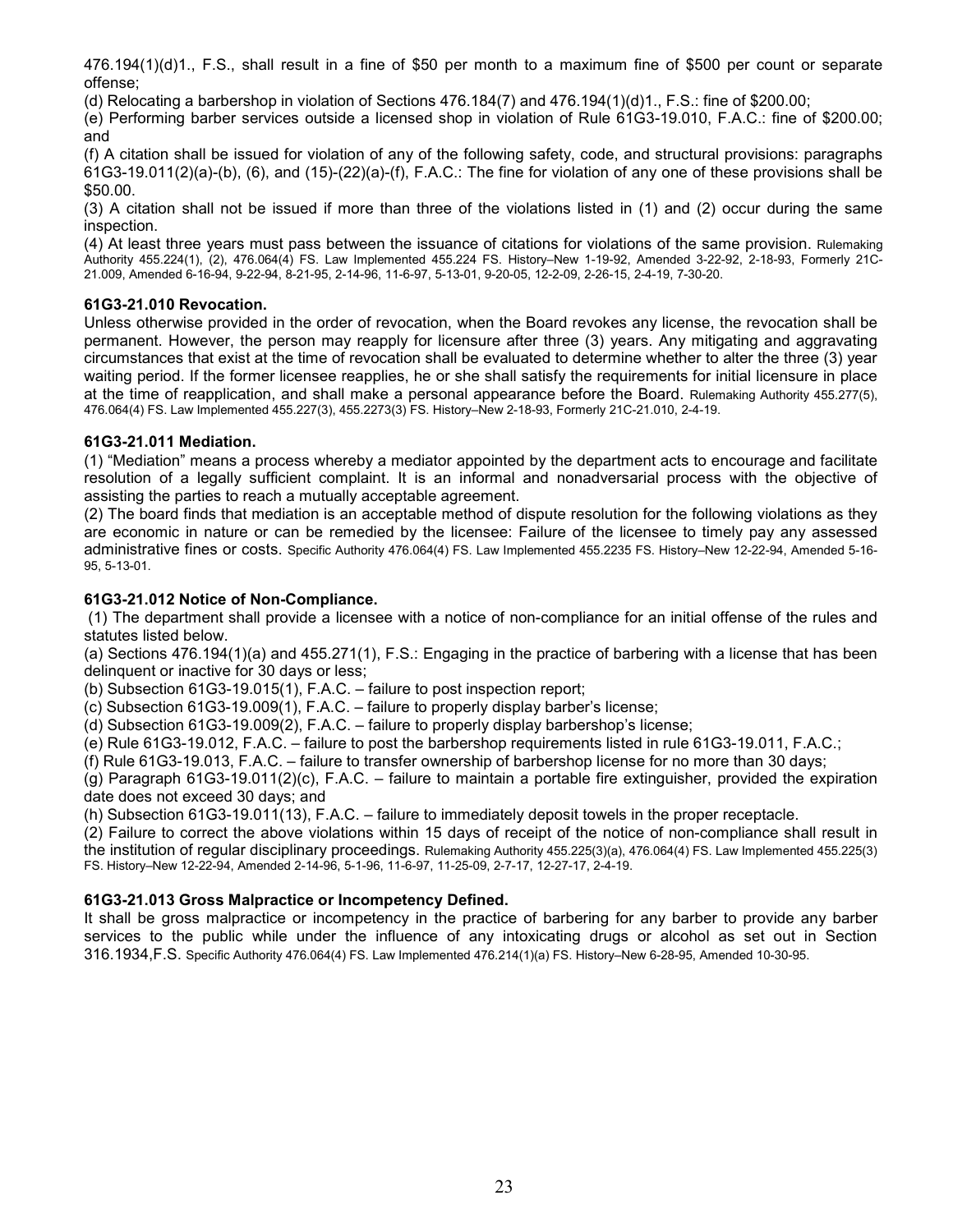# **61G3-25.004 Inactive Status; Reactivation.**

# **61G3-25.005 Delinquent Status.**

# **61G3-25.006 Notice to the Department of Mailing Address and Place of Practice of Licensee.**

### **Null and Void Status**

# **61G3-25.004 Inactive Status; Reactivation.**

(1) Any licensee may elect at the time of license renewal to place the license into inactive status by filing with the Department a completed application for inactive status and by paying the inactive status fee.

(2) An inactive status licensee may change to active status at any time provided the licensee pays the reactivation fee, completes the required HIV/AIDS education course, and if the request to change licensure status is made at any time other than at the beginning of a licensure cycle, pays the additional processing fee.

(3) A barber may not work with an inactive or delinquent license. Rulemaking Authority 476.064(4), 476.155(2), 455.271 FS. Law Implemented 455.271 FS. History–New 5-17-95, Amended 12-15-13, 7-9-19.

#### **61G3-25.005 Delinquent Status.**

(1) The delinquent status licensee must affirmatively apply for active or inactive status during the licensure cycle in which the licensee becomes delinquent. The failure by the delinquent status licensee to cause the license to become active or inactive before the expiration of the licensure cycle in which the license became delinquent shall render the license null and void without further action by either the Board or Department.

(2) The delinquent status licensee who applies for active or inactive status shall:

(a) file with the Department a completed application for either active or inactive status;

(b) Complete the required HIV/AIDS education course if applying for active status; and

(c) pay to the Board either the active status or inactive status fee, the delinquency fee, and, if the request to change licensure status is made at any time other than at the beginning of a licensure cycle, pays the additional processing fee. Rulemaking Authority 476.064(4), 455.271 FS. Law Implemented 455.271 FS. History–New 5-17-95, Amended 12-15-13, 7-9-19.

## **61G3-25.006 Notice to the Department of Mailing and E-Mailing Address and Place of Practice of Licensee.**

(1) It shall be the duty of each licensee to provide written notification to the Department of the licensee's current mailing and e-mailing addresses and place of practice. For purposes of this rule, "place of practice" means the address of the physical location where the licensee practices barbering. "Current mailing address" shall mean the address at which the United States Postal Service delivers mail to the licensee.

(2) Any time that the current mailing or e-mailing address or place of practice of any licensee changes, written notification of the change shall be provided to the Department within ninety (90) days of the change. Written notice should be sent to the following address: Florida Barbers' Board, Department of Business and Professional Regulation, Northwood Centre, 1940 North Monroe Street, Tallahassee, Florida 32399-0769.

(3) It shall be a violation of this rule for a licensee to fail to notify the Department within ninety (90) days of a change of mailing or e-mailing address or place of practice. Rulemaking Authority 476.064(4), 455.275 FS. Law Implemented 455.275 FS. History–New 7-11-95, Amended 12-15-13.

#### **61G3-25.007 Null and Void Status.**

The Null and Void status licensee who applies for active or inactive status shall apply to the Department for same by submitting form DBPR BAR 6 Application for License from Null and Void (Expired License) which is incorporated by reference at Rule 61-35.006, F.A.C. Rulemaking Authority 476.064(4), 455.271(6)(a) FS. Law Implemented 455.271(6)(a) FS. History–New 1-28-20.

# **CHAPTER 455, PART 1, FLORIDA STATUTES DEPARTMENT OF BUSINESS AND PROFESSIONAL REGULATION GENERAL PROVISIONS**

The following are selected excerpts from Chapter 455, Part 1, Florida Statutes, that directly affect the practice of licensees regulated by the laws and rules in this booklet. These are being provided for your convenience; however, the exclusion of the remaining sections of Chapter 455, Part 1, cannot be construed to mean that they do not affect a license directly or indirectly. Chapter 455, F.S., is the governing law of the Department of Business and Professional Regulation. A complete copy of Chapter 455, F.S., is available on the Internet under www.leg.state.fl.state.fl.us.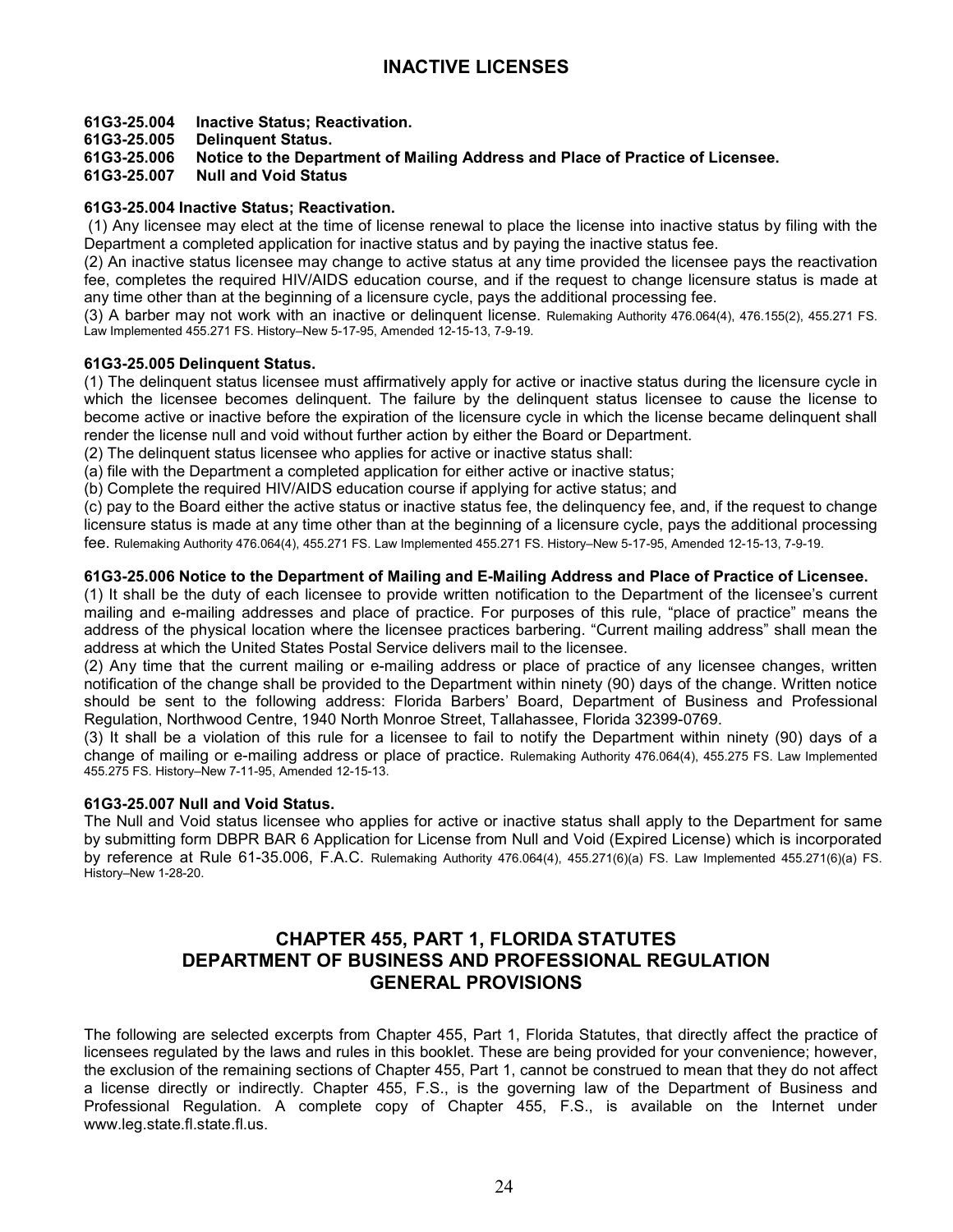### **455.02 Licensure of members of the Armed Forces in good standing and their spouses with administrative boards. —**

Any member of the United States Armed Forces now or hereafter on active duty who, at the time of becoming such a member, was in good standing with any of the boards or programs listed in s. [20.165](http://www.leg.state.fl.us/Statutes/index.cfm?App_mode=Display_Statute&Search_String=&URL=0000-0099/0020/Sections/0020.165.html) and was entitled to practice or engage in his or her profession or occupation in the state shall be kept in good standing by the applicable board or program, without registering, paying dues or fees, or performing any other act on his or her part to be performed, as long as he or she is a member of the United States Armed Forces on active duty and for a period of 2 years after discharge from active duty. A member, during active duty and for a period of 2 years after discharge from active duty, engaged in his or her licensed profession or occupation in the private sector for profit in this state must complete all license renewal provisions except remitting the license renewal fee, which shall be waived by the department.

(2) A spouse of a member of the United States Armed Forces who is married to a member during a period of active duty, or a surviving spouse of a member who at the time of death was serving on active duty, who is in good standing with any of the boards or programs listed in s. [20.165](http://www.leg.state.fl.us/Statutes/index.cfm?App_mode=Display_Statute&Search_String=&URL=0000-0099/0020/Sections/0020.165.html) shall be kept in good standing by the applicable board or program as described in subsection (1) and shall be exempt from licensure renewal provisions, but only in cases of his or her absence from the state because of his or her spouse's duties with the United States Armed Forces. The department or the appropriate board or program shall waive any license renewal fee for such spouse when he or she is present in this state because of such member's active duty and for a surviving spouse of a member who at the time of death was serving on active duty and died within the 2 years preceding the date of renewal.

(3)(a) The department shall issue a professional license to an applicant who is or was an active duty member of the Armed Forces of the United States, or who is a spouse or surviving spouse of such member, upon application to the department in a format prescribed by the department. An application must include proof that:

1. The applicant is or was an active duty member of the Armed Forces of the United States or is married to a member of the Armed Forces of the United States and was married to the member during any period of active duty or was married to such a member who at the time of the member's death was serving on active duty. An applicant who was an active duty member of the Armed Forces of the United States must have received an honorable discharge upon separation or discharge from the Armed Forces of the United States.

2. The applicant holds a valid license for the profession issued by another state, the District of Columbia, any possession or territory of the United States, or any foreign jurisdiction.

3. The applicant, where required by the specific practice act, has complied with insurance or bonding requirements. 4.a. A complete set of the applicant's fingerprints is submitted to the Department of Law Enforcement for a statewide criminal history check.

b. The Department of Law Enforcement shall forward the fingerprints submitted pursuant to sub-subparagraph a. to the Federal Bureau of Investigation for a national criminal history check. The department shall, and the board may, review the results of the criminal history checks according to the level 2 screening standards in s. [435.04](http://www.leg.state.fl.us/Statutes/index.cfm?App_mode=Display_Statute&Search_String=&URL=0400-0499/0435/Sections/0435.04.html) and determine whether the applicant meets the licensure requirements. The costs of fingerprint processing shall be borne by the applicant. If the applicant's fingerprints are submitted through an authorized agency or vendor, the agency or vendor shall collect the required processing fees and remit the fees to the Department of Law Enforcement.

(b) The department shall waive the applicant's initial licensure application fee.

(c) An applicant who is issued a license under this section may renew such license upon completion of the conditions for renewal required of licenseholders under the applicable practice act, including, without limitation, continuing education requirements. This paragraph does not limit waiver of initial licensure requirements under this subsection. **History.**—s. 2, ch. 21885, 1943; s. 5, ch. 79-36; s. 95, ch. 83-329; s. 1, ch. 84-15; s. 71, ch. 85-81; s. 6, ch. 93-220; s. 186, ch. 97-103; s. 5, ch. 2010-106; s. 4, ch. 2010-182; s. 2, ch. 2017-135; s. 7, ch. 2018-7.

#### **455.2228 Barbers and cosmetologists; instruction on HIV and AIDS.**--

(1) The board, or the department where there is no board, shall require each person licensed or certified under chapter 476 or chapter 477 to complete a continuing educational course approved by the board, or the department where there is no board, on human immunodeficiency virus and acquired immune deficiency syndrome as part of biennial relicensure or recertification. The course shall consist of education on modes of transmission, infection control procedures, clinical management, and prevention of human immunodeficiency virus and acquired immune deficiency syndrome, with an emphasis on appropriate behavior and attitude change.

(2) When filing fees for each biennial renewal, each licensee shall submit confirmation of having completed said course, on a form provided by the board or by the department if there is no board. At the time of the subsequent biennial renewal when coursework is to be completed, if the licensee has not submitted confirmation which has been received and recorded by the board, or department if there is no board, the department shall not renew the license.

(3) The board, or the department where there is no board, shall have the authority to approve additional equivalent courses that may be used to satisfy the requirements in subsection (1).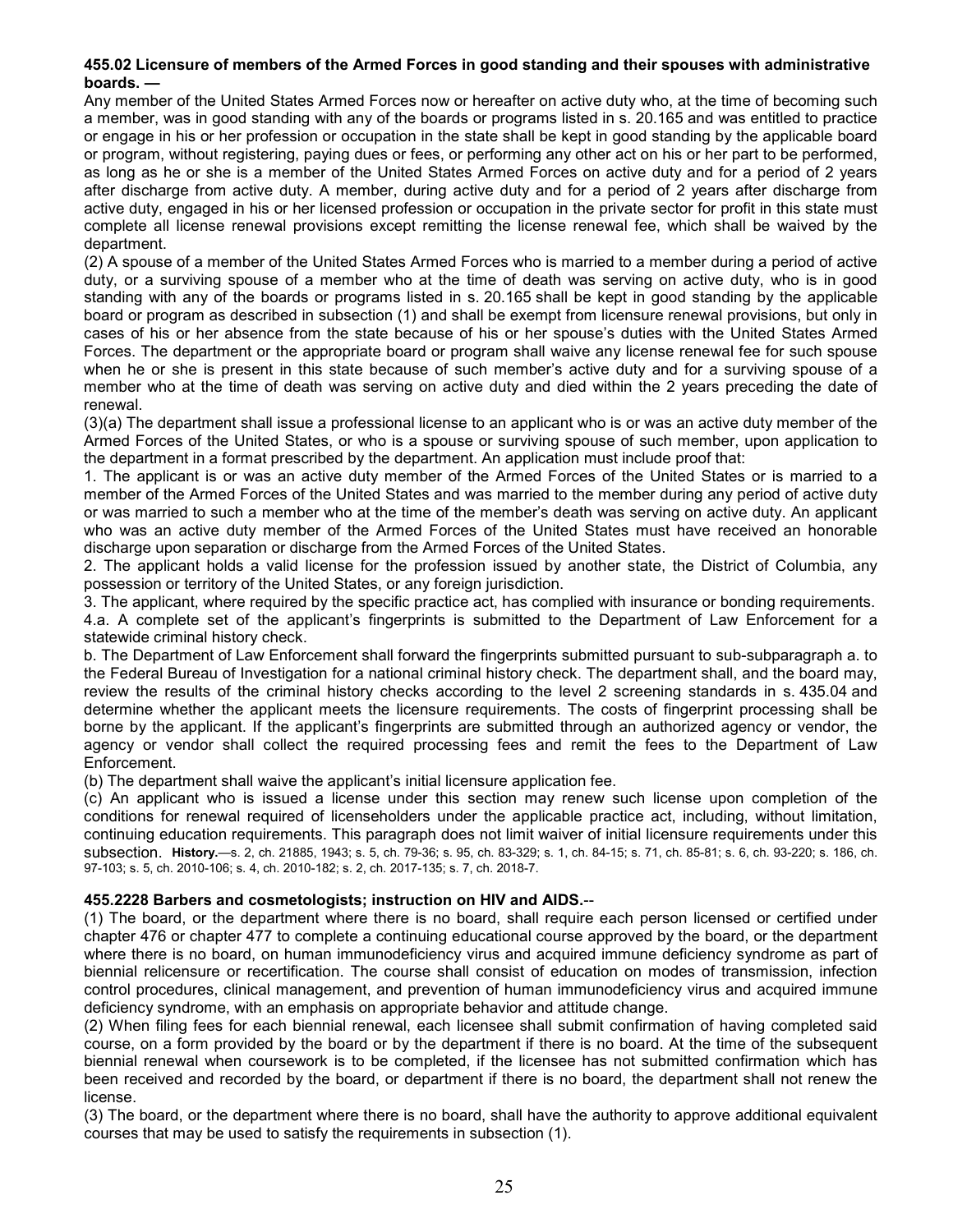(4) As of December 31, 1992, the board, or the department where there is no board, shall require, as a condition of granting a license under any of the chapters or parts thereof specified in subsection (1), that an applicant making initial application for licensure complete an educational course acceptable to the board, or the department where there is no board, on human immunodeficiency virus and acquired immune deficiency syndrome. An applicant who has not taken a course at the time of licensure shall, upon an affidavit showing good cause, be allowed 6 months to complete this requirement.

(5) The board, or the department where there is no board, shall have the authority to adopt rules to carry out the provisions of this section.

(6) Any professional holding two or more licenses subject to the provisions of this section shall be permitted to show proof of having taken one board-approved course, or one department-approved course where there is no board, on human immunodeficiency virus and acquired immune deficiency syndrome, for purposes of relicensure or recertification for additional licenses. History.—s. 11, ch. 89-350; ss. 73, 74, ch. 91-297; s. 16, ch. 95-388; s. 18, ch. 97-261; s. 147, ch. 2010-102.

# **455.227 Grounds for discipline; penalties; enforcement.**--

(1) The following acts shall constitute grounds for which the disciplinary actions specified in subsection (2) may be taken:

(a) Making misleading, deceptive, or fraudulent representations in or related to the practice of the licensee's profession.

(b) Intentionally violating any rule adopted by the board or the department, as appropriate.

(c) Being convicted or found guilty of, or entering a plea of guilty or nolo contendere to, regardless of adjudication, a crime in any jurisdiction which relates to the practice of, or the ability to practice, a licensee's profession.

(d) Using a Class III or a Class IV laser device or product, as defined by federal regulations, without having complied with the rules adopted pursuant to s. [501.122\(](http://www.leg.state.fl.us/Statutes/index.cfm?App_mode=Display_Statute&Search_String=&URL=0500-0599/0501/Sections/0501.122.html)2) governing the registration of such devices.

(e) Failing to comply with the educational course requirements for human immunodeficiency virus and acquired immune deficiency syndrome.

(f) Having a license or the authority to practice the regulated profession revoked, suspended, or otherwise acted against, including the denial of licensure, by the licensing authority of any jurisdiction, including its agencies or subdivisions, for a violation that would constitute a violation under Florida law. The licensing authority's acceptance of a relinquishment of licensure, stipulation, consent order, or other settlement, offered in response to or in anticipation of the filing of charges against the license, shall be construed as action against the license.

(g) Having been found liable in a civil proceeding for knowingly filing a false report or complaint with the department against another licensee.

(h) Attempting to obtain, obtaining, or renewing a license to practice a profession by bribery, by fraudulent misrepresentation, or through an error of the department or the board.

(i) Failing to report to the department any person who the licensee knows is in violation of this chapter, the chapter regulating the alleged violator, or the rules of the department or the board.

(j) Aiding, assisting, procuring, employing, or advising any unlicensed person or entity to practice a profession contrary to this chapter, the chapter regulating the profession, or the rules of the department or the board.

(k) Failing to perform any statutory or legal obligation placed upon a licensee.

(l) Making or filing a report which the licensee knows to be false, intentionally or negligently failing to file a report or record required by state or federal law, or willfully impeding or obstructing another person to do so. Such reports or records shall include only those that are signed in the capacity of a licensee.

(m) Making deceptive, untrue, or fraudulent representations in or related to the practice of a profession or employing a trick or scheme in or related to the practice of a profession.

(n) Exercising influence on the patient or client for the purpose of financial gain of the licensee or a third party.

(o) Practicing or offering to practice beyond the scope permitted by law or accepting and performing professional responsibilities the licensee knows, or has reason to know, the licensee is not competent to perform.

(p) Delegating or contracting for the performance of professional responsibilities by a person when the licensee delegating or contracting for performance of such responsibilities knows, or has reason to know, such person is not qualified by training, experience, and authorization when required to perform them.

(q) Violating any provision of this chapter, the applicable professional practice act, a rule of the department or the board, or a lawful order of the department or the board, or failing to comply with a lawfully issued subpoena of the department.

(r) Improperly interfering with an investigation or inspection authorized by statute, or with any disciplinary proceeding.

(s) Failing to comply with the educational course requirements for domestic violence.

(t) Failing to report in writing to the board or, if there is no board, to the department within 30 days after the licensee is convicted or found guilty of, or entered a plea of nolo contendere or guilty to, regardless of adjudication, a crime in any jurisdiction. A licensee must report a conviction, finding of guilt, plea, or adjudication entered before the effective date of this paragraph within 30 days after the effective date of this paragraph.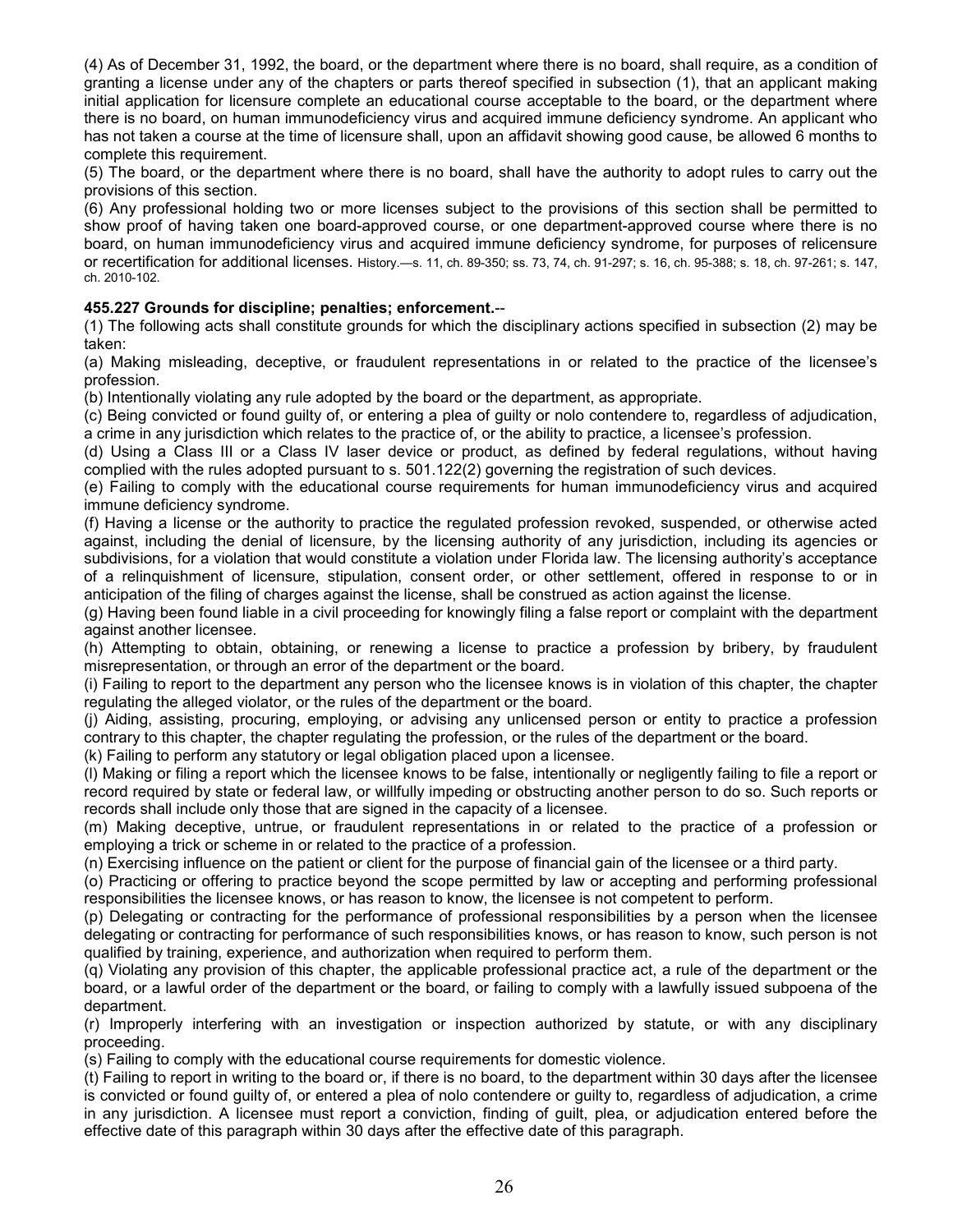(u) Termination from an impaired practitioner program as described in s. [456.076](http://www.leg.state.fl.us/Statutes/index.cfm?App_mode=Display_Statute&Search_String=&URL=0400-0499/0456/Sections/0456.076.html) for failure to comply, without good cause, with the terms of the monitoring or participant contract entered into by the licensee or failing to successfully complete a drug or alcohol treatment program.

(2) When the board, or the department when there is no board, finds any person guilty of the grounds set forth in subsection (1) or of any grounds set forth in the applicable practice act, including conduct constituting a substantial violation of subsection (1) or a violation of the applicable practice act which occurred prior to obtaining a license, it may enter an order imposing one or more of the following penalties:

(a) Refusal to certify, or to certify with restrictions, an application for a license.

(b) Suspension or permanent revocation of a license.

(c) Restriction of practice.

(d) Imposition of an administrative fine not to exceed \$5,000 for each count or separate offense.

(e) Issuance of a reprimand.

(f) Placement of the licensee on probation for a period of time and subject to such conditions as the board, or the department when there is no board, may specify. Those conditions may include, but are not limited to, requiring the licensee to undergo treatment, attend continuing education courses, submit to be reexamined, work under the supervision of another licensee, or satisfy any terms which are reasonably tailored to the violations found. (g) Corrective action.

(3)(a) In addition to any other discipline imposed pursuant to this section or discipline imposed for a violation of any practice act, the board, or the department when there is no board, may assess costs related to the investigation and prosecution of the case excluding costs associated with an attorney's time.

(b) In any case where the board or the department imposes a fine or assessment and the fine or assessment is not paid within a reasonable time, such reasonable time to be prescribed in the rules of the board, or the department when there is no board, or in the order assessing such fines or costs, the department or the Department of Legal Affairs may contract for the collection of, or bring a civil action to recover, the fine or assessment.

(c) The department shall not issue or renew a license to any person against whom or business against which the board has assessed a fine, interest, or costs associated with investigation and prosecution until the person or business has paid in full such fine, interest, or costs associated with investigation and prosecution or until the person or business complies with or satisfies all terms and conditions of the final order.

(4) In addition to, or in lieu of, any other remedy or criminal prosecution, the department may file a proceeding in the name of the state seeking issuance of an injunction or a writ of mandamus against any person who violates any of the provisions of this chapter, or any provision of law with respect to professions regulated by the department, or any board therein, or the rules adopted pursuant thereto.

(5) In the event the board, or the department when there is no board, determines that revocation of a license is the appropriate penalty, the revocation shall be permanent. However, the board may establish, by rule, requirements for reapplication by applicants whose licenses have been permanently revoked. Such requirements may include, but shall not be limited to, satisfying current requirements for an initial license. **History.**—s. 5, ch. 79-36; s. 13, ch. 83-329; s. 5, ch. 88-380; s. 8, ch. 91-137; s. 55, ch. 92-33; s. 22, ch. 92-149; s. 23, ch. 93-129; s. 9, ch. 94-119; s. 80, ch. 94-218; s. 5, ch. 95-187; s. 22, ch. 97-261; s. 144, ch. 99-251; s. 32, ch. 2000-160; s. 2, ch. 2009-195; s. 12, ch. 2010-106; s. 5, ch. 2017-41.

#### **455.2275 Penalty for giving false information.—**

In addition to, or in lieu of, any other discipline imposed pursuant to s. 455.227, the act of knowingly giving false information in the course of applying for or obtaining a license from the department, or any board thereunder, with intent to mislead a public servant in the performance of his or her official duties, or the act of attempting to obtain or obtaining a license from either the department, or any board thereunder, to practice a profession by knowingly misleading statements or knowing misrepresentations constitutes a felony of the third degree, punishable as provided in s. 775.082, s. 775.083, or s. 775.084. History.--s. 31, ch. 85-175; s. 12, ch. 89-124; s. 9, ch. 91-137; s. 57, ch. 92-33; s. 24, ch. 92-149; s. 23, ch. 93-129; s. 82, ch. 94-218; s. 190, ch. 97-103; s. 24, ch. 97-261.

#### **455.228 Unlicensed practice of a profession; cease and desist notice; civil penalty; enforcement; citations; allocation of moneys collected.**--

(1) When the department has probable cause to believe that any person not licensed by the department, or the appropriate regulatory board within the department, has violated any provision of this chapter or any statute that relates to the practice of a profession regulated by the department, or any rule adopted pursuant thereto, the department may issue and deliver to such person a notice to cease and desist from such violation. In addition, the department may issue and deliver a notice to cease and desist to any person who aids and abets the unlicensed practice of a profession by employing such unlicensed person. The issuance of a notice to cease and desist shall not constitute agency action for which a hearing under ss. [120.569](http://www.flsenate.gov/Statutes/index.cfm?App_mode=Display_Statute&Search_String=455.228&URL=0100-0199/0120/Sections/0120.569.html) and [120.57](http://www.flsenate.gov/Statutes/index.cfm?App_mode=Display_Statute&Search_String=455.228&URL=0100-0199/0120/Sections/0120.57.html) may be sought. For the purpose of enforcing a cease and desist notice, the department may file a proceeding in the name of the state seeking issuance of an injunction or a writ of mandamus against any person who violates any provisions of such notice. In addition to the foregoing remedies, the department may impose an administrative penalty not to exceed \$5,000 per incident pursuant to the provisions of chapter 120 or may issue a citation pursuant to the provisions of subsection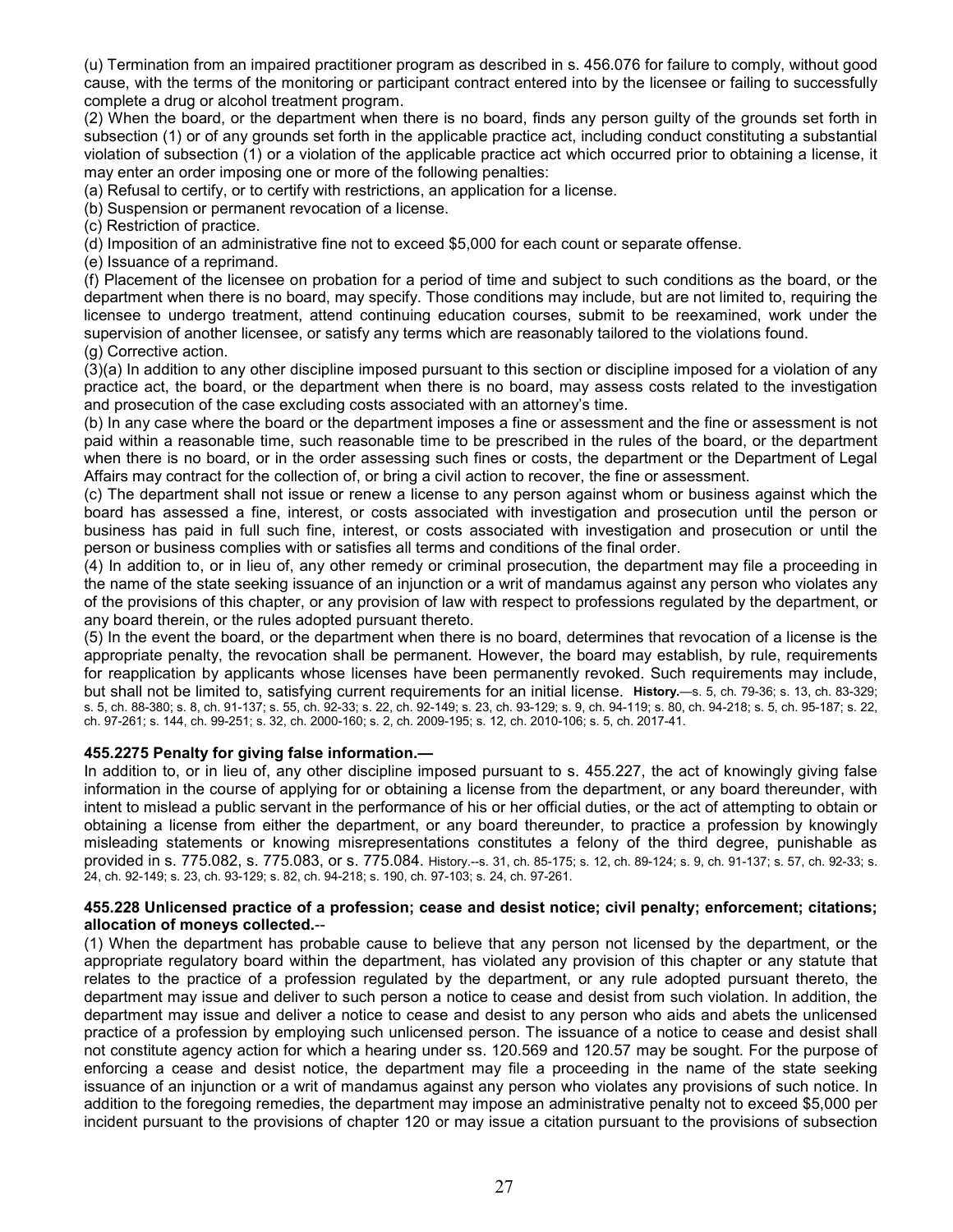(3) If the department is required to seek enforcement of the notice for a penalty pursuant to s. [120.569,](http://www.flsenate.gov/Statutes/index.cfm?App_mode=Display_Statute&Search_String=455.228&URL=0100-0199/0120/Sections/0120.569.html) it shall be entitled to collect its attorney's fees and costs, together with any cost of collection.

(2) In addition to or in lieu of any remedy provided in subsection (1), the department may seek the imposition of a civil penalty through the circuit court for any violation for which the department may issue a notice to cease and desist under subsection (1). The civil penalty shall be no less than \$500 and no more than \$5,000 for each offense. The court may also award to the prevailing party court costs and reasonable attorney fees and, in the event the department prevails, may also award reasonable costs of investigation.

(3)(a) Notwithstanding the provisions of s. [455.225,](http://www.flsenate.gov/Statutes/index.cfm?App_mode=Display_Statute&Search_String=455.228&URL=0400-0499/0455/Sections/0455.225.html) the department shall adopt rules to permit the issuance of citations for unlicensed practice of a profession. The citation shall be issued to the subject and shall contain the subject's name and any other information the department determines to be necessary to identify the subject, a brief factual statement, the sections of the law allegedly violated, and the penalty imposed. The citation must clearly state that the subject may choose, in lieu of accepting the citation, to follow the procedure under s. [455.225.](http://www.flsenate.gov/Statutes/index.cfm?App_mode=Display_Statute&Search_String=455.228&URL=0400-0499/0455/Sections/0455.225.html) If the subject disputes the matter in the citation, the procedures set forth in s. [455.225](http://www.flsenate.gov/Statutes/index.cfm?App_mode=Display_Statute&Search_String=455.228&URL=0400-0499/0455/Sections/0455.225.html) must be followed. However, if the subject does not dispute the matter in the citation with the department within 30 days after the citation is served, the citation shall become a final order of the department. The penalty shall be a fine of not less than \$500 or more than \$5,000 or other conditions as established by rule.

(b) Each day that the unlicensed practice continues after issuance of a citation constitutes a separate violation.

(c) The department shall be entitled to recover the costs of investigation, in addition to any penalty provided according to department rule as part of the penalty levied pursuant to the citation.

(d) Service of a citation may be made by personal service or certified mail, restricted delivery, to the subject at the subject's last known address.

(4) All fines, fees, and costs collected through the procedures set forth in this section shall be allocated to the professions in the manner provided for in s. [455.2281](http://www.flsenate.gov/Statutes/index.cfm?App_mode=Display_Statute&Search_String=455.228&URL=0400-0499/0455/Sections/0455.2281.html) for the allocation of the fees assessed and collected to combat unlicensed practice of a profession.

(5) The provisions of this section apply only to the provisions of s. [455.217](http://www.flsenate.gov/Statutes/index.cfm?App_mode=Display_Statute&Search_String=455.228&URL=0400-0499/0455/Sections/0455.217.html) and the professional practice acts administered by the department. History.— s. 3, ch. 84-271; s. 6, ch. 90-228; s. 58, ch. 92-33; s. 26, ch. 92-149; s. 23, ch. 93-129; s. 11, ch. 94-119; ss. 83, 84, ch. 94-218; s. 213, ch. 96-410; s. 25, ch. 97-261; s. 34, ch. 2000-160; s. 13, ch. 2010-106.

#### **455.2281 Unlicensed activities; fees; disposition.—**

In order to protect the public and to ensure a consumer-oriented department, it is the intent of the Legislature that vigorous enforcement of regulation for all professional activities is a state priority. All enforcement costs should be covered by professions regulated by the department. Therefore, the department shall impose, upon initial licensure and each subsequent renewal, a special fee of \$5 per licensee, in addition to all other fees imposed, to fund efforts to combat unlicensed activity. However, the department may not impose this special fee on a license renewal for any profession whose unlicensed activity account balance, at the beginning of the fiscal year before the renewal, totals more than twice the total of the expenditures for unlicensed activity enforcement efforts in the preceding 2 fiscal years. This waiver applies to all licensees within the profession, and assessment of the special fee may not begin or resume until the renewal cycle subject to the waiver has ended for all of the licensees in that profession. This waiver does not apply to a profession that has a deficit in its operating account or that is projected to have such a deficit in the next 5 fiscal years. Any profession regulated by the department which offers services that are not subject to regulation when provided by an unlicensed person may use funds in its unlicensed activity account to inform the public of such situation. The board with concurrence of the department, or the department when there is no board, may earmark \$5 of the current licensure fee for this purpose, if such board, or profession regulated by the department, is not in a deficit and has a reasonable cash balance. A board or profession regulated by the department may authorize the transfer of funds from the operating fund account to the unlicensed activity account of that profession if the operating fund account is not in a deficit and has a reasonable cash balance. The department shall make direct charges to this fund by profession and may not allocate indirect overhead. The department shall seek board advice regarding enforcement methods and strategies prior to expenditure of funds; however, the department may, without board advice, allocate funds to cover the costs of continuing education compliance monitoring under s. [455.2177.](http://www.leg.state.fl.us/Statutes/index.cfm?App_mode=Display_Statute&Search_String=&URL=0400-0499/0455/Sections/0455.2177.html) The department shall directly credit, by profession, revenues received from the department's efforts to enforce licensure provisions. The department shall include all financial and statistical data resulting from unlicensed activity enforcement and from continuing education compliance monitoring as separate categories in the quarterly management report provided for in s. [455.219.](http://www.leg.state.fl.us/Statutes/index.cfm?App_mode=Display_Statute&Search_String=&URL=0400-0499/0455/Sections/0455.219.html) The department may not charge the account of any profession for the costs incurred on behalf of any other profession. With the concurrence of the applicable board and the department, any balance that remains in an unlicensed activity account at the end of a renewal cycle may be transferred to the operating fund account of that profession. **History.**—s. 27, ch. 92-149; s. 12, ch. 94-119; s. 160, ch. 99-251; s. 2, ch. 2001-269; s. 5, ch. 2004-292; s. 1, ch. 2016-79.

#### **455.273 Renewal and cancellation notices.**--

At least 90 days before the end of a licensure cycle, the department shall:

(1) Forward a licensure renewal notification to an active or inactive licensee at the licensee's last known address of record or e-mail address provided to the department.